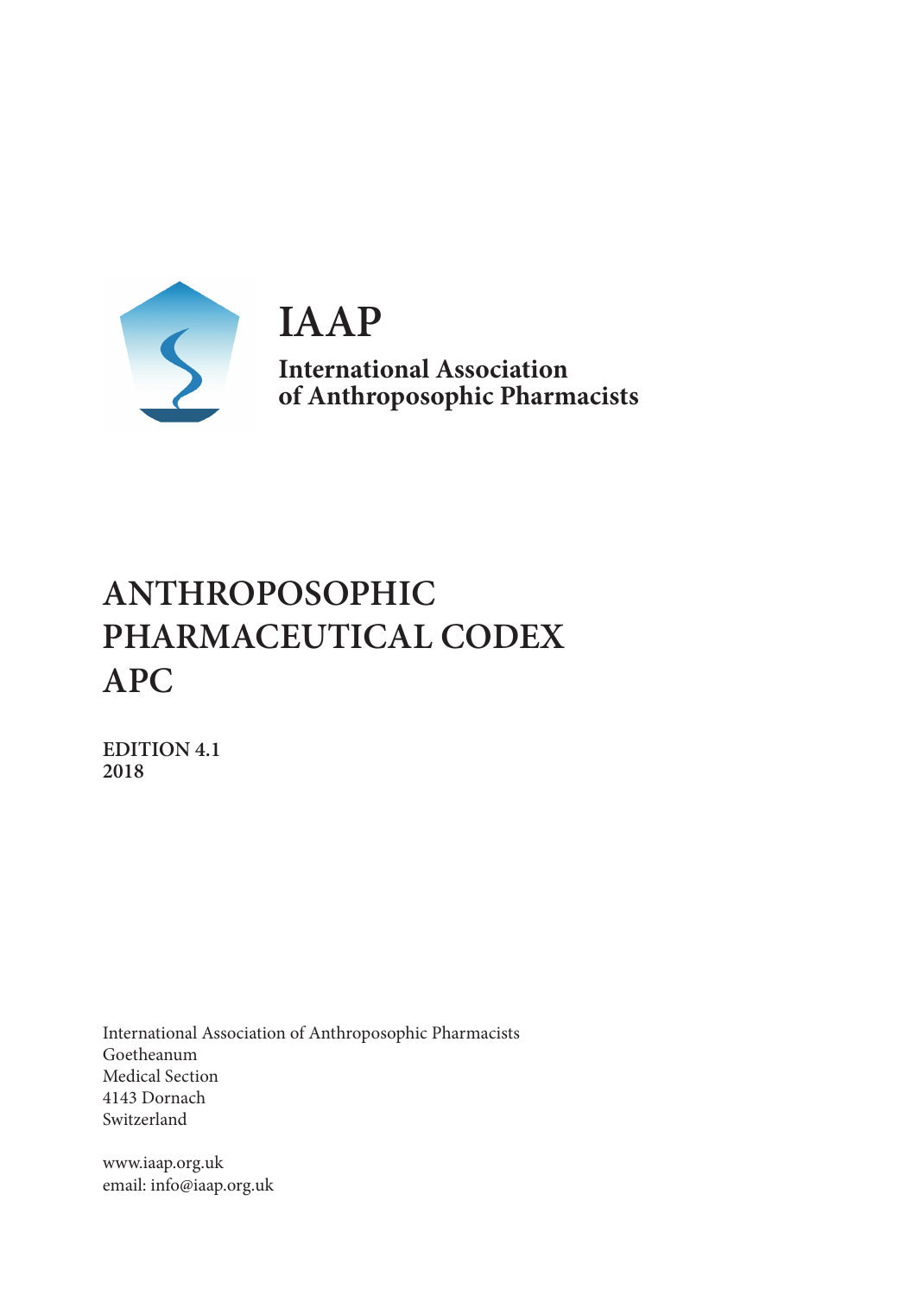## **Introductory Note APC edition 4.1, 2018**

#### **International Association of Anthroposophic Pharmacists, IAAP**

The IAAP is the international umbrella organisation of the national associations of Anthroposophic Pharmacists.

Its purpose, objective and tasks are, in detail:

- To represent anthroposophic pharmacy in the anthroposophic-medical movement and in public life on an international level: Anthroposophic pharmacy is understood as an extension of conventional pharmacy.
- To establish standards regarding further education and training as well as practice in anthroposophic pharmacy (including but not limited to retail pharmacy).
- To set quality standards regarding manufacturing methods and substances used for anthroposophic medicinal products.
- To promote research in anthroposophic pharmacy.
- To achieve international recognition by specialised publications and training material for anthroposophic pharmacists.
- To certify national training programmes in anthroposophic pharmacy.
- To certify individuals as anthroposophic pharmacists.
- To establish a cooperative network between anthroposophic pharmacists to exchange information and best practice throughout the world.
- To award the quality label "Anthromed® Pharmacy" to pharmacies which have competence in advice and manufacture of anthroposophic medicines.
- To initiate / coordinate international activities.

It is in respect of setting and maintaining the quality standards that the Board is pleased to publish edition 4.1 of the Anthroposophic Pharmaceutical Codex (APC). This edition will, as the 4th edition, only be presented in an electronic version.

Only minor changes to the 4th edition have been done. The monographs and requirements of the current version of the European Pharmacopoeia (Ph. Eur.) 9.5 have been taken into account. All references to the British Homoeopathic Pharmacopoeia have been deleted since the relevant manufacturing methods are now integrated in the Swiss Pharmacopoeia or in the APC itself. Some references for use have been added. All substantive amendments are marked by a line to the side of the text.

In addition, two new substances, missing in the 4th edition has been added.

The APC is reviewed and updated by an anthropo¬sophic pharmaceutical committee reporting to the IAAP board.

The changes in summary:

#### **NEW TEXTS**

**Appendix 2.3** Corpus striatum from the calf

**Appendix 2.7**

Equisetum arvense, Fermentatio cum Sero Lactis 1:4

## **REVISED TEXTS**

#### **Part IIa:**

Introduction

Survey of general methods for the manufacturing of anthroposophic medicinal products and related specific production methods in pharmacopoeias

## **3. Tinctures**

Method 3.13

## **Part IV: Appendices**

IVAA Statement concerning starting materials of animal origin **Appendix 2.4** Ammonium carbonicum **Appendix 2.7** Carex arenaria, ethanol. Decoctum 1:4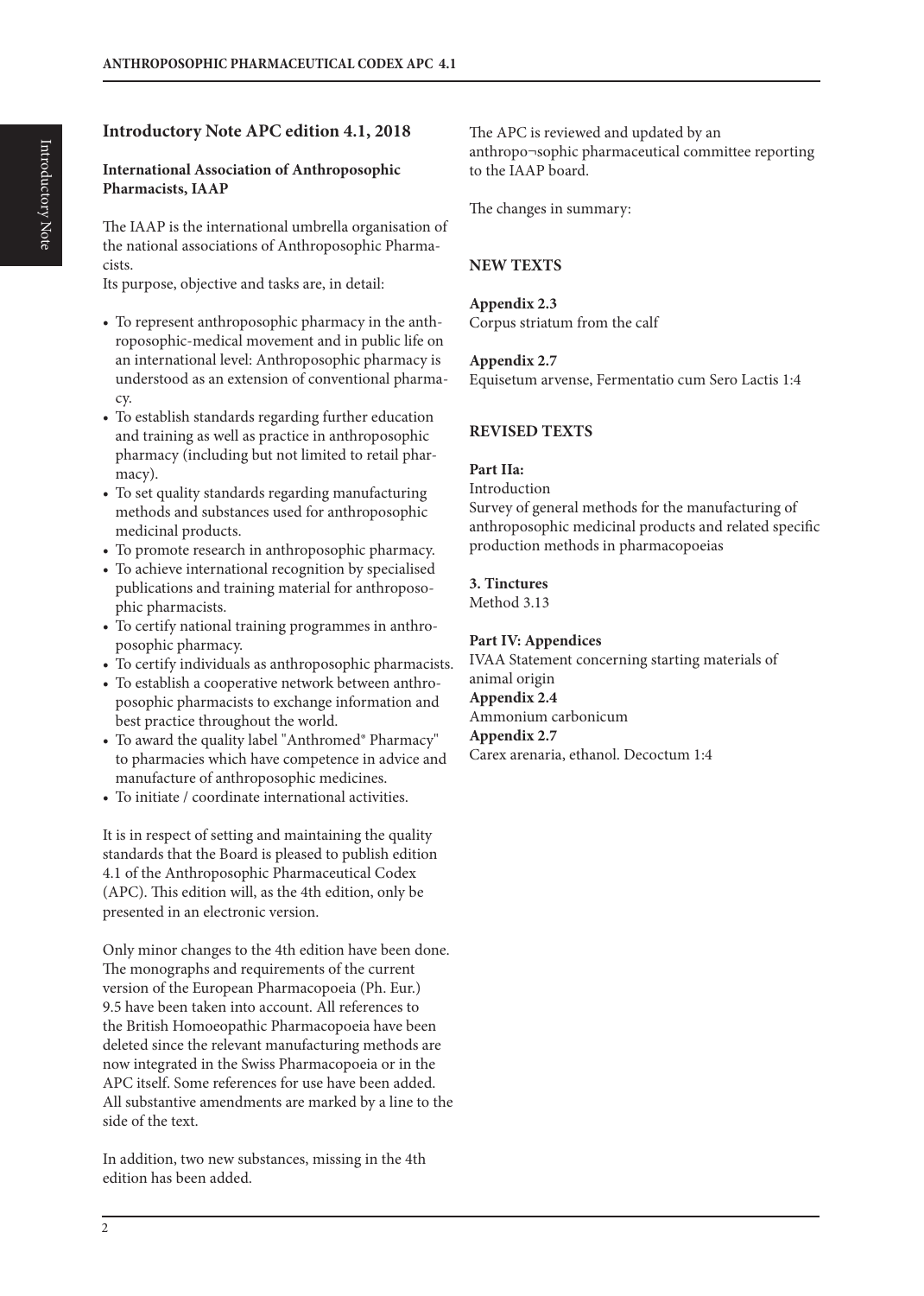#### **Members of the APC committee**

**Gabriele Jones**, pharmacist, Germany, member of the Further Education Committee of GAPiD.

**Peter Pedersen**, pharmacist, Denmark, former member of the Committee on Manufacturing Methods of the German Homoeopathic Pharmacopoeia (GHP/HAB).

**René Schwarz**, biology technician, former head of production Weleda Switzerland, Board member of VAEPS.

Responsible person of the IAAP:

**Mónica Mennet-von Eiff**, pharmacist, Switzerland, President of the Swiss association VAEPS, Board member of the IAAP; member of the Working Group HOM on Homoeopathic Raw Materials and Stocks of the European Pharmacopoeia (Ph. Eur. HOM WP).

The APC is recognised by the following national anthroposophic pharmaceutical associations:

the **French** Association **AFERPA** (Association Française d'étude et de recherche sur la pharmacie anthroposophique – French Association for Studies and Research on Anthroposophic Pharmacy); the **Brazilian** Association **Farmantropo** (Associação Brasileira de Farmácia Antroposófica – Brazilian Anthroposophic Pharmacy Association); the **German** Association **GAPiD** (Gesellschaft Anthroposophischer Apotheker in Deutschland – Society of Anthroposophic Pharmacists in Germany); the **Austrian** Association **ÖGAPh** (Österreichische Gesellschaft anthroposophischer Pharmazeuten – Austrian Society of Anthroposophic Pharmacists); the **Italian** Association **SOFAI** (Società di farmacisti antroposofi in Italia – Society of Anthroposophic Pharmacists in Italy);

the pharmacist section of the **Swiss** association **VAEPS** (Verband für Anthroposophisch Erweiterte Pharmazie in der Schweiz – Association for Anthroposophically Extended Pharmacy in Switzerland); the Japanese Association AAPJ (Japanese Association of anthroposophic oriented pharmacists).

*Dr. Manfred Kohlhase, President IAAP 28.3.2018*

*Dr. Mónica Mennet-von Eiff, Responsible person of the IAAP*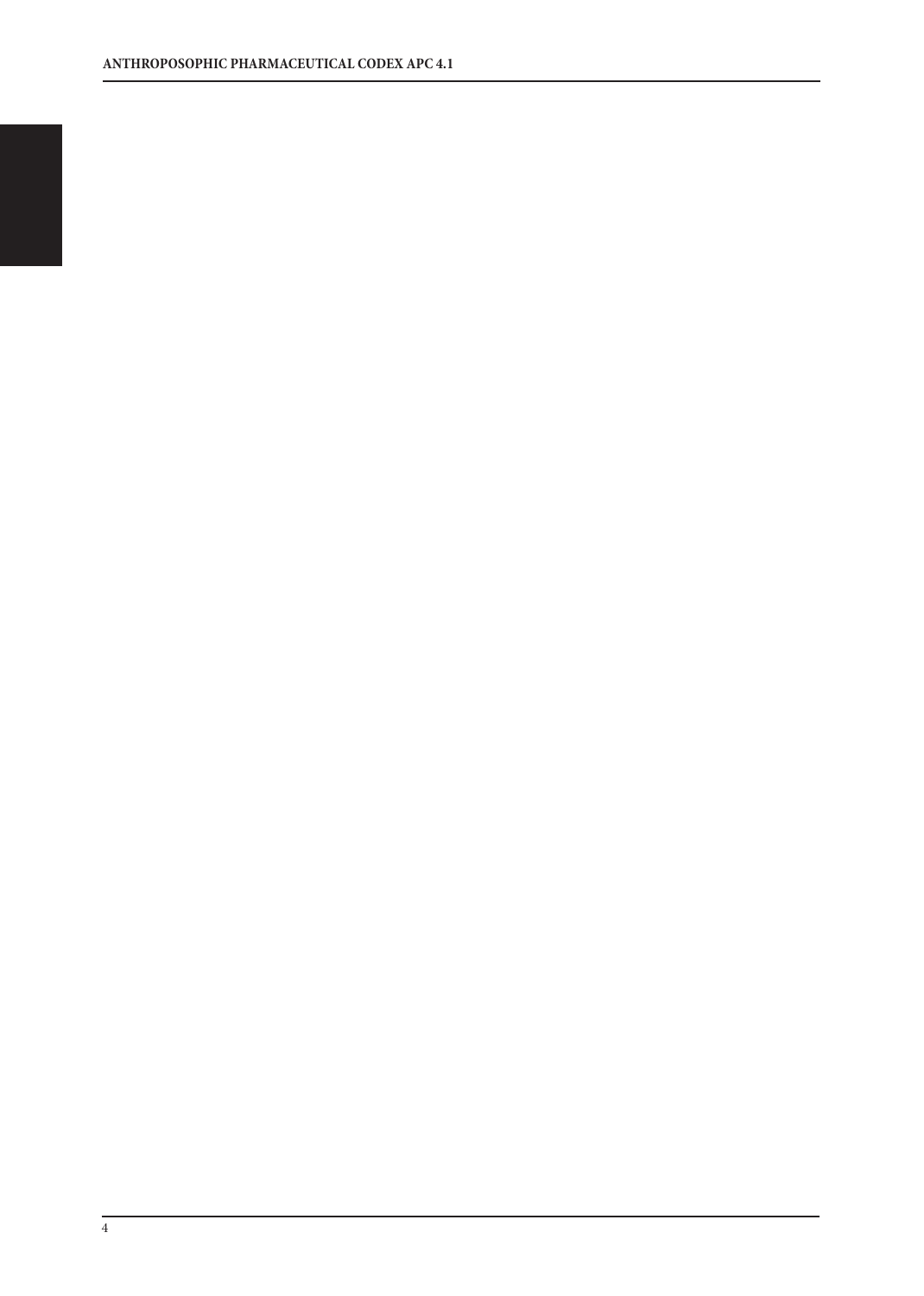## **Foreword**

Pharmacy extended by the principles of anthroposophy began to be developed at the beginning of the 20<sup>th</sup> century by Rudolf Steiner (founder of anthroposophy, 1861 – 1925) and Oskar Schmiedel (Austrian chemist, 1887 – 1959), in collaboration with a number of physicians. Their aim was to reinterpret and complement the results of pharmaceutical and medical research with insights gained from anthroposophic research of the human being and nature. The basis of the anthroposophic approach to pharmacy is the "holistic" knowledge of mankind and nature, which recognizes the notion that human beings and the kingdoms of nature are related through a common evolution<sup>1</sup>.

This perception leads to a comprehensive view of substances in their relationship to health, illness and to a specific approach to pharmacy.

Therefore anthroposophic pharmacy uses substances from the mineral, plant and animal kingdoms<sup>2,3</sup>.

Anthroposophic medicinal products have been on the market world-wide and prescribed by qualified medical practitioners since 1921.

The range of anthroposophic medicinal products is partially determined by the physical characteristics of substances, whereby allopathic, phytotherapeutic and homoeopathic criteria are taken into consideration. Most particularly, anthroposophic medicinal products are characterised by their manufacturing processes involving specific anthroposophic and typical homoeopathic pharmaceutical procedures. The range of anthroposophic medicinal products includes potentised medicinal products, manufactured by using the methods of the official homoeopathic pharmacopoeias, as well as concentrated mineral, herbal or animal substances or preparations and compounded medicinal products. Considering this diversity, anthroposophic medicinal products, cannot be defined under a single substance classification.

The *Anthroposophic Pharmaceutical Codex APC* gives an overview of substances and methods used in the manufacture of anthroposophic medicinal products as well as of the related quality parameters.

#### **Legal Situation**

Today the European Union Directive 2001/83/EEC and amendments contain the main legislation concerning medicinal products. The legal status of anthroposophic medicinal products in the EU is closely related to that of homoeopathic medicinal products (see below).

Preamble of Directive 2001/83/EEC n° (22) refers to anthroposophic medicinal products as follows: *"Anthroposophic medicinal products, which are described in an official pharmacopoeia and prepared by a homoeopathic method are to be considered, as regards to registration and marketing authorization, as homeopathic medicinal products."*

From a regulatory point of view anthroposophic medicinal products can be devided into two categories:

• anthroposophic medicinal products manufactured according to a homoeopathic manufacturing method within the meaning of Directive 2001/83/EEC, article  $1, 5.$ :

*"Any medicinal product prepared from substances called homoeopathic stocks in accordance with a homoeopathic manufacturing procedure described by the European Pharmacopoeia or, in absence thereof, by the pharmacopoeias currently used officially in the Member States. (...)"*

• anthroposophic medicinal products other than those manufactured by a homoeopathic manufacturing method.

These are equally important and have never been included in any pharmacopoeia.

The definitions of anthroposophic medicinal products given in the Swiss and German Drug Laws take both categories into account (translations by APC Committee):

*Switzerland: Regulation of Swissmedic concerning the simplified Authorisation of Complementary and Herbal Medicinal Products (Verordnung des Schweizerischen Heilmittelinstituts über die vereinfachte Zulassung von Komplementär- und Phytoarzneimitteln)* Art. 4,2 f: Anthroposophic medicinal product: Medicinal product, whose active substances are manufactured by a homoeopathic manufacturing procedure, or according to an anthroposophic manufacturing procedure described in the German Homoeopathic Pharmacopoeia or in the British

<sup>&</sup>lt;sup>1</sup> Jos Verhulst: "Der Erstgeborene" (The first-born), publisher Verlag Freies Geistesleben, Stuttgart, D 2001.

<sup>&</sup>lt;sup>2</sup> Rudolf Steiner/Ita Wegman: "Grundlegendes für eine Erweiterung der Heilkunst nach geisteswissenschaftlichen Erkenntnissen." GA 27, publisher Rudolf Steiner Verlag, Dornach, CH, 1992.

In English: "Extending Practical Medicine – Fundamental Principles based on the Science of the Spirit". Rudolf Steiner Press , London, GB, 1996.

<sup>&</sup>lt;sup>3</sup> Rudolf Steiner: "Geisteswissenschaft und Medizin", 20 Vorträge für Ärzte (1920), Rudolf Steiner Verlag, Dornach, CH 1985. In English: "Introducing Anthroposophical Medicine" (previously published as: Spiritual Science and Medicine). Twenty lectures to doctors. Dornach 21 March – 9 April 1920, GA 312. Anthroposophic Press, Hudson, NY, USA, 1999.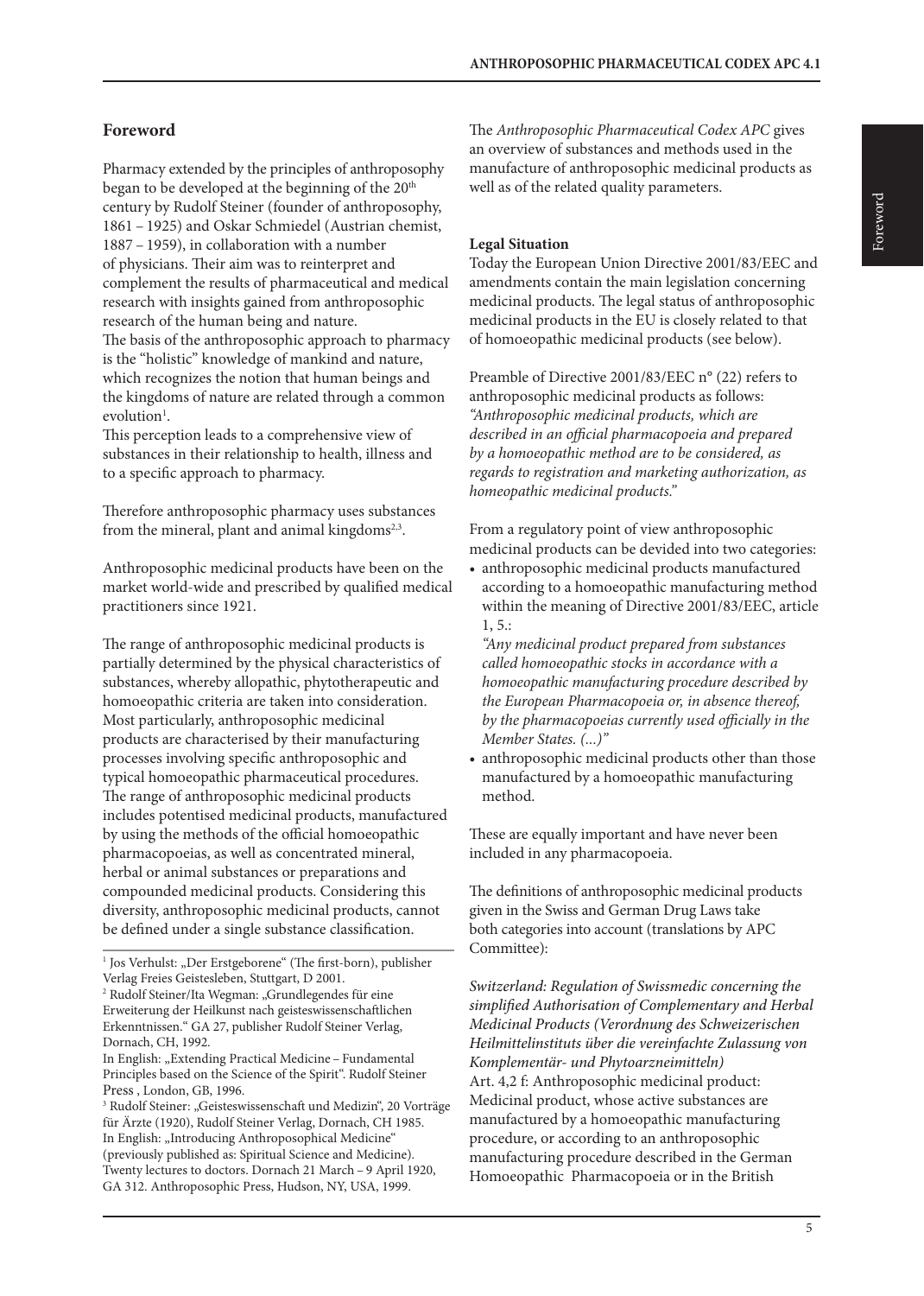Homoeopathic Pharmacopoeia or according to a special anthroposophic manufacturing procedure and that is formulated and developed according to the anthroposophic knowledge of man, animal, substance and nature and is meant to be used according to these principles.

#### *Germany: Medicinal Products Act (Gesetz über den Verkehr mit Arzneimitteln)*

*Art. 4, (33) An anthroposophic medicinal product is a medicinal product that has been developed according to the anthroposophic knowledge of man and nature and that is manufactured according to a homoeopathic manufacturing procedure described in the European Pharmacopoeia or in absence thereof in a pharmacopoeia officially used in the Member States or according to a special anthroposophic manufacturing procedure and that is meant to be used according to the anthroposophic principles concerning man and nature.*

In many EU countries, and also world-wide, medicinal products used for the anthroposophic therapeutics are thus partially integrated in legislation.

In Brazil as well as in Australia the APC has been officially recognised as quality standard and reference for anthroposophic medicinal products (RESOLUÇÃO RDC No – 26, DE 30 DE MARÇO DE 2007; amendments to the Australian Therapeutic Goods Act, 2009).

In summary anthroposophic medicinal products as a whole are step by step gaining legal recognition in the EU as well as world-wide, and among other things this requires comprehensive publication of their pharmaceutical quality.

The publication of the *Anthroposophic Pharmaceutical Codex* is to provide transparency of anthroposophic pharmaceutical quality for pharmacists and bodies requiring an appreciation of anthroposophic medicinal products and pharmacy. Furthermore it provides a basis for the maintenance of existing and development of new anthroposophic medicinal products.

#### **The relationship of the APC to the European Pharmacopoeia, to other existing official Pharmacopoeias and non official pharmacopoeias**

The APC is published by the IAAP, an independent association of professional pharmacists, within the context of official existing pharmacopoeias. It is the intention of the APC to refer where possible to existing pharmacopoeias. In fact anthroposophic medicinal

products are often manufactured and controlled according to existing specifications and standards. A part of the reference pharmacopoeias for the APC are published by official Authorities, in particular The European Pharmacopoeia The French Pharmacopoeia

The German Homoeopathic Pharmacopoeia (which is a part of the German Pharmacopoeia); The Swiss Pharmacopoiea has implemented two texts concerning anthroposophic pharmacy in the last eight

- years: • in 2009 (Suppl. 10.1) with the general Ph.Helv.-monograph "Praeparationes anthroposophicae (Anthroposophic Preparations)" (Ph.Helv. CH 306); it was the first time that anthroposophic preparations appeared as a monograph in an official pharmacopeia. This monograph includes the paragraphs definitions, starting materials, methods of preparation and dosage forms, by analogy with the Ph.Eur.-monograph Homoeopathic preparations Ph.Eur. 1038.
- in September 2013 (Suppl. 11.1) the new Ph.Helv. chapter "17.7 Manufacturing methods for anthroposophic preparations" came into force. This chapter gives an overview on the general manufacturing processes and describes in more detail some manufacturing methods which are more frequently used in anthroposophic pharmacy and had not been described in an official pharmacopoeia before. The APC served as important basis to establish both of these Ph.Helv.-texts. Therefore it can be concluded, that the continuing work of the APC supports the establishment of the pharmaceutical quality standards and the regulation of anthroposophic medicinal products in Switzerland.

Further official pharmacopoeias of reference: The Austrian Pharmacopoeia The British Pharmacopoeia

In particular the *European Pharmacopoeia* today represents and for the future will represent a reference of paramount importance for the APC.

Therefore in part IV of the APC containing the lists of the various substances used in anthroposophic pharmacy reference is made where possible to the European Pharmacopoeia and other official pharmacopoeias.

Particularly important Ph.Eur. monographs are: Herbal drugs for homoeopathic preparations (2045) Homoeopathic preparations (1038) Methods of preparation of homoeopathic stocks and potentisation (2371) Minimising the risk of transmitting animal spongiform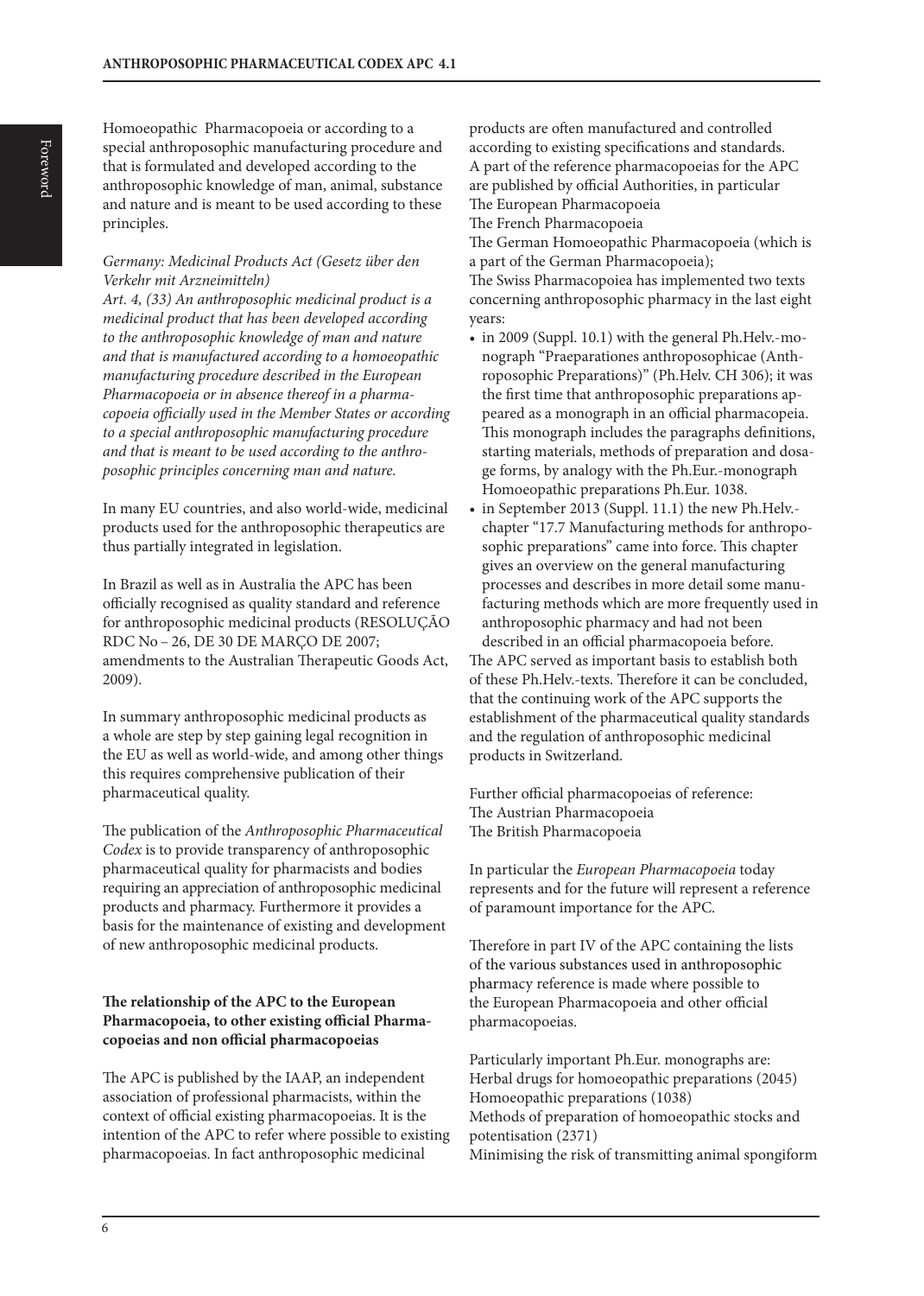encephalopathy agents via human and veterinary medicinal products (50208) Mother tinctures for homoeopathic preparations (2029) Tinctures (chapter in 0765 Extracts) Viral safety (50107) Other pharmacopoeias referred to in the APC are not officially recognised. Nevertheless they provide reliable standards accepted e.g. by regulatory authorities.

The IAAP understands its task to sustain anthroposophic pharmaceutical activities at any level (e.g. manufacturing, quality control, regulatory affairs), **worldwide**, that is, beyond the countries of the European Pharmacopoeia Convention. Therefore during the evolution of the APC other official pharmacopoeias (or reliable private pharmacopoeias) will possibly be referred to, e.g. the Brazilian Pharmacopoeia.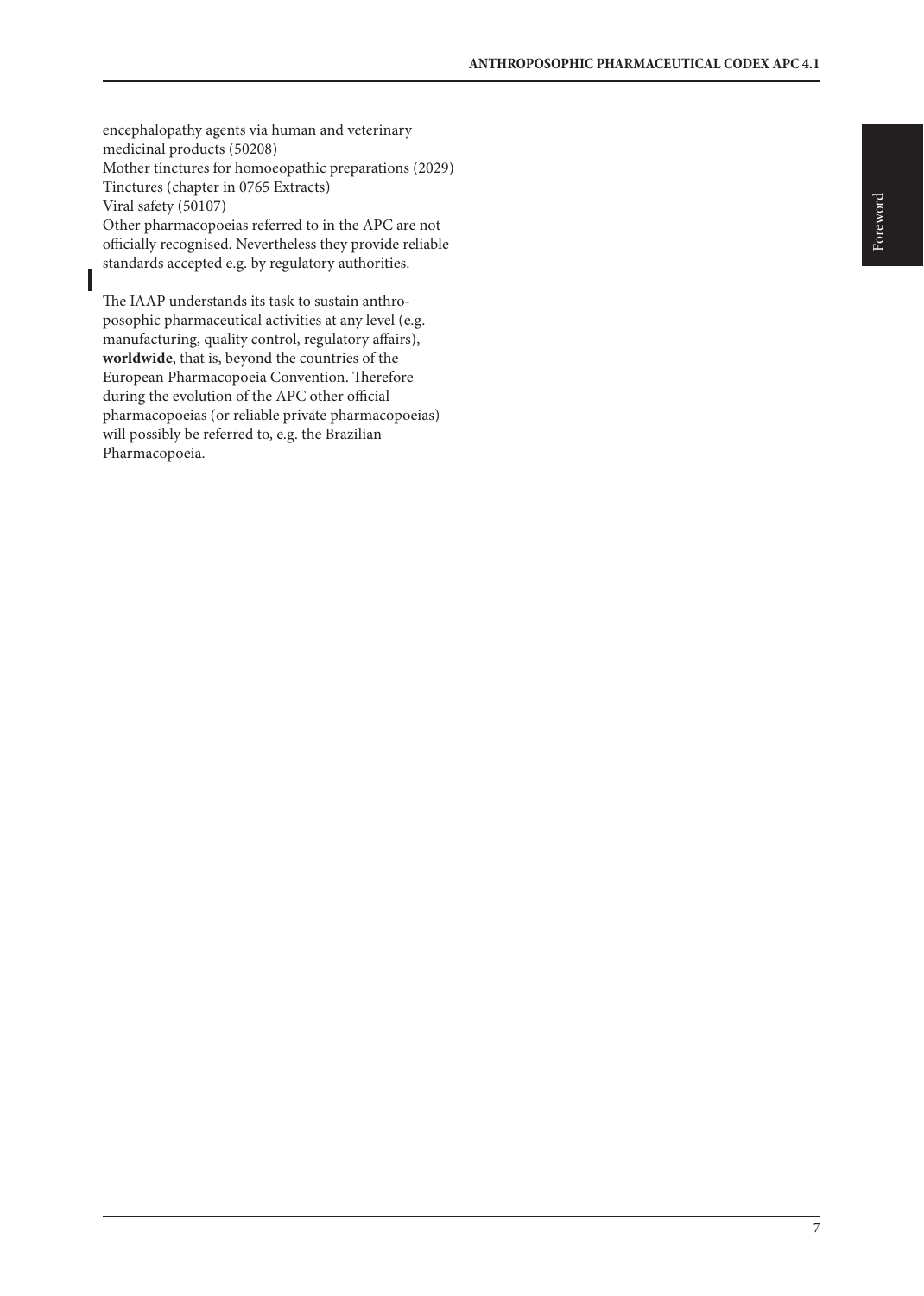## **Table of Content**

## **PART I**

## **PART IIa**

| General monographs of preparations and specific production methods (Pharmaceutical processes)  17         |  |
|-----------------------------------------------------------------------------------------------------------|--|
|                                                                                                           |  |
| Survey of general methods for the manufacturing of anthroposophic medicinal products and related specific |  |
|                                                                                                           |  |
|                                                                                                           |  |
|                                                                                                           |  |
|                                                                                                           |  |
|                                                                                                           |  |
| 3. TINCTURES, MOTHER TINCTURES, GLYCEROL MACERATES AND VISCOUS EXTRACTS  24                               |  |
|                                                                                                           |  |
| 3.2. Tinctures and mother tinctures made by macerations with water or ethanol/water25                     |  |
|                                                                                                           |  |
|                                                                                                           |  |
|                                                                                                           |  |
| 3.6. Buffered aqueous mother tinctures manufactured under exclusion of oxidative influence29              |  |
|                                                                                                           |  |
|                                                                                                           |  |
|                                                                                                           |  |
|                                                                                                           |  |
|                                                                                                           |  |
|                                                                                                           |  |
|                                                                                                           |  |
|                                                                                                           |  |
|                                                                                                           |  |
|                                                                                                           |  |
|                                                                                                           |  |
|                                                                                                           |  |
|                                                                                                           |  |
|                                                                                                           |  |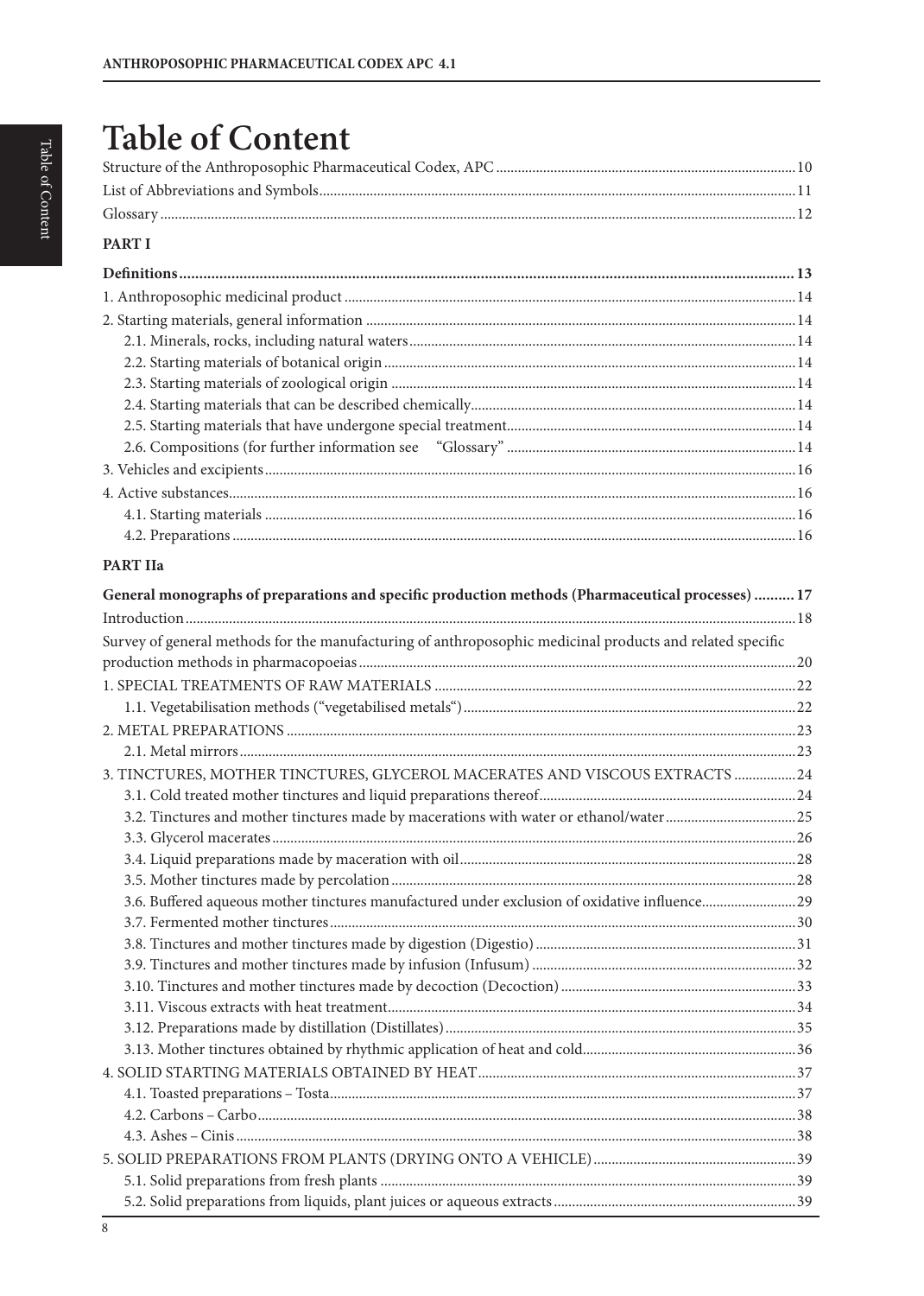| 7.1. Compositions made by treating two or more starting materials by one or more pharmaceutical processes41 |  |
|-------------------------------------------------------------------------------------------------------------|--|
| 7.2. Compositions made by treating two or more extracts or mother tinctures of one plant by one             |  |
|                                                                                                             |  |
| 7.3. Compositions made by treating one or more starting materials with one or more mother                   |  |
|                                                                                                             |  |
| 7.4. Compositions made by treating two or more extracts or mother tinctures and/or dilutions by             |  |
|                                                                                                             |  |
|                                                                                                             |  |
|                                                                                                             |  |
|                                                                                                             |  |
|                                                                                                             |  |
|                                                                                                             |  |
|                                                                                                             |  |

## **PART IIb48**

| CYDONIA OBLONGATA, FRUIT, GLYCEROL EXTRACT WITH HEAT TREATMENT 1:2.1  50 |  |
|--------------------------------------------------------------------------|--|
| CYDONIA OBLONGATA, FRUIT, MOTHERTINCTURE OBTAIND BY RHYTHMIC             |  |
| APPLICATION OF HEAT AND COLD CYDONIA OBLONGATA E FRUCTIBUS FERM 33B 51   |  |
|                                                                          |  |
|                                                                          |  |

## **PART III 54**

## **PART IV 62**

| Appendix II Correlation table: Ph.Eur. / HAB manufacturing methods used in anthroposophic pharmacy |  |
|----------------------------------------------------------------------------------------------------|--|
|                                                                                                    |  |
|                                                                                                    |  |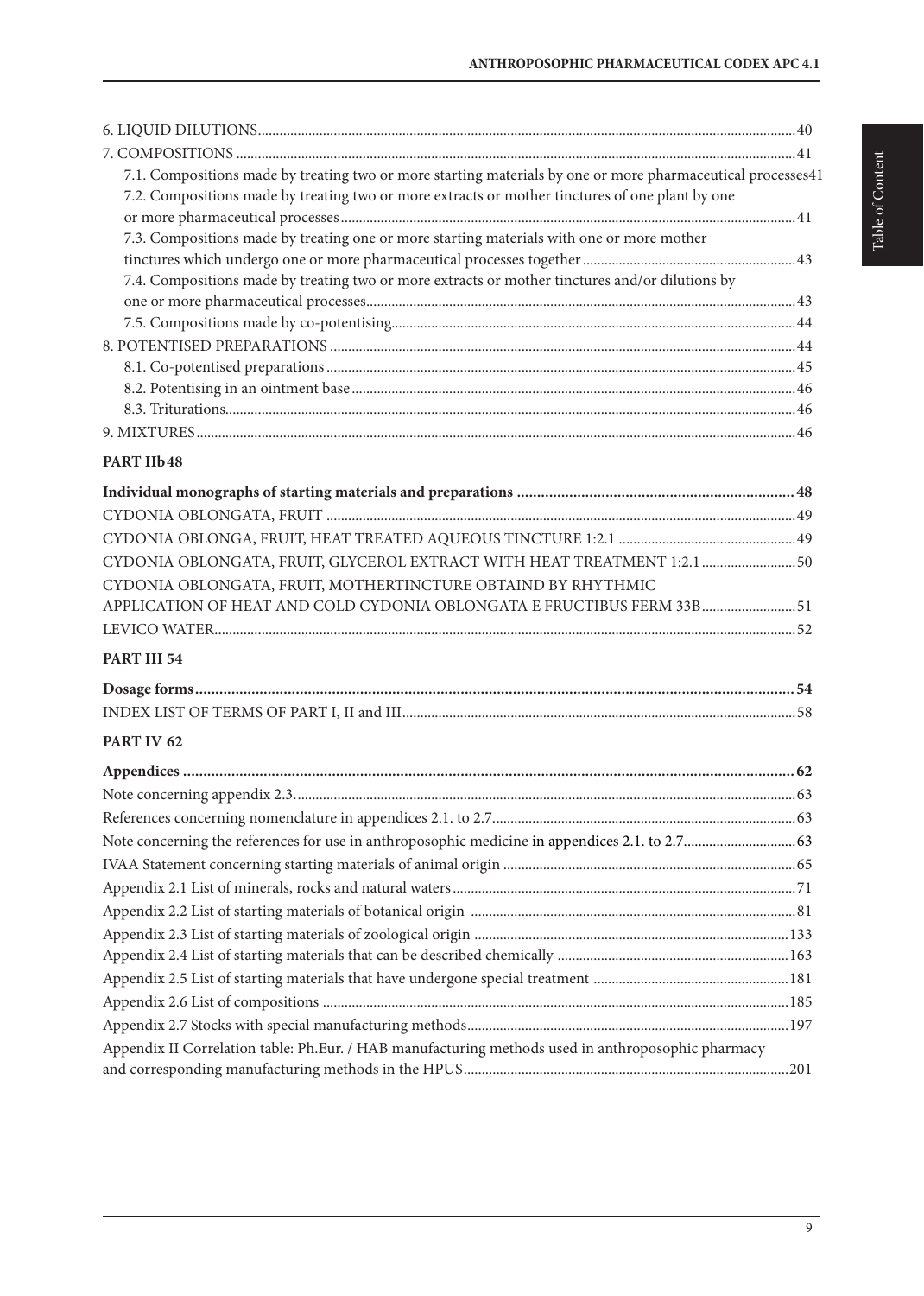## **Structure of the Anthroposophic Pharmaceutical Codex, APC**

**Part I** "Definitions" provides definitions and describes quality aspects as well as parameters related to anthroposophic medicinal products. The different stages incurred in the obtaining of a medicinal product, from the starting material to the dosage form, are described in this part.

Part IIa "General Monographs of specific production methods (Pharmaceutical processes)" contains general monographs concerning the types of preparations/ active substances that are prepared by specified procedures. Beneath the relevant general monograph(s), different specific production methods by which a particular type of a starting material can be prepared are either quoted from other pharmacopoeias or an APC production method is set out.

In this way, the relationship between the APC and other pharmacopoeias, as well as the option to define substances through their production methods are outlined.

Schematically the following order is applied:

## **General monographs**

*Definition, Identification, Tests, Assay, Storage, Recommended Designation*

## **Specific production methods related to the particular general monograph**



**Part IIb** "Monographs of starting materials and preparations" sets standards for specific starting materials and preparations. In their last section the monographs of the starting materials list a) Some existing anthroposophic preparations that utilise the starting material and/ or b) Manufacturing methods, described in the Ph.Eur., the HAB or the APC commonly used for the processing of the particular starting material. That list is not meant to be exhaustive.

**Part III**, information about dosage forms in anthroposophic pharmacy as well as production methods of specific dosage forms for anthroposophic medicinal products.

**Part IV** "Appendices"

In **appendix I** starting materials for the preparation of anthroposophic medicinal products are listed (not excipients and vehicles). The appendices are numbered according to the related chapter in part I: 2.1., 2.2., 2.3., 2.4., 2.5., 2.6.

In **appendix II** a link to the HPUS is given:

• Correlation table: Ph.Eur./HAB manufacturing methods used in anthroposophic pharmacy and corresponding manufacturing in the HPUS.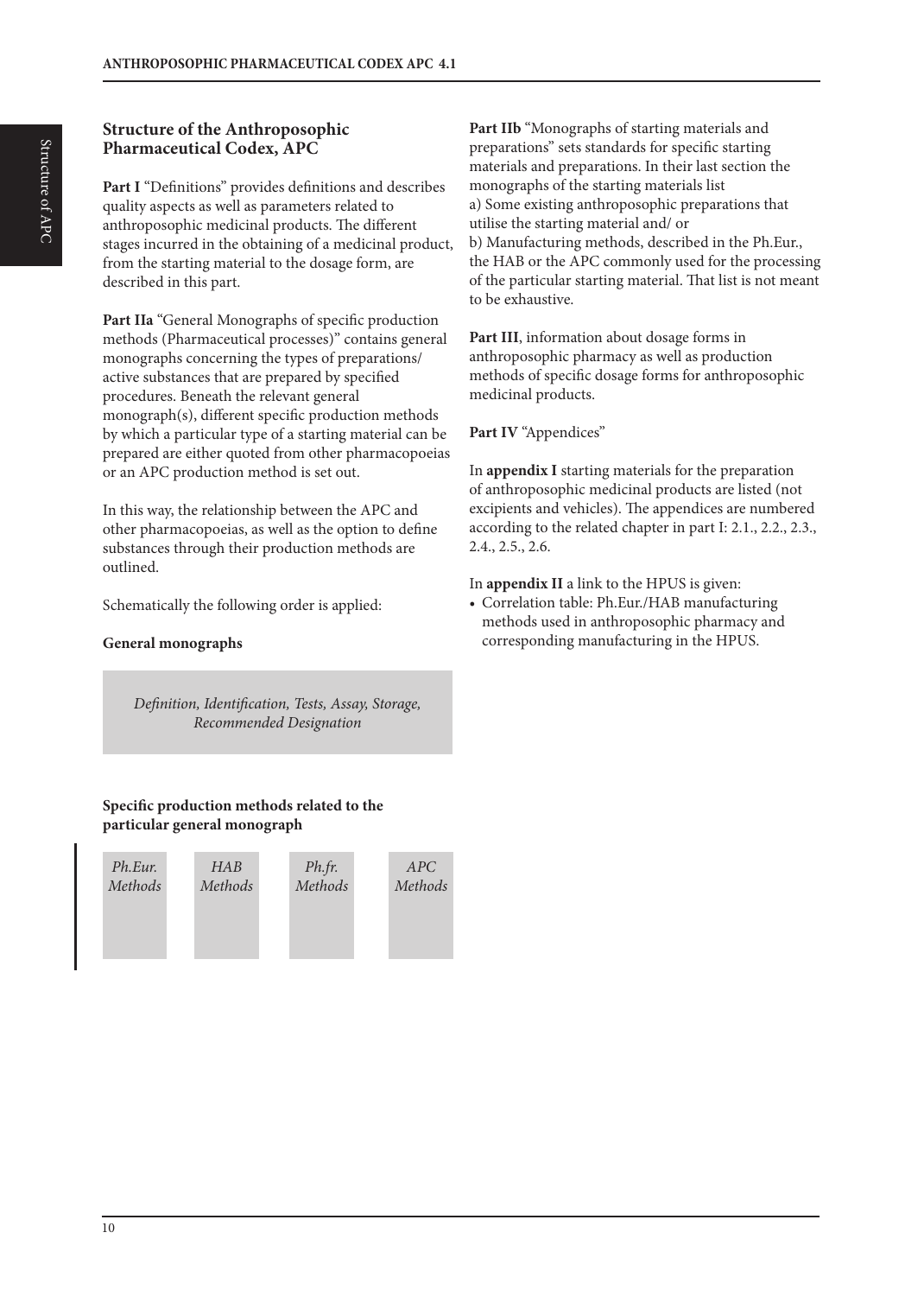## **List of Abbreviations and Symbols**

| ⊁                              | see p. 63                                                                                                                                                      |
|--------------------------------|----------------------------------------------------------------------------------------------------------------------------------------------------------------|
| 1 CH                           | Symbol for the first centesimal potency,<br>see also C1 and 1C                                                                                                 |
| 1 DH                           | Symbol for the first decimal potency,<br>see also D1 and 1X                                                                                                    |
| 1C                             | Symbol for the first centesimal potency,<br>see also 1 CH and C1                                                                                               |
| 1X                             | Symbol for the first decimal potency,<br>see also 1 DH and D1                                                                                                  |
| <b>ABMA-</b><br>Vade-<br>mecum | Gardin NE, Schleier R: Medicamentos<br>Antroposóficos: Vademecum. Associação<br>Brasileira de Medicina Antroposófica. São Paolo:<br>Editor João de Barro; 2009 |
| <b>APC</b>                     | Anthroposophic Pharmaceutical Codex                                                                                                                            |
| aph                            | ad preparationes homoeopathicae                                                                                                                                |
| API                            | Active Pharmaceutical Ingredient                                                                                                                               |
| B.P.                           | British Pharmacopoeia                                                                                                                                          |
| C <sub>1</sub>                 | Symbol for the first centesimal potency,<br>see also 1 CH and 1C                                                                                               |
| <b>CVD</b>                     | Chemical Vapour Decomposition                                                                                                                                  |
| D <sub>1</sub>                 | Symbol for the first decimal potency,<br>see also 1 DH and 1X                                                                                                  |
| <b>DAB</b>                     | Deutsches Arzneibuch<br>(German Pharmacopoeia)                                                                                                                 |
| DAC                            | Deutscher Arzneimittel-Codex<br>(German Codex of Medicinal Products)                                                                                           |
| <b>DER</b>                     | Drug extract ratio                                                                                                                                             |
| EU                             | European Union                                                                                                                                                 |
| fhp                            | for homoeopathic preparations                                                                                                                                  |
| GHP                            | German Homoeopathic Pharmacopoeia.<br>Unauthorized translation of the HAB. In case of<br>differences between the GHP and the HAB the<br>latter is decisive     |
| Gl                             | Symbol for mother tinctures prepared<br>by HAB method 41 using glycerol                                                                                        |
| H 2.2.6                        | Analytical method specified in the HAB                                                                                                                         |

| <b>HAB</b>                       | Deutsches Homöopathisches Arzneibuch<br>(German Homoeopathic Pharmacopoeia)                                                                                                                                                                                                                                                                                                                                                            |
|----------------------------------|----------------------------------------------------------------------------------------------------------------------------------------------------------------------------------------------------------------------------------------------------------------------------------------------------------------------------------------------------------------------------------------------------------------------------------------|
| <b>HPUS</b>                      | The Homœopathic Pharmacopœia of the United<br><b>States</b>                                                                                                                                                                                                                                                                                                                                                                            |
| <b>JAAP</b>                      | International Association of<br>Anthroposophic Pharmacists                                                                                                                                                                                                                                                                                                                                                                             |
| <b>IVAA</b><br>statement<br>2013 | see p. 65                                                                                                                                                                                                                                                                                                                                                                                                                              |
| KC<br>Mono-<br>graph             | Monograph of the "Kommission C"<br>(Commission of the German Ministry of Health<br>for the anthroposophic therapeutic system and<br>substances), published in the official Gazette<br>of the German government (in German:<br>"Bundesanzeiger")                                                                                                                                                                                        |
| <b>Liste HAS</b>                 | Liste der Homöopathischen und Anthropo-<br>sophischen Stoffe (Anhang 4 zur Verordnung<br>des Schweizerischen Heilmittelinstituts über die<br>vereinfachte Zulassung von Komplementär- und<br>Phytoarzneimitteln (List of Homoeopathic and<br>Anthroposophic Subtances (Appendix 4 in the<br>Regulation of the Swissmedic concerning the<br>simplified Authorisation of Complementary and<br>Herbal Medicinal Products in Switzerland)) |
| LM                               | Symbol for potencies prepared according to<br>Ph.Eur. (2371) 5.2                                                                                                                                                                                                                                                                                                                                                                       |
| <b>MT</b>                        | Mother tincture                                                                                                                                                                                                                                                                                                                                                                                                                        |
| Ph.Eur.                          | European Pharmacopoeia                                                                                                                                                                                                                                                                                                                                                                                                                 |
| Ph.Eur.<br>(2371)                | Ph.Eur. Monograph 2371 "Methods of<br>preparation of homoeopathic stocks and<br>potentisation <sup>'</sup>                                                                                                                                                                                                                                                                                                                             |
| Ph.fr.                           | Pharmacopée Française (french Pharmacopoeia),<br>including monographies de souches pour<br>préparations homéopathiques (monographs of<br>the stocks for homoeopathic preparations)                                                                                                                                                                                                                                                     |
| Ph.Helv.                         | Pharmacopoea Helvetica<br>(Swiss Pharmacopoeia)                                                                                                                                                                                                                                                                                                                                                                                        |
| pph                              | pour préparation homöopathiques                                                                                                                                                                                                                                                                                                                                                                                                        |
| Q                                | Symbol for potencies diluted<br>by the ratio 1:50 000                                                                                                                                                                                                                                                                                                                                                                                  |
| Rh                               | Symbol for mother tinctures prepared<br>by HAB methods 21 and 22 (rhythmic<br>procedure)                                                                                                                                                                                                                                                                                                                                               |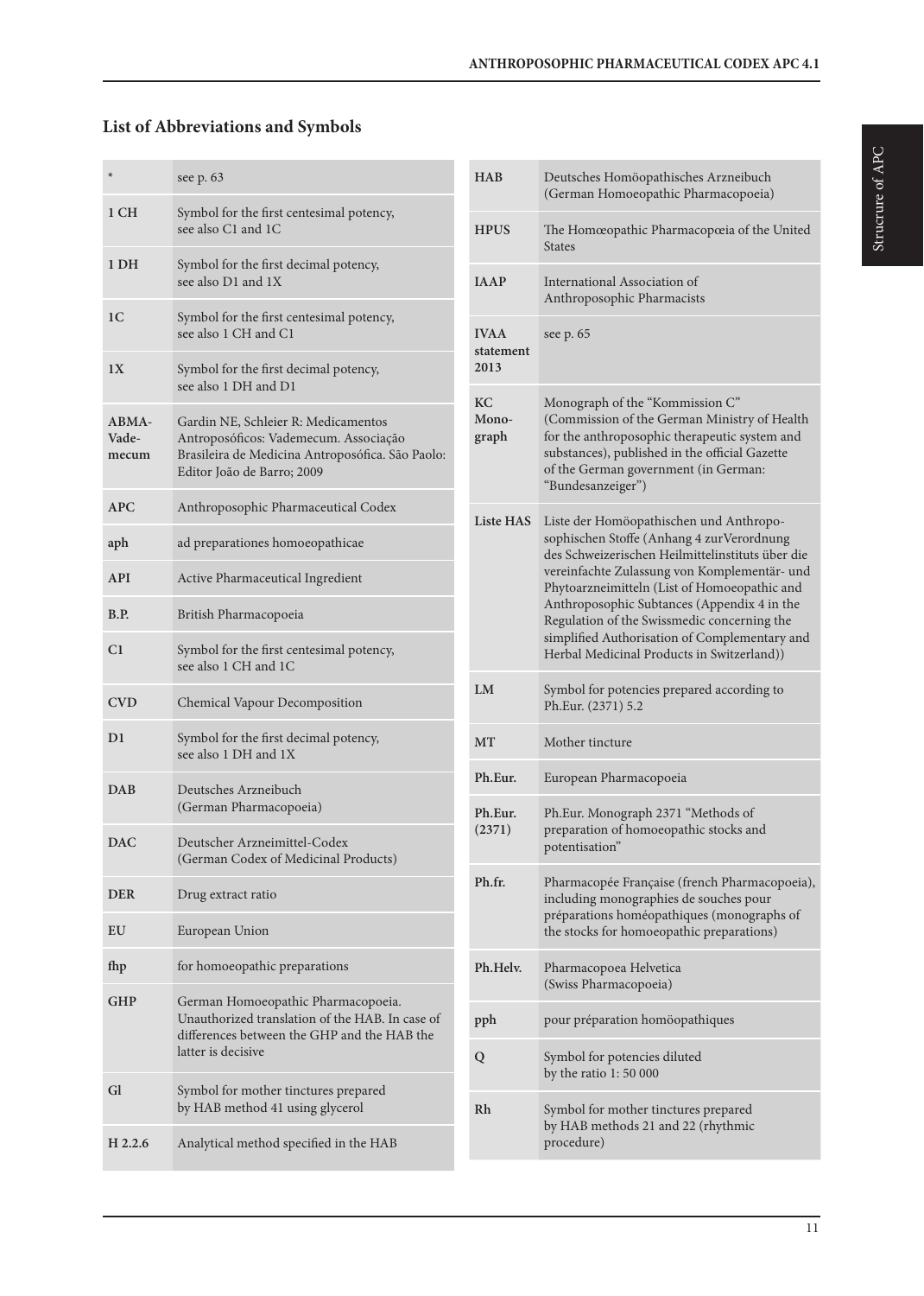Structure of APC

**Vademecum** Gesellschaft Anthroposophischer Ärzte in Deutschland (ed.) Vademecum Anthroposophische Arzneimittel 3.erg. Aufl. Der Merkurstab 2013; 66 (Suppl.)

## **Glossary**

In this glossary only those terms are referred to, that need extra clarification prior to the definitions given in part I.

| Composition                     | Definition given in the monograph "Anthroposophische Zubereitungen",<br>(Anthroposophic preparations), Swiss Pharmacopoeia, Supplement 10.2,<br>(translation by Swissmedic):<br>"Compositions are active substances which are obtained, when two or more<br>starting materials or preparations, with or without excipients, are processed<br>together in a pharmaceutical process of anthroposophic<br>pharmacy (e.g. Ferrum-Quarz)." |
|---------------------------------|---------------------------------------------------------------------------------------------------------------------------------------------------------------------------------------------------------------------------------------------------------------------------------------------------------------------------------------------------------------------------------------------------------------------------------------|
| Excipient                       | Excipients are auxiliary substances, which may be used for the<br>production of pharmaceutical dosage forms. Excipients may be<br>used in the production of mixtures.                                                                                                                                                                                                                                                                 |
| Pharmaceutical process          | General term for substance transformations at different stages to obtain<br>starting materials for medicinal products or a medicinal product.                                                                                                                                                                                                                                                                                         |
| Preparation/active<br>substance | A class of processed starting material specified in the monographs of part II.                                                                                                                                                                                                                                                                                                                                                        |
| Production method               | A general manufacturing procedure specified in a pharmacopoeia (see e.g.<br>HAB).                                                                                                                                                                                                                                                                                                                                                     |
| Raw material                    | Substance which has not undergone any pharmaceutical process and meets a<br>general quality characterisation, e.g. an optical identification.                                                                                                                                                                                                                                                                                         |
| <b>Starting material</b>        | A substance or a composition that meets a specification and can be used as<br>active substance or can be further processed.                                                                                                                                                                                                                                                                                                           |
| Vehicle                         | Vehicles are auxiliary substances which may be used to produce an<br>active substance. Vehicles may be used in the production of mixtures.                                                                                                                                                                                                                                                                                            |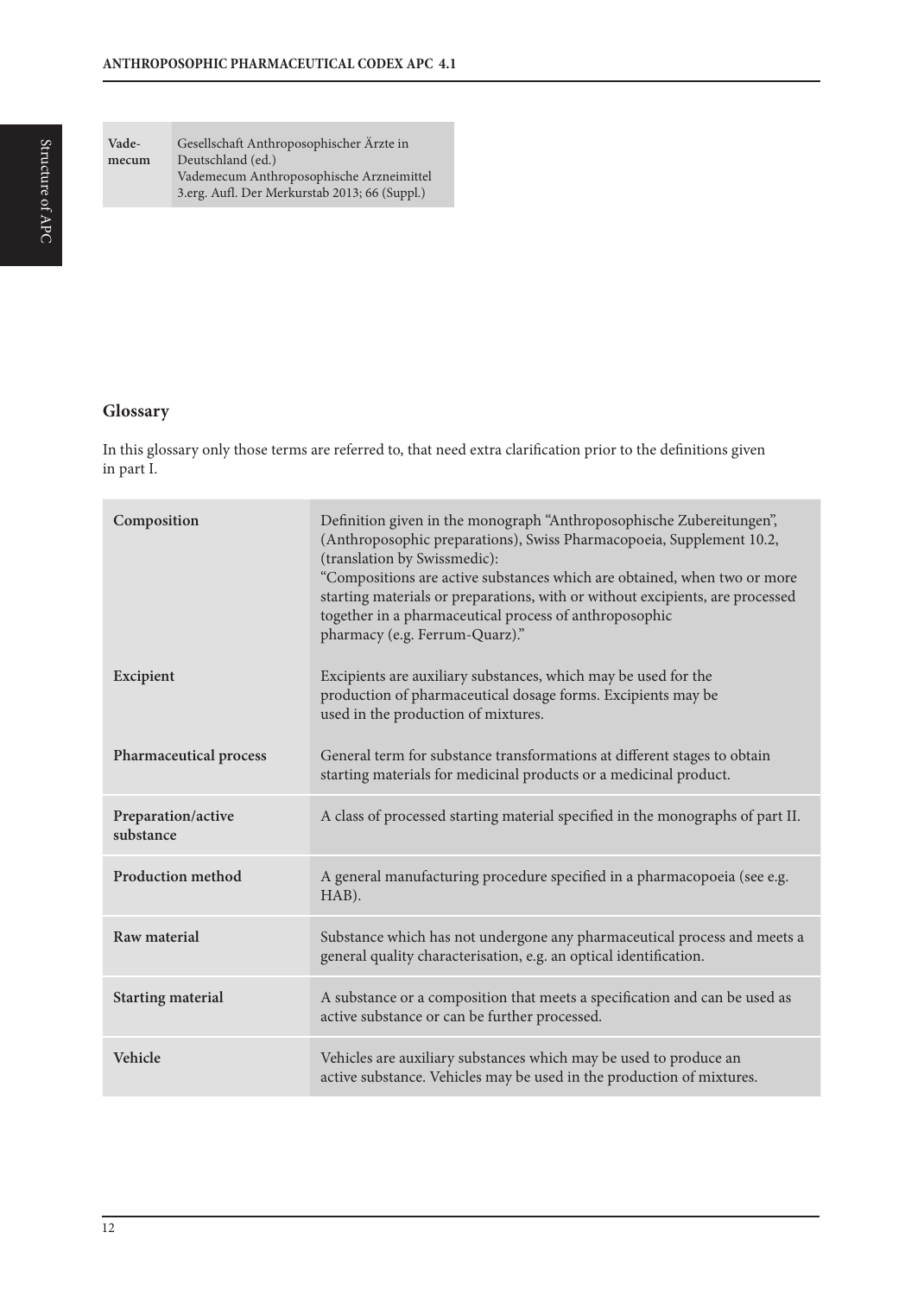# **ANTHROPOSOPHIC PHARMACEUTICAL CODEX APC**

**PART I Definitions**

## **Table of Content Part I**

| 1. Anthroposophic medicinal product  14            |
|----------------------------------------------------|
| 2. Starting materials, general information  14     |
| 2.1. Minerals, rocks, including natural waters. 14 |
| 2.2. Starting material of botanical origin  14     |
| 2.3. Starting materials of zoological origin 14    |
| 2.4. Starting materials that can be                |
|                                                    |
| 2.5. Starting materials that have                  |
| undergone special treatment 14                     |
|                                                    |

| 2.6. Compositions                           |  |
|---------------------------------------------|--|
| (for further information see "Glossary") 14 |  |
|                                             |  |
|                                             |  |
|                                             |  |
|                                             |  |
|                                             |  |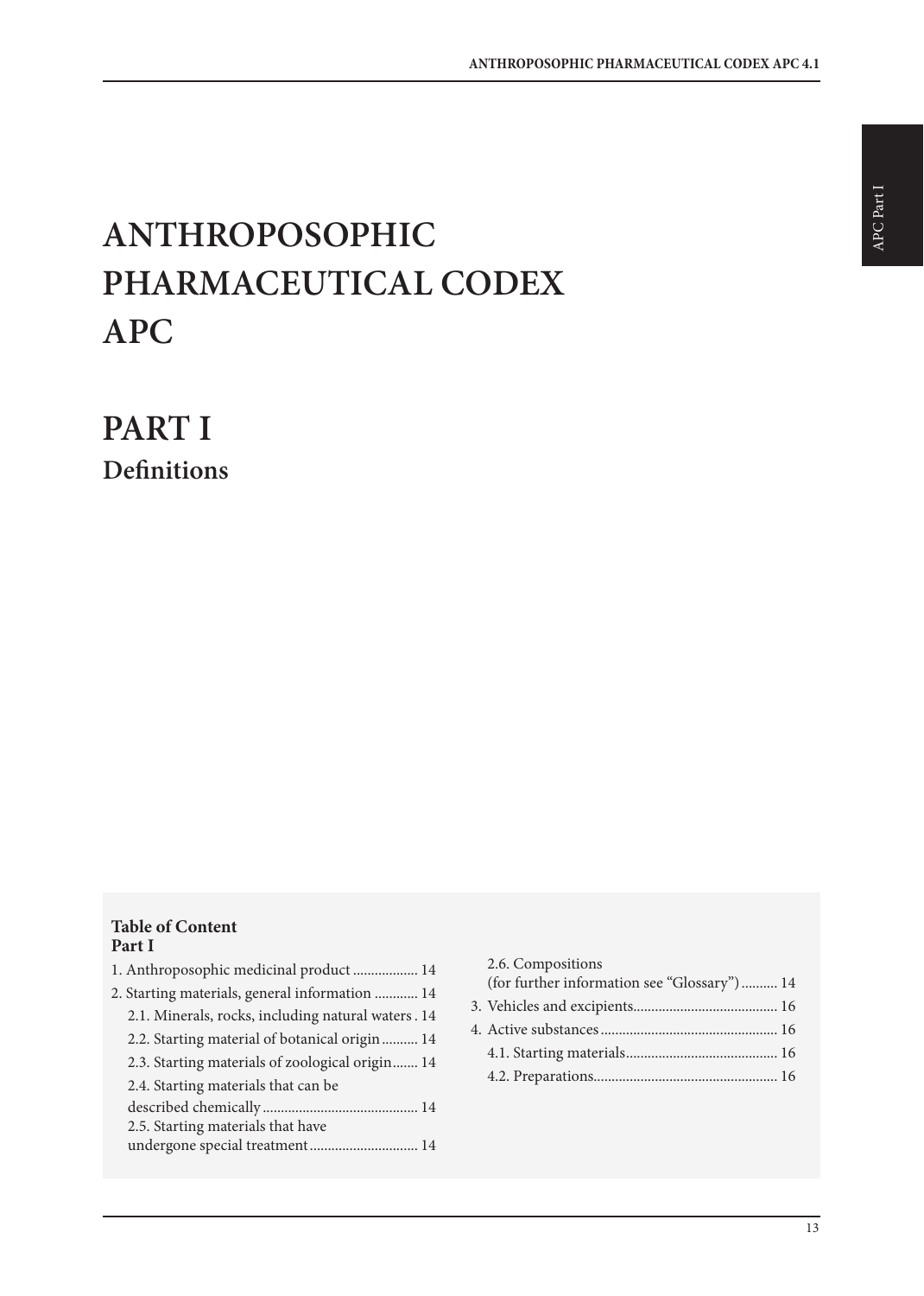## **1. Anthroposophic medicinal product**

#### **definition**

An anthroposophic medicinal product is conceived, developed and produced in accordance with the anthroposophic knowledge of man, nature, substance and pharmaceutical processing<sup>1</sup>. The application within anthroposophic medicine results from that knowledge².

According to anthroposophic principles, active substances may be starting materials which are used as such or starting materials which have been transformed into active substances by a process of anthroposophic pharmacy, including compositions.

An anthroposophic medicinal product can contain one or more active substances (see also part I, chapter 4).

An anthroposophic medicinal product can fundamentally be employed in every dosage form, including external (topical), internal and parenteral dosage forms (see also part III).

#### **production**

The active substances or dosage forms of anthroposophic medicinal products are produced:

- in accordance with classical homoeopathic or anthroposophic-homoeopathic manufacturing methods as described in the Ph.Eur., HAB, Ph.fr., and B.Hom.P. (Methods 1, 2, 3, 4, 5a, 5b, 6, 8a, 12)
- in accordance with anthroposophic pharmaceutical codex production methods, i.e. "APC Methods"

#### and/or

• in accordance with anthroposophic manufacturing methods described in the individual monograph.

An anthroposophic medicinal product complies with the relevant specifications/ monographs set out in parts I and II.

<sup>1</sup> See IAAP brochure: "Basic Information on the Working Principles of Anthroposophic Pharmacy", 2005, http://www.iaap. org.uk/downloads/principles.pdf

#### **recommended designation**

Concerning the *designation* of anthroposophic medicinal products a reference to the APC is recommended.

#### **2. Starting materials, general information**

Starting materials for the production of anthroposophic medicinal products are:

- 2.1. Minerals, rocks, including natural waters
- 2.2. Starting materials of botanical origin Dried or fresh plants or parts of plants, including algae, fungi and lichens; Plant secretions, juices, extracts, oleoresins, essential oils or distillation products.
- 2.3. Starting materials of zoological origin Whole animals, organs, parts of organs dried or fresh; Animal secretions, extracts, blood products, calcareous products.
- 2.4. Starting materials that can be described chemically
- 2.5. Starting materials that have undergone special treatment
- 2.6. Compositions (for further information see "Glossary"

Starting materials for the production of anthroposophic medicinal products comply with any relevant monograph in the European Pharmacopoeia or in the absence thereof, with the relevant monographs in national pharmacopoeias used in the Member States, or in absence thereof with the individual monograph.

Starting materials can be active substances themselves or can be processed into preparations (see also Part I, chapter 4).

<sup>2</sup> For clarification it has to be mentioned here, that anthroposophic medicine from the beginning includes "Over the Counter" products (OTC). A part of its medicinal products had been conceived right from the start for broad use for typical health disorders; see Chapter XX, "Typical Remedies", in Rudolf Steiner/Ita Wegman: "Grundlegendes für eine Erweiterung der Heilkunst nach geisteswissenschaftlichen Erkenntnissen." GA 27, publisher Rudolf Steiner Verlag, Dornach, CH, 1992. In English: "Extending Practical Medicine – Fundamental Principles based on the Science of the Spirit". Rudolf Steiner Press , London, GB, 1996.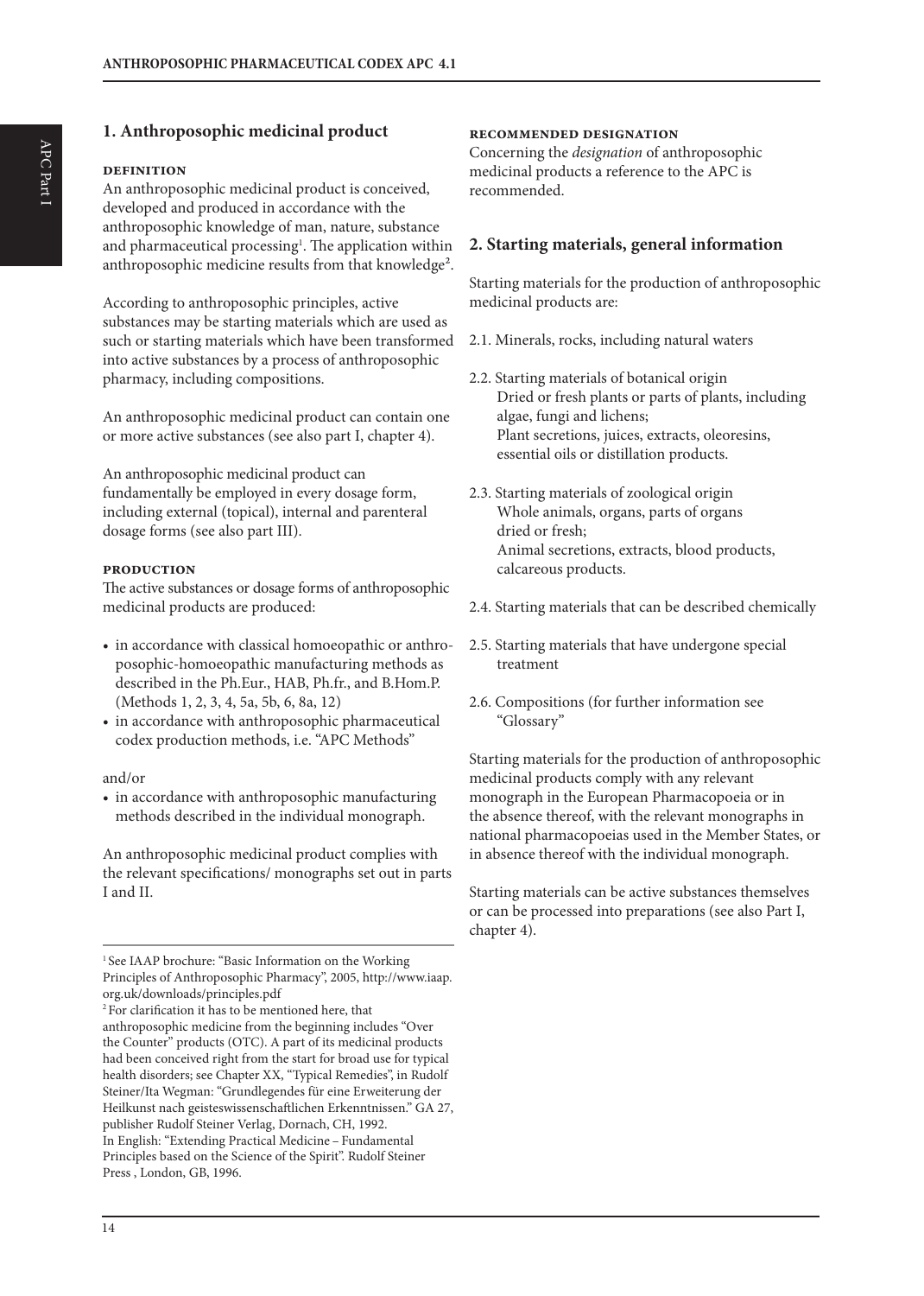**2.1. Minerals, rocks, including natural waters**

Minerals are solid, crystalline components of natural origin belonging to the earth's crust and other celestial bodies. A mineral has a defined crystal system and crystal class. Minerals are chemically and physically homogeneous to a significant extent. In reality, however, there are always deviations from the theoretical mineral formula. Many minerals may show differences in their colours. Form and habitus may be significantly different within the same type.

Rocks are composed of one or more minerals having a geological definition and distribution in their natural deposit with a certain statistical homogeneity.

Pieces that will be used for production should be big enough to allow mineralogical identification. If a powdered mineral is used, adequate documentation should ensure the quality and natural origin. In fact pieces used for production must be free from visible foreign matter. They have not undergone any unwanted mechanical or chemical treatment: in particular any chemical reaction, colouring, varnishing, heating and artificial radiation must be excluded. The amount of foreign matter accepted after chemical analysis is specified in the respective monograph.

Natural waters can come from a natural source (e.g. Levico), from the sea (e.g. aqua maris) or from mineral cavities (e.g. agate water).

List of minerals, rocks, including natural waters: see part IV, appendix 2.1.

## **2.2. Starting materials of botanical origin**

Starting materials of botanical origin are:

- Dried or fresh plants or parts of plants, including algae, fungi and lichens;
- Plant secretions, juices, extracts, oleoresins, essential oils or distillation products.

Fresh plants should be used shortly after harvest. If this is not possible, the quality is guaranteed by appropriate measures, e.g. freezing.

If material from cultivated plants is used preference should be given to materials from plants cultivated by biodynamic cultivation ("Demeter" certified) or by other certified organic cultivation methods in accordance to the relevant European regulations ruling organic agricultural products (see also Council Directive (EEC) n° 2092/91).

If wild plants are harvested protection of species according to relevant regulations is granted and special care is taken of the eco-system concerned. Plants or parts of plants are, as far as possible, free from impurities such as soil, dust, dirt and other contaminants such as fungal, insect and other animal contaminations. They are not decayed.

Harvested plants or the mother tinctures made thereof are analysed for content of heavy metals and pesticides. The range and frequency of this testing can occur according to a monitoring plan based on risk assessment.

Unless otherwise stated, the collecting or harvesting times are generally:

| Whole plants with<br>underground parts<br>and plants without<br>underground parts | at flowering time                                  |
|-----------------------------------------------------------------------------------|----------------------------------------------------|
| Leaves and shoots                                                                 | when fully developed                               |
| Flowers                                                                           | shortly after opening                              |
| Bark                                                                              | throughout the year                                |
| Underground parts of<br>annual plants                                             | at seed ripening time                              |
| Underground parts of<br>biennial and perennial<br>plants                          | in spring                                          |
| Fruits and seeds                                                                  | at the time of ripening                            |
| Fungi                                                                             | when the fruiting<br>bodies are fully<br>developed |

Particle size: according to Ph.Eur. 2.1.4 Sieves.

Starting materials of botanical origin see part IV, appendix 2.2.

## **2.3. Starting materials of zoological origin**

Starting materials of zoological origin are:

- Whole animals, organs, parts of organs dried or fresh;
- Animal secretions, extracts, blood products, calcareous products.

Lower animals as well as warm-blooded animals are used.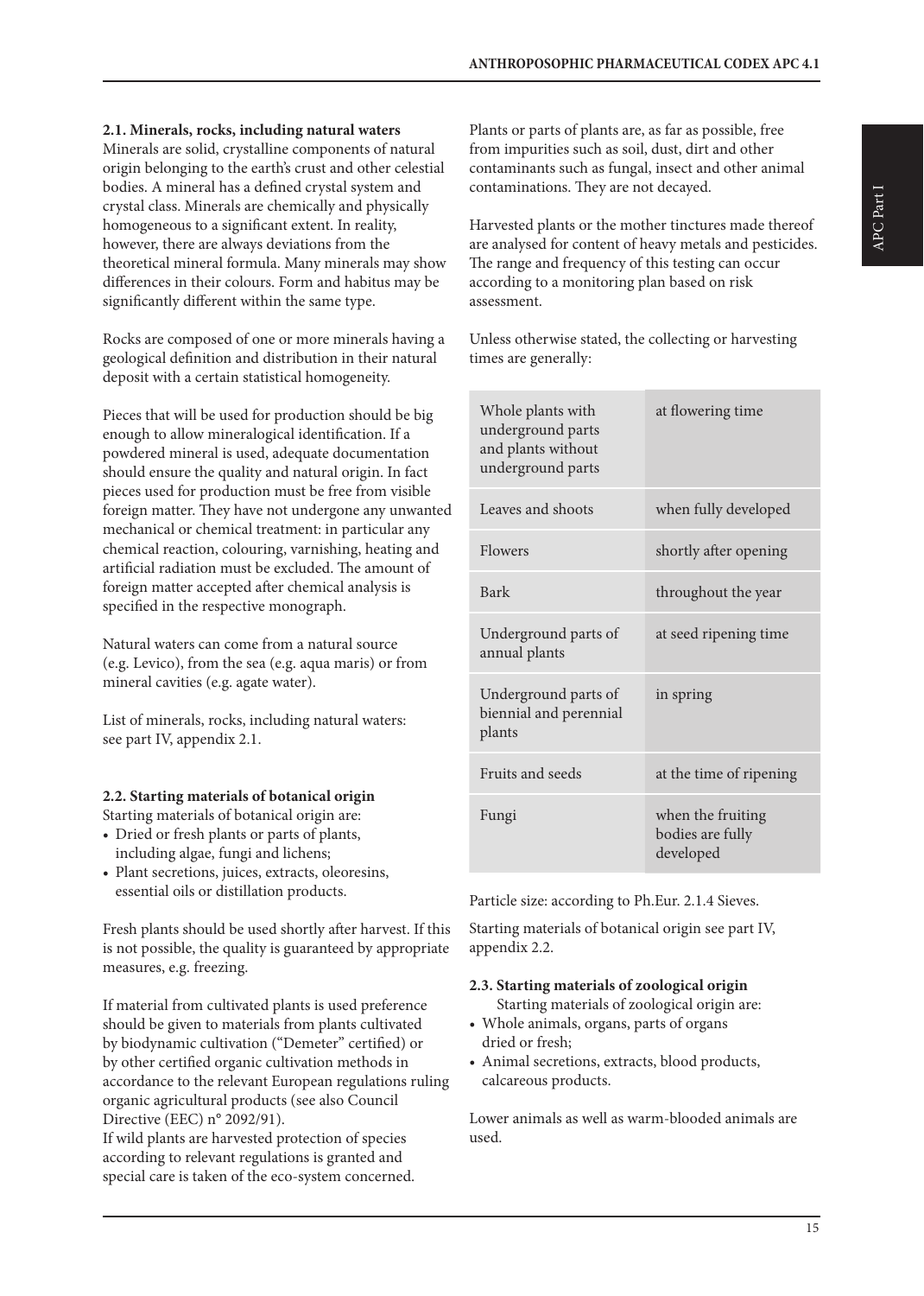Animal husbandry and keeping must be adequate for the animal species (see also Council Directive (EEC) n° 2092/91). In particular in the case of warm-blooded species animals from well-monitored "Demeter" or biodynamic herds are preferentially used.

The starting materials of zoological origin must meet the requirements of the European and/ or relevant national pharmacopoeias regarding the preparation of medicinal products from materials of animal origin and with EU directives and/or national guidelines of the appropriate regulatory authorities. In particular the Ph.Eur. monographs on TSE safety (Ph.Eur. 50208), and viral safety (Ph.Eur. 50107) apply.

Animals must be healthy and in good hygienic condition. The intervals given in legislation after the administration of drugs to animals must be observed before the animals are used.

Health requirements, animal keeping, protection of species and processing of animals must comply with the relevant guidelines of responsible national authorities and those of the European Union, where applicable.

List of starting materials of zoological origin see part IV, appendix 2.3.

#### **2.4. Starting materials that can be described chemically**

Starting materials that can be described chemically are inorganic and organic substances. Organic substances are generally of natural origin, e.g. purified fractions.

Preference should be given to clearly traceable substances, that comply with the quality standards in 2.1, 2.2, 2.3.

List of starting materials that can be described chemically see part IV, appendix 2.4.

#### **2.5. Starting materials that have undergone special treatment**

Starting materials that have undergone a special treatment are: e.g. plants, parts of plants cultivated by special treatment (see part IIa, chapter 1.1. Vegetabilisation methods of substances used for mother tinctures).

List of starting materials that have undergone special treatment see part IV appendix 2.5.

### **2.6. Compositions**

Different starting materials described in 2.1, 2.2, 2.3, 2.4, 2.5 undergo one or more pharmaceutical processes that will lead to a substance that cannot be described as an addition of its ingredients. The rationale for the synthesis is an anthroposophic formula, in accordance with the anthroposophic understanding of man and nature<sup>1</sup>.

List of compositions see part IV, appendix 2.6.

## **3. Vehicles and excipients**

Vehicles are auxiliary substances, which may be used for the production of active substances (e.g. ethanol to obtain an extract or lactose monohydrate to obtain a potentised preparation). Vehicles are also used in the production of mixtures (see part IIa, chapter 9).

Excipients are auxiliary substances, which may be used for the production of the pharmaceutical dosage forms (e.g. NaCl to obtain an isotonic solution for parenteral preparations). Excipients are also used in the production of mixtures (see part IIa, chapter 9).

Vehicles and excipients used in the manufacture of anthroposophic medicinal products comply with the relevant requirements of the European Pharmacopoeia or of the national pharmacopoeias used in the EU Member States.

## **4. Active substances**

#### **4.1. Starting materials**

Active substances can be starting materials themselves or preparations.

Starting material used directly as active substances may be the final dosage form, e.g. a herbal tea.

#### **4.2. Preparations**

Preparations are obtained from one or more starting materials.

Preparations comply with the specifications described in part II or in the individual monograph.

Preparations can be the final dosage form or can be processed further, e.g. to obtain mixtures.

<sup>1</sup> As an example see: "Biodoron/Kephalodoron", in Persephone N° 12, M. Kohlhase editor; publisher Verlag am Goetheanum, Dornach, CH, 1998.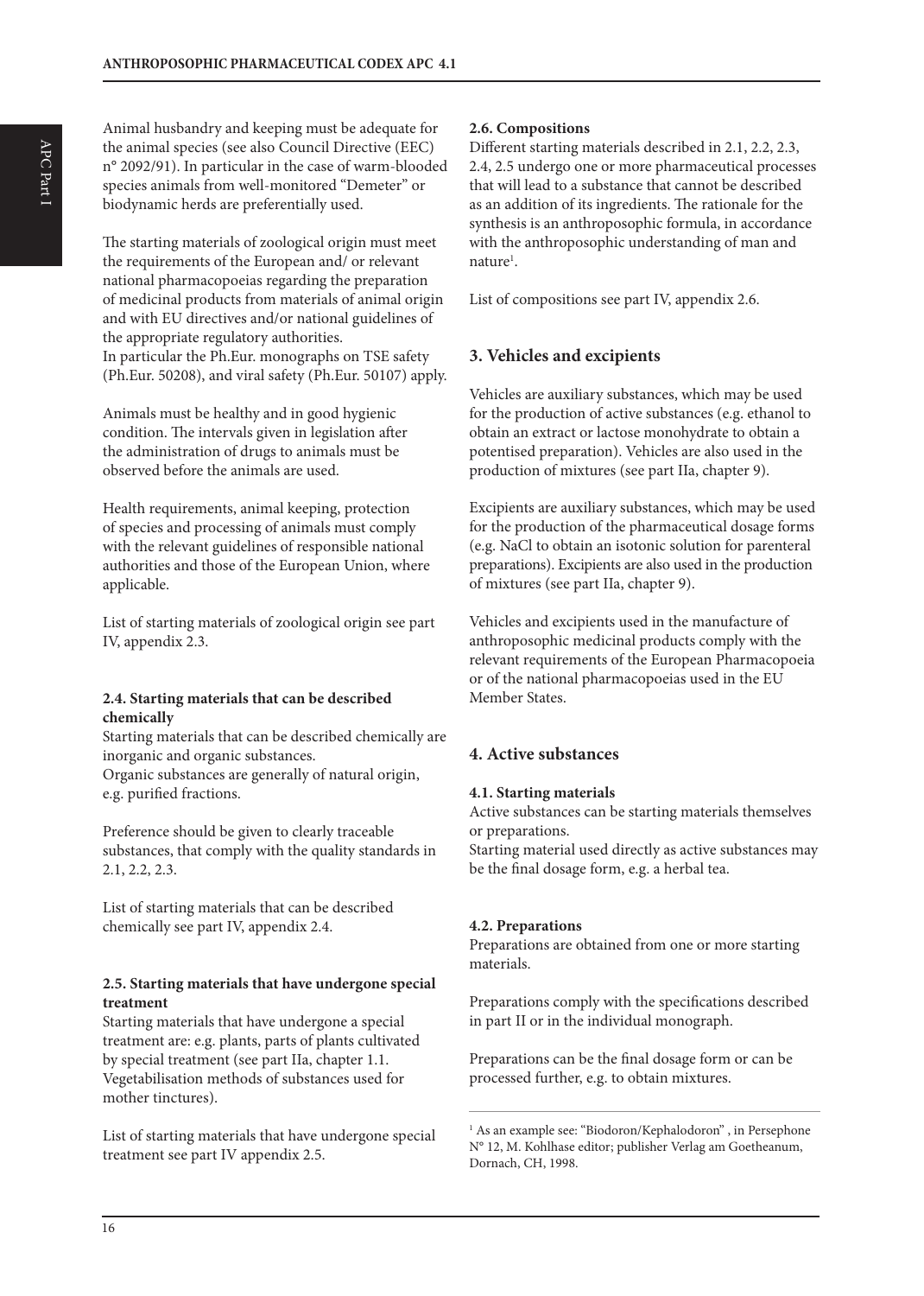# **ANTHROPOSOPHIC PHARMACEUTICAL CODEX APC**

## **PART IIa**

## **General monographs of preparations and specific production methods (Pharmaceutical processes)**

## **Table of Content Part IIa**

| 1. SPECIAL TREATMENTS OF RAW                 |
|----------------------------------------------|
|                                              |
| 1.1. Vegetabilisation methods 22             |
|                                              |
|                                              |
| 3. TINCTURES, MOTHER TINCTURES, GLYCE-       |
| ROL MACERATES, VISCOUS EXTRACTS24            |
| 3.1. Cold treated mother tinctures and       |
|                                              |
| 3.2. Tinctures and mother tinctures made     |
| by macerations with water or ethanol/water25 |
|                                              |
| 3.4. Liquid preparations made by             |
|                                              |
| 3.5. Mother tinctures made by percolation 28 |
| 3.6. Buffered aqueous mother tinctures       |
| manufactured under exclusion of              |
|                                              |
| 3.7. Fermented mother tinctures 30           |
| 3.8. Tinctures and mother tinctures          |
| made by digestion (Digestio) 31              |
| 3.9. Tinctures and mother tinctures made     |
|                                              |
| 3.10. Tinctures and mother tinctures         |
| made by decoction (Decoction) 33             |
| 3.11. Viscous extracts with heat treatment34 |
| 3.12. Preparations made by distillation35    |

| 3.13. Mother tinctures obtained                |
|------------------------------------------------|
| by rhythmic application of heat and cold36     |
| <b>4. SOLID STARTING MATERIALS</b>             |
|                                                |
| 4.1. Toasted preparations - Tosta 37           |
|                                                |
|                                                |
| 5. SOLID PREPARATIONS FROM PLANTS 39           |
| 5.1. Solid preparations from fresh plants39    |
| 5.2. Solid preparations from liquids,          |
| plant juices or aqueous extracts39             |
|                                                |
|                                                |
| 7.1. Compositions made by treating two         |
| or more starting materials by one or more      |
|                                                |
| 7.2. Compositions made by treating two or      |
| more extracts or mother tinctures of one plant |
| by one or more pharmaceutical processes41      |
| 7.3. Compositions made by treating one         |
| or more starting materials with one or more    |
| mother tinctures which undergo one or          |
| more pharmaceutical processes together43       |
| 7.4. Compositions made by treating two or more |
| extracts or mother tinctures and/or dilutions  |
| by one or more pharmaceutical processes43      |
| 7.5. Compositions made by co-potentising44     |
| 8. POTENTISED PREPARATIONS44                   |
|                                                |
|                                                |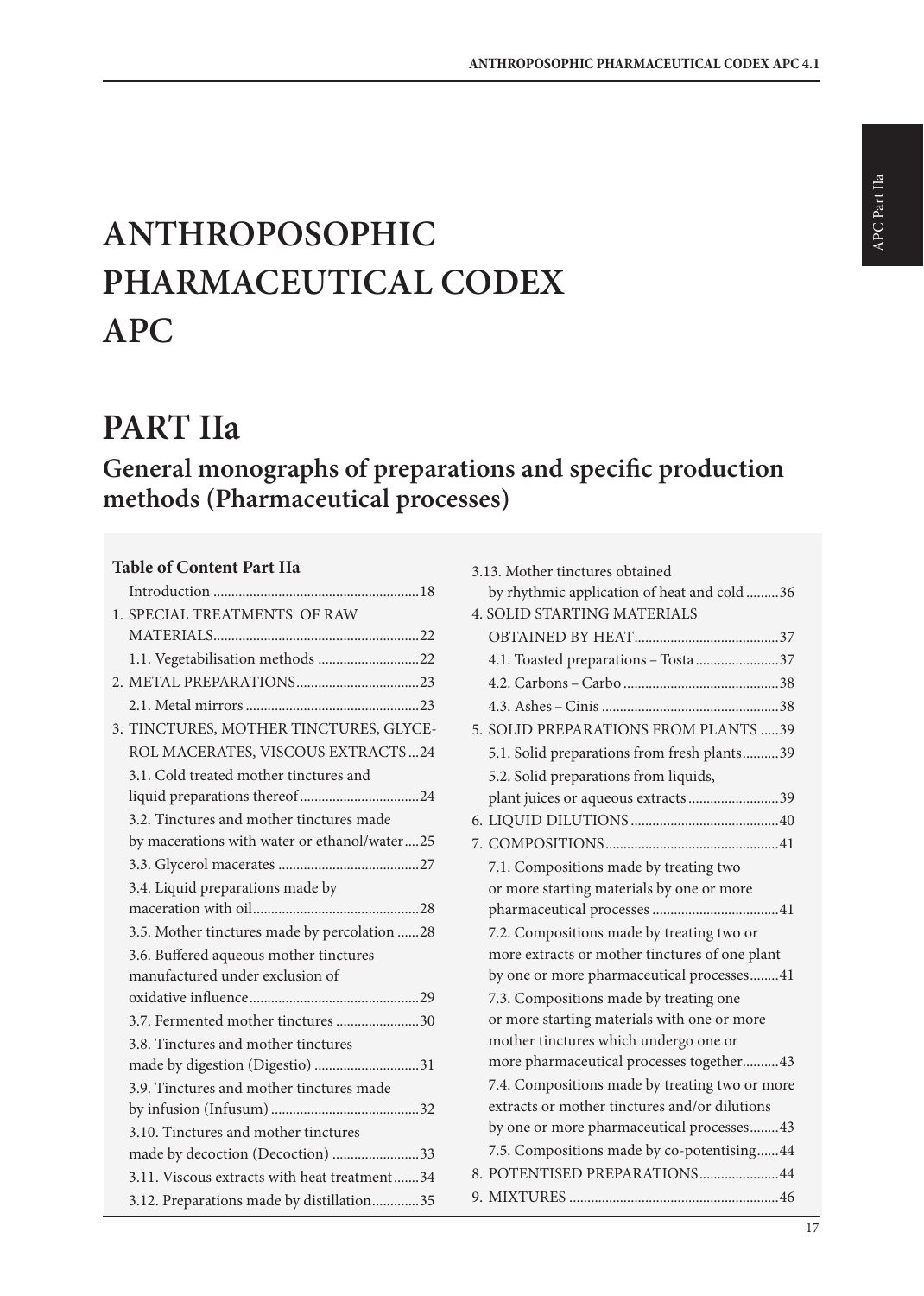## **Introduction**

## **Brief description of the main pharmaceutical processes applied in anthroposophic pharmacy**

Several pharmaceutical processes are described in existing homoeopathic pharmacopoeias as "production methods". These homoeopathic pharmacopoeial production methods can be seen as examples of the general anthroposophic pharmaceutical principle described in the general APC monographs of part IIa.

In anthroposophic pharmacy the treatment of the raw or starting materials can already be part of the pharmaceutical processing, e.g. a plant can be cultivated under treatment with a metal or mineral preparation.

Metals can either be used as a concentrated starting material or undergo a pharmaceutical process depending on the rationale of the anthroposophic therapeutics.

Preparations can be differentiated according to the thermal condition or treatment in the pharmaceutical process. Hereby follows a scheme concerning the related pharmaceutical processes applied to plant material and the main sphere of action.

Preparations may be the final dosage form, be incorporated into the final dosage form or be processed further, e.g. by potentisation.

| Pharmaceutical Heat/cold<br>process | degree                | <b>Starting material</b>         | Main sphere of therapeutic action 1,2                        |
|-------------------------------------|-----------------------|----------------------------------|--------------------------------------------------------------|
| Cold maceration $2 - 8$ °C          |                       | fresh or dried plants, all parts | System of nerves and senses throughout<br>the whole organism |
| Maceration                          | $15 - 25$ °C          | fresh plants, all parts          | system of nerves and senses throughout<br>the whole organism |
| Rhythmic<br>processing              | $4/37$ °C             | fresh plants, all parts          | rhythmic system                                              |
| Digestion                           | 37 °C                 | fresh plants, leaves, flowers    | rhythmic system, circulation                                 |
| Infusion                            | $60 - 90$ °C          | dried leaves, flowers            | metabolic system, any type of gland                          |
| Decoction                           | ca $100^{\circ}$ C    | dried roots, barks, seeds        | metabolic system, digestive tract<br>(stomach, intestine)    |
| Distillation                        | steam,<br>ca $100 °C$ | fresh or dried plants, all parts | metabolic system, digestion                                  |

#### **Treatments in liquid phase**

**Treatments in dry phase**

| Pharmaceutical<br>process | Heat degree    | <b>Starting material</b>                                       | Main sphere of therapeutic action $1, 2$ |
|---------------------------|----------------|----------------------------------------------------------------|------------------------------------------|
| Toasting                  | $170 - 250$ °C | dried plants, all parts, dried<br>zoological starting material | metabolic system, digestion (liver)      |
| Carbonisation             | above 200 °C   | dried plants, all parts,<br>zoological starting material       | metabolic system, kidney organisation    |
| Ash process               | above 500 °C   | dried plants, all parts,<br>zoological starting material       | region of the lungs (respiration)        |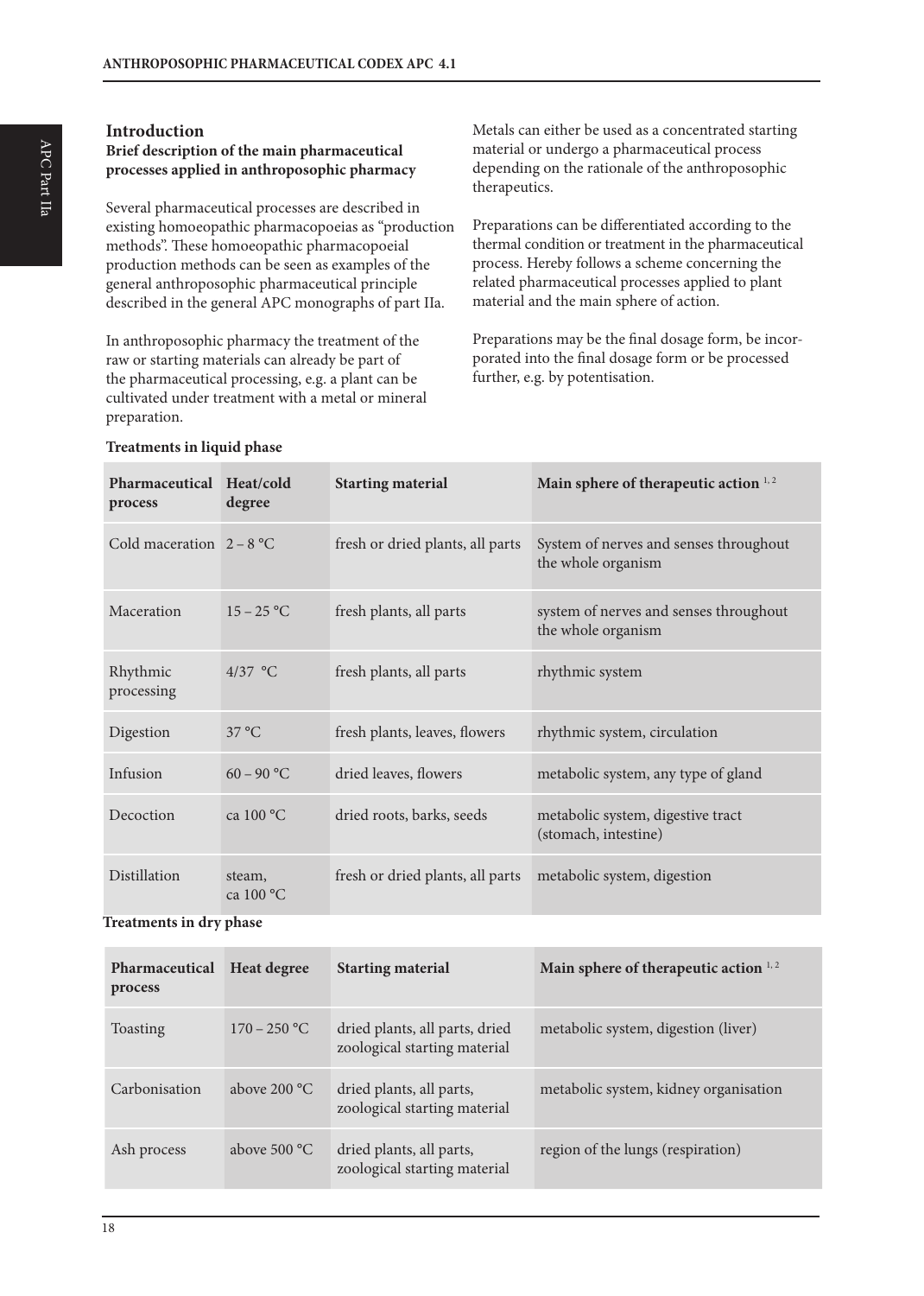A crucially important pharmaceutical process is potentisation:

- Potentised preparations are gradually diluted substances, whereby at each diluting step a rhythmic succussion (liquid potencies) or trituration (solid potencies) has been carried out.
- During this process the surface of the vehicle and the substance to be potentised are expanded and the mixing is thorough. The potentising time differs for solid and liquid potentised preparations. Astronomical aspects may be considered (e.g. solar or lunar eclipse). Anthroposophic pharmacy mainly uses decimal attenuations. For co-potentised preparations the ratio between active substances to vehicle may vary, differing from 1:10 for homoeopathic co-potentising methods (see also Part IIa, 8 "Potentised Preparations").

1 General scheme for the correlation between spheres of therapeutic action/ degree of potentisation:

| Mother tincture $- D10$ | Metabolic system            |
|-------------------------|-----------------------------|
| $D11-D20$               | Rhythmic system             |
| $>$ D <sub>20</sub>     | System of nerves and senses |

See also:

International Federation of Anthroposophic Medical Associations, "The System of Anthroposophic Medicine", pp. 26-28 at *http://www.ivaa.info/userfiles/file/ SystemAnthroposMedicine2011\_Interaktiv.pdf*

2 See IAAP brochure: "Basic Information on the Working Principles of Anthroposophic Pharmacy", 2005, http://www.iaap. org.uk/downloads/principles.pdf Meyer U. & Pedersen P.A. (ed.): Anthroposophische Pharmazie, Salumed Verlag Berlin 2016.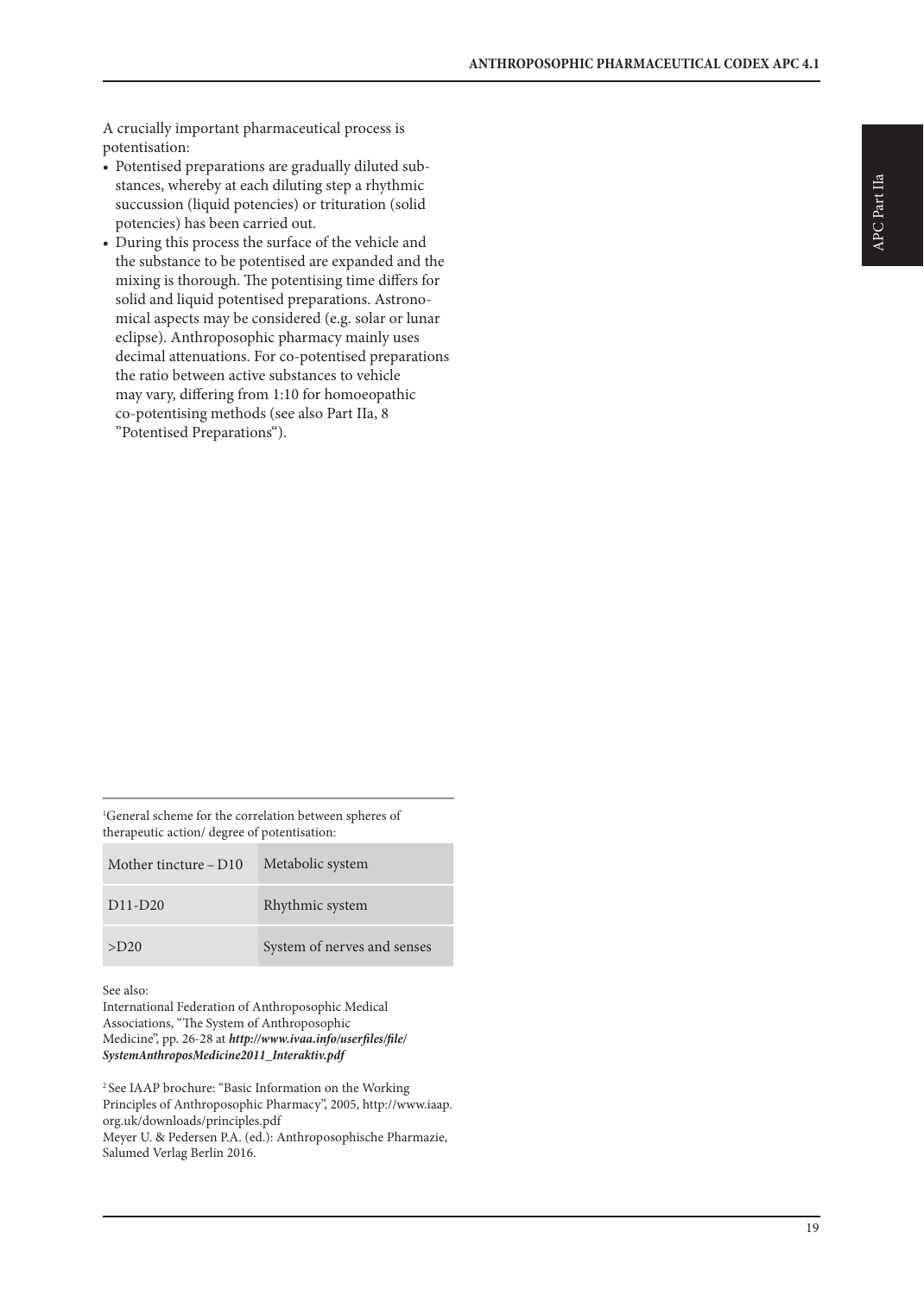## **Survey of general methods for the manufacturing of anthroposophic medicinal products and related specific production methods in pharmacopoeias**

| General method of the APC                                                        | Related specific production method  |                          |                       |                               |
|----------------------------------------------------------------------------------|-------------------------------------|--------------------------|-----------------------|-------------------------------|
|                                                                                  | Ph.Eur.<br>(2371)                   | <b>HAB</b>               | Ph.Helv.              | <b>APC</b>                    |
| 1. Special treatment of raw materials                                            |                                     |                          |                       |                               |
| 1.1. Vegetabilisation methods of substances<br>used for mother tinctures         |                                     |                          | 17.7.1.1,<br>17.7.1.2 | 1.1.1, 1.1.2                  |
| 2. Metal preparations                                                            |                                     |                          |                       |                               |
| 2.1. Metal mirrors                                                               |                                     |                          | 17.7.2.1<br>17.7.2.4  | 2.1.1, 2.1.2, 2.1.3,<br>2.1.4 |
| 3. Tinctures and oil extracts                                                    |                                     |                          |                       |                               |
| 3.1. Cold treated mother tinctures<br>and liquid preparations thereof            |                                     | 38                       | 17.7.6                |                               |
| 3.2. Tinctures made by maceration<br>with water or ethanol/water                 | 1.1.1<br>$-1.1.11$<br>1.3.1         | 12b, c, m,<br>n, o, p, q | 17.7.7.1              | 3.2.1, 3.2.2                  |
| 3.3. Tinctures made by maceration with glycerol                                  | $2.1.1 - 2.1.3$<br>$2.2.1 - 2.2.4$  |                          |                       | 3.3.1, 3.3.2, 3.3.3           |
| 3.4. Liquid preparations made<br>by maceration with oil                          |                                     |                          |                       | 3.4.1                         |
| 3.5. Tinctures made by percolation                                               | $1.1.8 - 1.1.9$                     |                          | 17.7.7.2              | 3.5.1                         |
| 3.6. Buffered aqueous mother tinctures<br>under exclusion of oxidative influence |                                     | 32                       |                       |                               |
| 3.7. Fermented tinctures                                                         |                                     | 53                       | 17.7.7.3              | 3.7.1                         |
| 3.8. Tinctures made by digestion (Digestio)                                      | $1.2.1 - 1.2.6$<br>1.4.1            |                          | 17.7.8.1              | 3.8.1, 3.8.2                  |
| 3.9. Tinctures made by infusion (Infusum)                                        | 1.2.13, 1.4.4                       |                          | 17.7.8.3              | 3.9.1, 3.9.2, 3.9.3           |
| 3.10. Tinctures made by decoction (Decoction)                                    | $1.2.7 - 1.2.12$<br>$1.4.2 - 1.4.3$ | 12k,1                    | 17.7.8.4              | 3.10.1                        |
| 3.11. Oil extracts with heat treatment                                           |                                     | $12d-g,$<br>57           |                       |                               |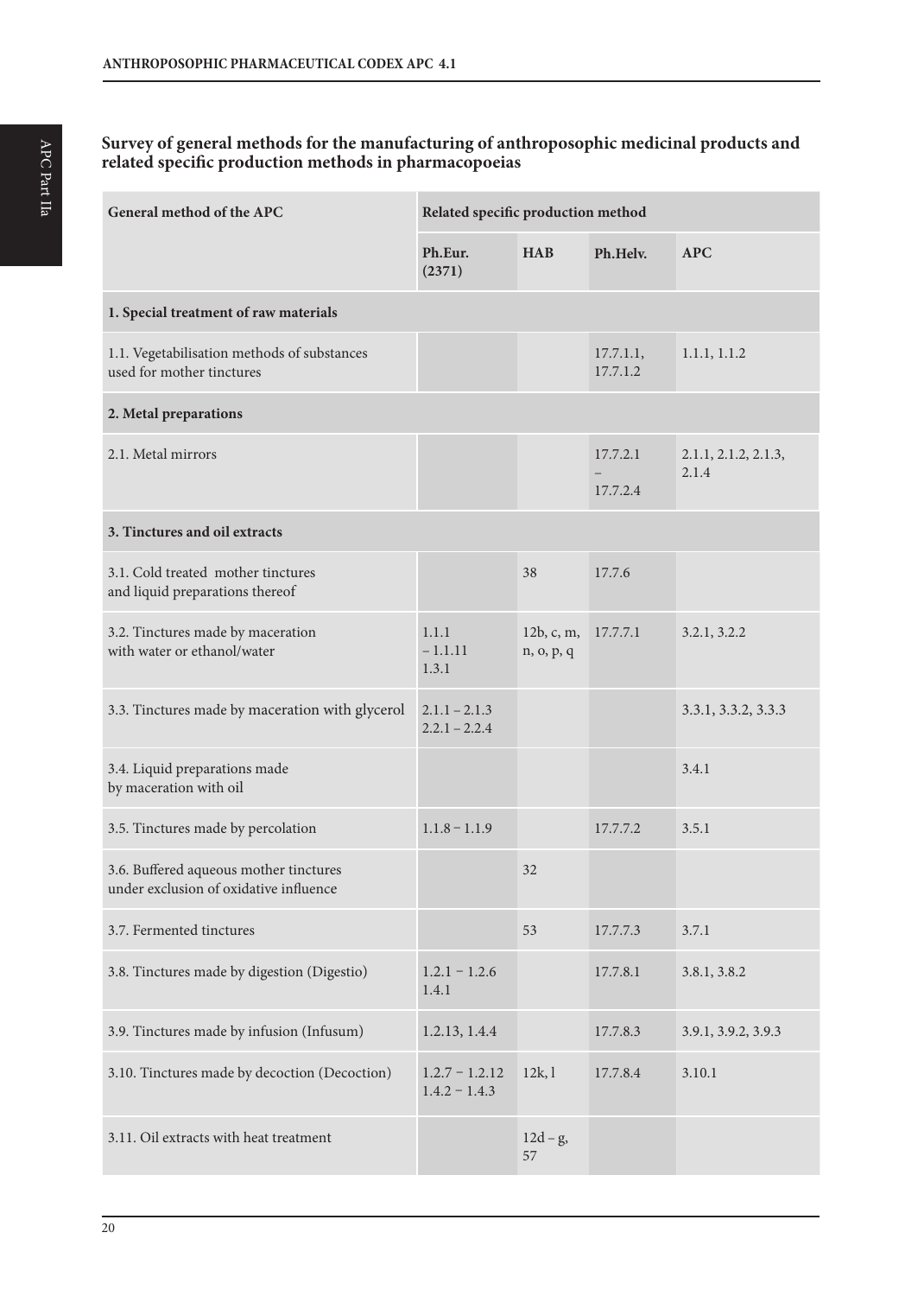**HAB Ph.Helv. APC**

| 3.13. Tinctures obtained with rhythmic<br>application of heat and cold    |                 | $21 - 22$<br>$33 - 37$ ,<br>51                         | 17.7.9   | 3.13.1, 3.13.2.                                              |
|---------------------------------------------------------------------------|-----------------|--------------------------------------------------------|----------|--------------------------------------------------------------|
| 4. Solid starting materials obtained by heat                              |                 |                                                        |          |                                                              |
| 4.1. Toasted preparations (Tosta)                                         |                 |                                                        | 17.7.4.1 | 4.1                                                          |
| 4.2. Carbons (Carbo)                                                      |                 |                                                        | 17.7.4.2 | 4.2                                                          |
| 4.3. Ashes (Cinis)                                                        |                 |                                                        | 17.7.4.3 | 4.3                                                          |
| 5. Solid preparations from plants and liquids (drying onto a vehicle)     |                 |                                                        |          |                                                              |
| 5.1. Solid preparations from fresh plants                                 | $4.1.1 - 4.1.2$ |                                                        | 17.7.5.1 | 5.1.1                                                        |
| 5.2. Solid preparations from liquids, plant juices<br>or aqueous extracts | $4.2.1 - 4.2.2$ |                                                        | 17.7.5.2 | 5.2.1, 5.2.2, 5.2.3                                          |
| 6. Liquid dilutions                                                       | $3.1.1 - 3.1.3$ |                                                        |          |                                                              |
| 7. Compositions                                                           |                 |                                                        | 17.7.3   | $7.2.1 - 7.2.4$                                              |
| 8. Potentised preparations<br>Potentising specifications in:              | $1 - 5$         | 12j<br>11, 15,<br>$32 - 38$<br>39a, 39b,<br>45, 51, 53 |          | 8.1.1, 8.1.2, 8.2.1,<br>8.2.2<br>Other APC<br>Methods<br>8.3 |
| 9. Mixtures                                                               |                 | 12a, 12h,<br>12i, 16                                   |          |                                                              |
|                                                                           |                 |                                                        |          |                                                              |

**General method of the APC Related specific production method**

**Ph.Eur. (2371)**

3.12. Preparations made by distillation 52 17.7.8.5 3.12.1, 3.12.2

Note: How to read the table: Specific production methods are published in different pharmacopoeias e.g. in the Ph.Eur. or in the HAB; it is not a correlation table. If a method (e.g. HAB 49), has been transferred into the Ph.Eur. (2371, 1.3.1), the number is no longer listed in the HAB column. Anthroposophic medicinal products may also be manufactured in accordance with individual specifications or monographs, see also Part I, chapter 1.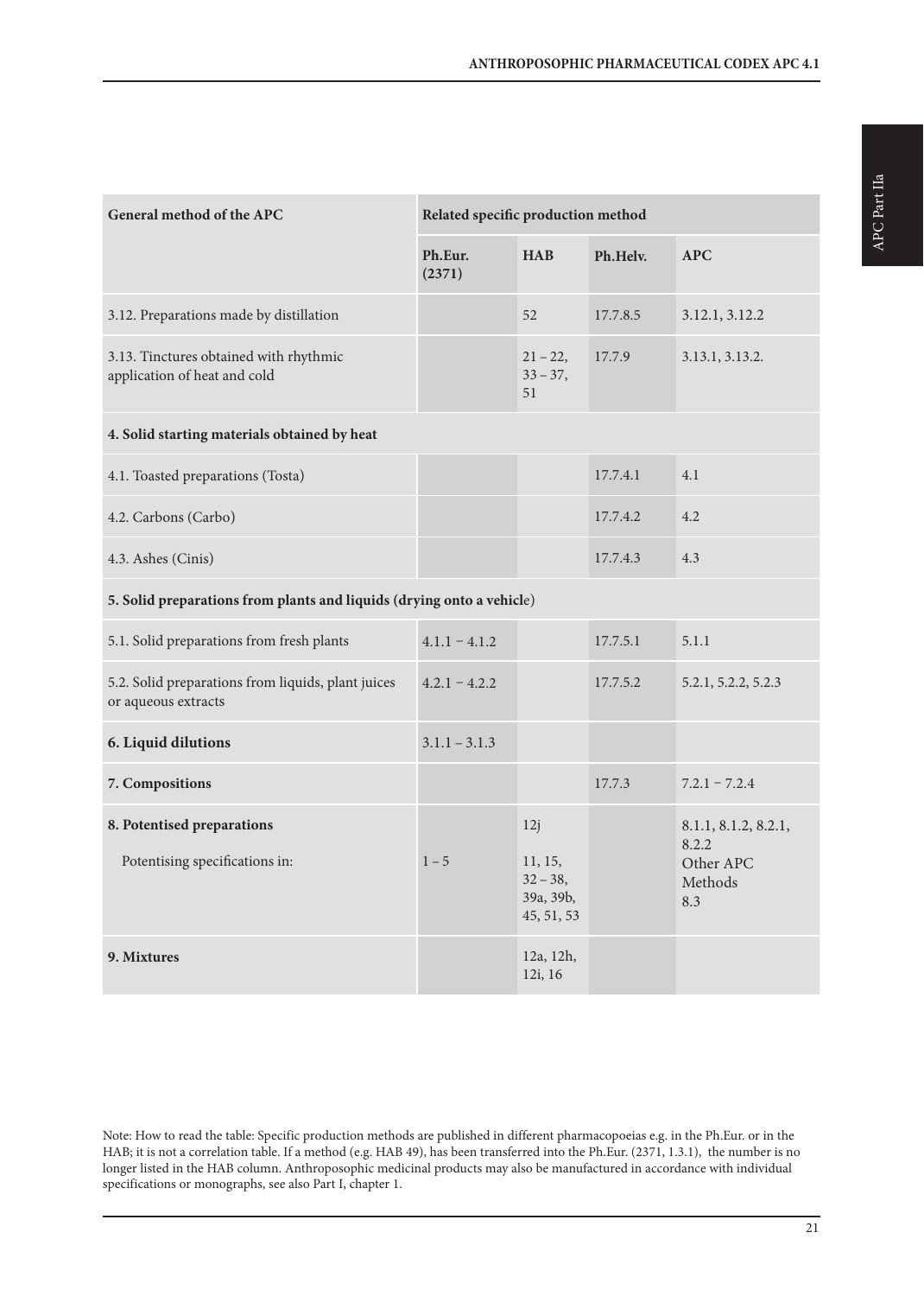## **1. SPECIAL TREATMENTS OF RAW MATERIALS**

In anthroposophic pharmacy treatment of the raw materials can be part of the pharmaceutically relevant processing, e.g. a plant can be cultivated under treatment with a preparation of a mineral, normally containing a specific metal.

#### **1.1. Vegetabilisation methods ("vegetabilised metals")**

#### **definition**

Vegetabilisation of substances can be considered as a particular kind of potentising process of metals or minerals taking place through nature. The potentising process is carried out with plants and normally goes through three life cycles. The life cycle means one vegetation period (growing season) for annual, and two growing seasons for biennial plants. The substance and appropriate plant are chosen in accordance with the rationale of anthroposophic understanding of man and nature.

#### **preparation of mineral substances**

See APC Method 1.1.1 and 1.1.2.

#### **cultivation**

The cultivation of vegetabilised metals is a three years process (for biennial plants 6 years), meaning three generations of plants are grown until the final plant can be further processed, for example to a mother tincture. This process is basically the same for each specific metal (mineral)-plant combination. Important for the cultivation process is, that each plant grows in the cultivation substrate and field soil specifically prepared for each vegetation period.

The following is a cultivation description for each of the three growing seasons or life cycles.

Exemptions have to be prescribed in individual monographs (e.g. Bryophyllum, Equisetum arvense and Thuja occidentalis).

#### **1st life cycle:**

The seeds are sown in soil, which has been treated with a diluted preparation of the concerned inorganic substance (approximately  $50 - 200$  g/m<sup>2</sup>). Alternatively, jars with cultivation substrate, mixed with 5 – 20 g diluted preparation/L can be used. In this case, the young growing plants are transferred to soil, which has been treated as mentioned above.

When the plants reach their full development, i.e. in the flowering stage, compost is made from these plants. For preparing that compost, the upper aerial parts of the specific plant are used as prescribed in the individual

monograph; the flowers or/and the leaves with petioles, possibly with stalks, but no woody parts are included. The plant material is mixed together with neutral plantcompost which activates the first composting processes. This metal plant-compost mixture is stored in terracotta pots which are buried almost completely in the soil in the same field used in that growing season. The composting process is continued during the whole winter until the next spring. In spring the compost is completed and ready to be used to treat the plants of the next growing season, the second life cycle.

#### **2nd life cycle:**

Seeds of the same species are sown in cultivation substrate or soil, which was treated with the compost, made from the plant of the 1<sup>st</sup> growing season. These plants (of the second life cycle) are also grown to their specific plant development stage (i.e. flowering). Compost is made from these plants, which is prepared in a way similar to the compost of the plants of the first life cycle. This compost is stored in terracotta pots, buried in the soil, in the field of the plants of the second life cycle.

#### **3rd life cycle:**

Seeds of the same species are sown in cultivation substrate or soil which was treated with compost made from the plants of the second vegetation period. The plants of the third growing season (third vegetation period) are cultivated to their specified harvest stage.

#### **further processing**

The harvested plants are processed into a mother tincture according to a manufacturing method of the Ph.Eur., HAB or the APC or are otherwise processed.

#### **identification, tests, assay**

According to the relevant tincture monograph (See Part IIa, chapters in section 3) or dried herbal drug.

#### **recommended designation**

The designation states:

- the fertilised plant,
- the substance used,
- the designation "cultum", "culta",
- the reference pharmacopoeia/codex.

Examples: Tabacum Cupro cultum APC, Equisetum arvense Silicea cultum APC

#### **Specific pharmacopoeia/APC production methods to produce vegetabilised substances**

**APC Method 1.1.1 Vegetabilisation of substances of metallic origin ("vegetabilised metals")**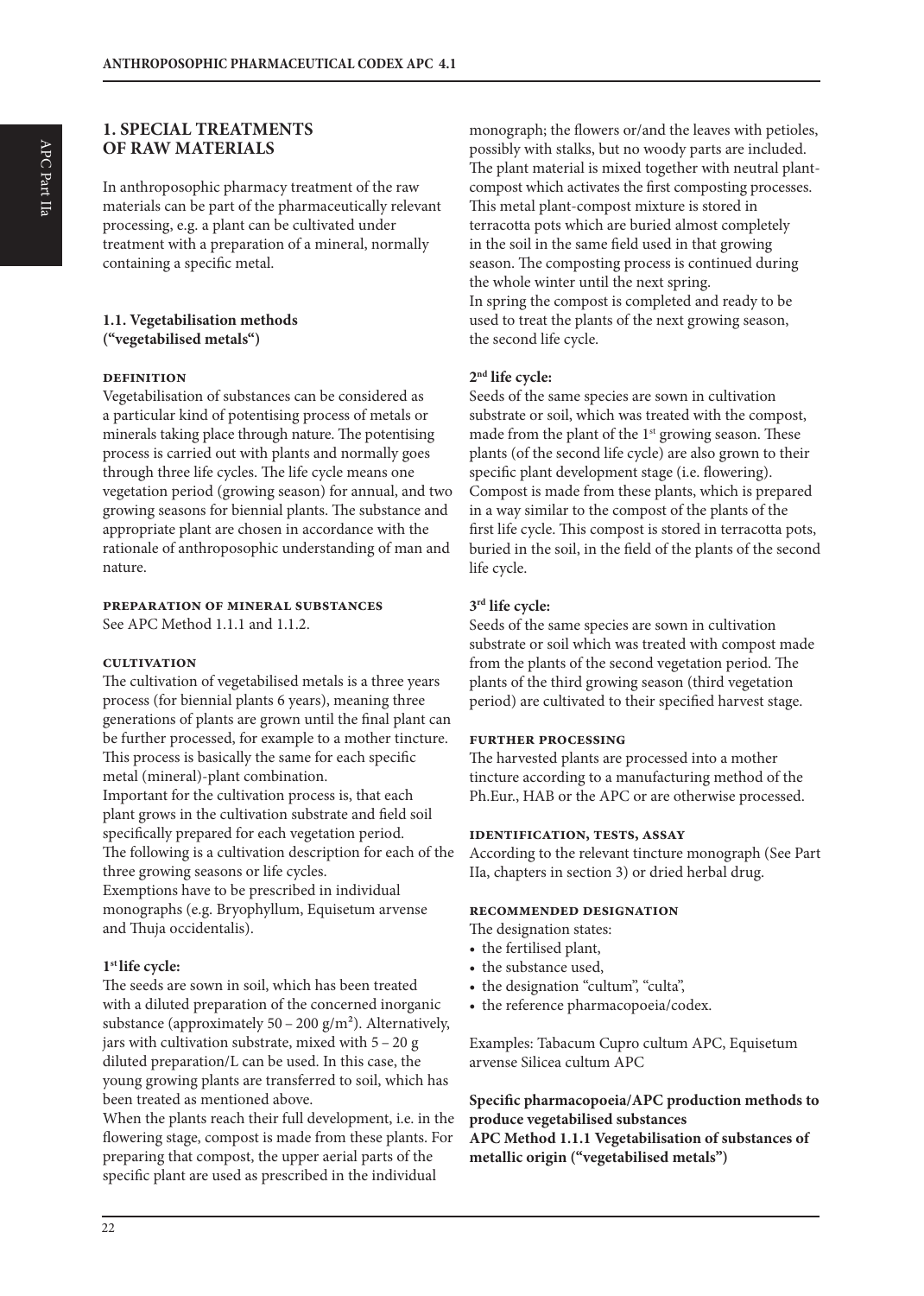For the vegetabilisation of substances of metallic origin plants are treated with a diluted substance, prepared from either a naturally occurring metal or a metal containing mineral (ore).

#### **preparation of metallic substance**

The raw material for the manufacturing of the mineral substance is a naturally occurring metal or a metal containing mineral (ore). This is treated during several steps with mineral acids and other substances, containing the chemical elements C, H, N, O and S, to a complex composition containing the metal in a form whose chemical structure is not clearly defined. It is triturated with lactose monohydrate, the result being the metal substance D1: the content of the metal is 8 – 12 %. The metal substance D1 is diluted with a neutral material, e.g. cellulose or sucrose, to form the diluted metal substance that is ready for use. The calculated metal content of this diluted metal substance differs, according to the toxicity and natural abundance of the metal in the soil:

Au, Ag, Pb, Sn, Hg: max. 100 ppm Fe, Cu: max. 1000 ppm

#### **APC Method 1.1.2 Vegetabilisation of silicates**

For the vegetabilisation of silicates plants are treated with appropriate mineral containing silica.

#### **preparation of mineral substance**

The raw material for the manufacturing of the mineral substance is a pulverised mineral silicate. This is treated during several steps with mineral acids and other substances, containing the chemical elements C, H, N, O and S, to a complex composition containing silicium in a form whose chemical structure is not clearly defined. It is triturated with lactose monohydrate; the result is the silica, particularly quartz substance D1: the content of silicium is 8 – 12 %, calculated as silicium dioxide .

The silica, particularly quartz substance D1 is diluted with a neutral material, e.g. cellulose or sucrose, to form the diluted silica, particularly quartz substance that is ready for use. The calculated content is max. 1 % silicium dioxide.

## **2. METAL PREPARATIONS**

Metals can either be used as a concentrated starting material or undergo a pharmaceutical process depending on the rationale of the anthroposophic therapeutics.

#### **2.1. Metal mirrors**

#### **definition**

By producing metal mirrors the metal is transformed through different states of aggregation.The metals or metal salts can be brought through a liquid state (melted or as solution), gas state or plasmatic state to be subsequently (obtained again) condensed in solid state as the pure metal.

Metal mirrors are deposits of metals in reduced state onto a surface by a specific method of production.

Metal mirrors, produced according to APC methods 2.1.1, 2.1.2 and 2.1.3 can be removed from the surface and may be potentised according to Ph.Eur. method 4.1.1 and 4.1.2 and HAB method 48.

#### **tests**

The following analytical tests are always carried out for the metal which is used as starting material to produce the mirror. The metal mirror itself is only tested when it is produced by the method of reduction of metal salts (2.1.3), the method of chemical vapour decomposition (2.1.2) or the method of sputtering (2.1.4). The metal mirror produced by the method of distillation (2.1.1) is tested after further processing as the first or second produced dilution.

#### **identification**

At least one suitable identification test is carried out.

#### **TESTS**

see the individual monograph.

#### **assay**

Content according to the individual monograph.

#### **storage**

Store in a well-closed container.

#### **recommended designation**

The designation states:

- the metal used,
- the designation "metallicum praeparatum" or in the case of metal mirror foil the name of the metal followed of the word "foil",
- the reference pharmacopoeia/codex,

Examples: Argentum metallicum praeparatum APC Cuprum mirror foil APC.

#### **Specific pharmacopoeial/APC production methods to prepare metal mirrors**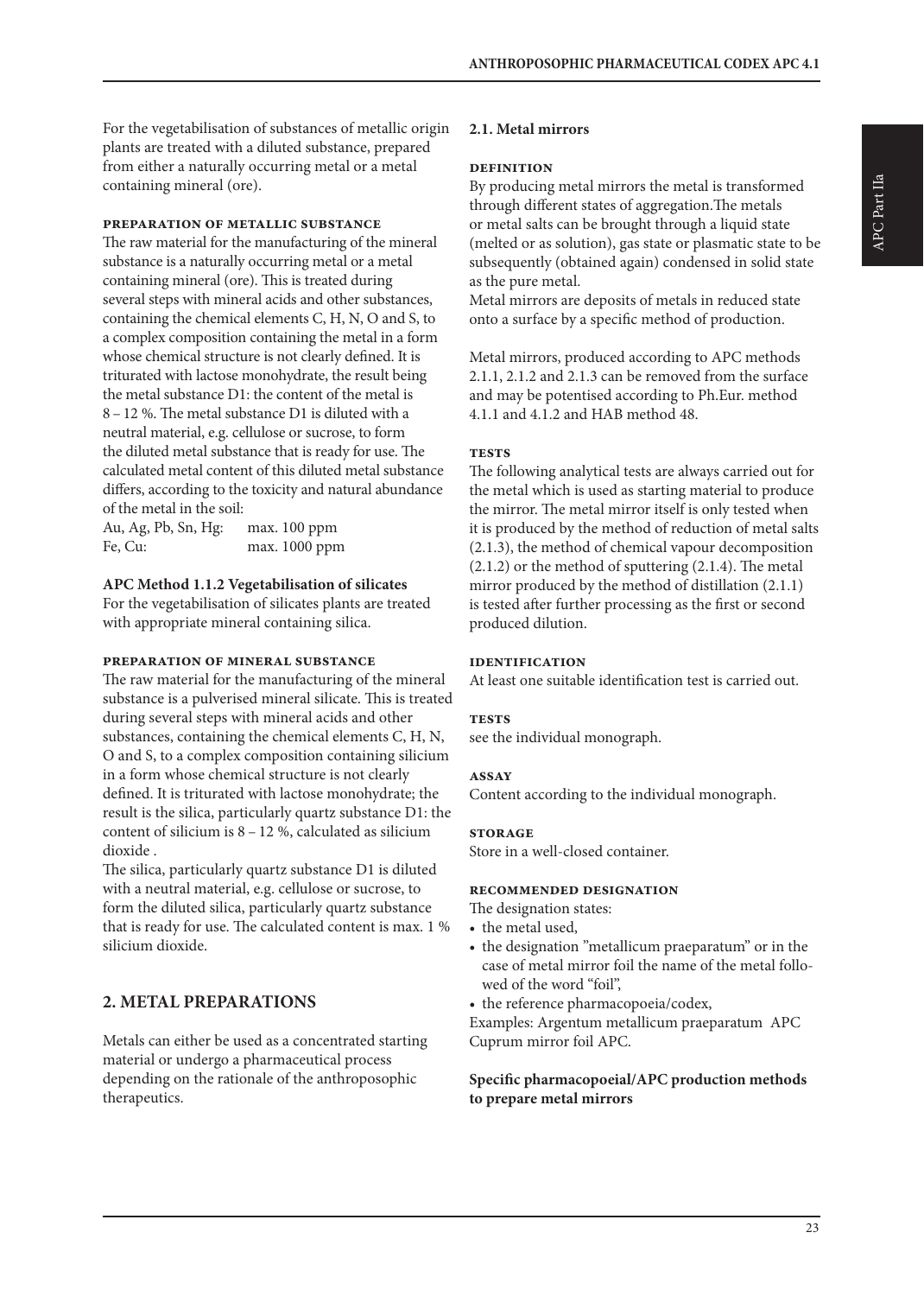#### **APC Method 2.1.1 Metal mirrors obtained by distillation**

Metal mirrors prepared by distillation are obtained from the pure metal.

The pure metal is heated in appropriate equipment under vacuum until it evaporates. The temperature and the vacuum are to be chosen in such a way, that the metal is distilled. The metal vapour condenses onto the surface of the cooler parts of the distillation equipment, producing a metal mirror. The metal mirror is removed after cooling from the surface.

The exact conditions of the distillation are described in the individual monograph.

#### **APC Method 2.1.2. Metal mirrors obtained by Chemical Vapour Decomposition, CVD**

Metal mirrors prepared by chemical vapour decomposition are obtained from a volatile metal compound.

A volatile metal compound is distilled under vacuum in appropriate equipment. The temperature and the vacuum are to be chosen in such a way, that the metal compound is distilled. The vapour is further heated until decomposition of the metal compound. As a result, the pure metal condenses onto the surface of the distillation equipment, producing a metal mirror. After cooling the metal mirror is removed from the surface.

#### **APC Method 2.1.3. Metal mirrors obtained by reduction**

Metal mirrors prepared by reduction are obtained from an appropriate metal salt.

To a solution of a metal salt an appropriate reducing agent and reagents are added. The pure metal precipitates onto the surface of the reaction vessel producing the metal mirror. The metal mirror is removed from the surface, filtered from the solution, washed with purified water and ethanol (the concentration of ethanol depending of the nature of the used reagents), until foreign matters are no longer detectable in the rinsing water and then dried.

#### **APC Method 2.1.4. Metal mirror foil**

Metal mirror foils are prepared by a process which transforms the processed metal into a plasma aggregation and finally condenses as an approximate 55 – 65 nm thick metal mirror on to the substrate. To produce a metal mirror foil a process known as sputtering is used. In this vapour phase technique there is no melting of the metal. The sputtering process is most commonly used for thin-film deposition of many different metals. High energy ions impacting on the target can liberate sputtered atoms of the metal as well as positive ions and electrons.

A metal target is put under the effect of a magnetrom.

A magnetrom is comprised of a cathode (electron source) an anode (electron collector) and a combined electric and magnetic field. Vacuum conditions  $(0.5 - 5 \times 10^{-3} \text{ mbar})$  are generated and an inert gas (e.g. Argon Ph.Eur.) is used as medium. The process begins as a result of a collision and momentum transfer from an incoming particle which impacts the inert gas molecules. Ions of the inert gas impact then the surface of the metal and the result is an ejection of metal atoms from the surface. The electric field leads to an ionisation of the metal which goes into a plasma aggregation state (at  $30 - 45$  °C) and condensates as a metal mirror on the substrate, in this case a plastic foil (e.g. PET). After this process the metal mirror foil is stitched to a special cotton tissue directly over the metal mirror.

The metal mirror foils must not be further processed.

#### **tests**

Thickness of the mirror.

#### **recommended designation**

the reference pharmacopoeia/codex, for external use only.

## **3. TINCTURES, MOTHER TINCTURES, GLYCEROL MACERATES AND VISCOUS EXTRACTS**

Tinctures, mother tinctures, glycerol macerates and viscous extracts are obtained from starting materials from botanical or zoological origin by pharmaceutical processes under cold condition  $(2 - 8 \degree C)$ , at ambient temperature (15 – 25 °C), with heat treatment at different temperatures, by rhythmic application of heat and cold, by fermentation as well as by distillation. If applicable, vehicles e.g. water, ethanol, water/ethanol mixtures, glycerol, oils may be used. They may be processed further.

#### **3.1. Cold treated mother tinctures and liquid preparations thereof**

#### **definition**

Cold treated mother tinctures are prepared from fresh (frozen) or dried herbal drugs. The maceration is carried out at a temperature of  $2 - 8$  °C using purified water, water for injections or isotonic solution.

#### **production**

If necessary, comminute the matter to be extracted. The prescribed quantity of extraction solvent according to the individual monograph is added to the starting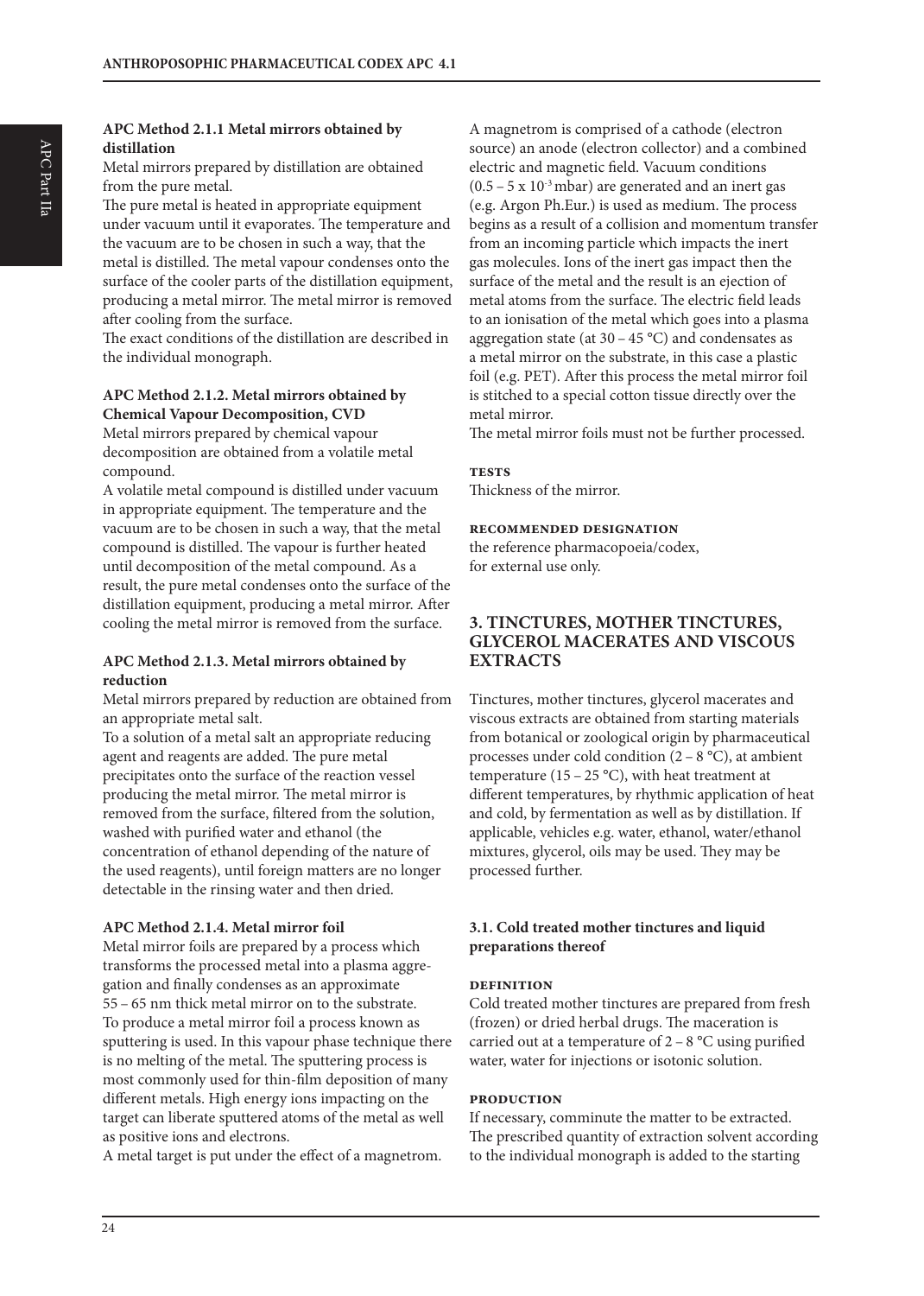material. Mix thoroughly and allow to stand in a closed container, where applicable protected from light, for an appropriate time (at least 7 days). Shake or stir occasionally. Express and filter.

#### **identification**

At least one chromatographic identification test is carried out.

#### **tests**

**pH** *(Ph.Eur. 2.2.3)*. Where applicable, the preparation complies with the limits prescribed in the individual monograph.

**Dry residue** *(Ph.Eur. 2.8.16 or H 2.2.6).* The preparation complies with the limits prescribed in the individual monograph.

**Relative density** *(Ph.Eur. 2.2.5).* Where applicable, the preparation complies with the limits prescribed in the individual monograph.

**Methanol** *(Ph.Eur. 2.9.11)*. Maximum 0.05 per cent *V/V* of methanol, unless otherwise authorised by a national official Pharmacopoeia, or another limit is justified and authorised.

#### **assay**

An assay with quantitative limits is performed when starting materials with toxicologically or therapeutically relevant substances are used.

#### **recommended designation**

The designation states:

- the herbal drug used,
- where applicable, the fresh herbal drug used,
- where applicable, the ethanol content in the preparation,
- where applicable, the ratio of starting material to extraction liquid or of starting material to preparation,
- the reference pharmacopoeia/codex.

#### **Specific pharmacopoeial/APC production methods to produce mother tinctures obtained under cold**  conditions  $(2 - 8 °C)$ HAB Method 38

#### **3.2. Tinctures and mother tinctures made by macerations with water or ethanol/water**

#### **definition**

Tinctures and mother tinctures made by maceration with water or ethanol/water are liquids and are obtained from fresh (frozen) or dried matter of botanical or zoological origin. The maceration is carried out at a temperature not above 25 °C by using ethanol of a

suitable concentration or purified water.

#### **production**

If necessary, comminute the matter to be extracted; animals are processed immediately after killing. The prescribed quantity of extraction solvent according to the individual monograph is added to the starting material. Mix thoroughly and allow to stand in a closed container at the required temperature, where applicable protected from light for an appropriate time. If necessary shake or stir occasionally. Express and filter, if necessary. Adjustment of the content of constituents may be carried out, if necessary, either by adding the extraction solvent of suitable concentration or by adding another macerate of the herbal or animal starting material used. If prescribed in the individual monograph, the tincture can be adjusted to the specified content by concentration, carried out generally under vacuum.

#### **identification**

At least one chromatographic identification test is carried out.

#### **tests**

**Dry residue** *(Ph.Eur. 2.8.16 or H 2.2.6).* The preparation complies with the limits prescribed in the individual monograph.

**Relative density** *(Ph.Eur. 2.2.5).* Where applicable, the preparation complies with the limits prescribed in the individual monograph.

**Ethanol content** *(Ph.Eur. 2.9.10)*. Where applicable, the ethanol content complies with that prescribed in the individual monograph.

**Methanol** *(Ph.Eur. 2.9.11)*. Maximum 0.05 per cent *V/V* of methanol, unless otherwise authorised by a national official Pharmacopoeia, or another limit is justified and authorised.

#### **assay**

An assay with quantitative limits is performed when starting materials with toxicologically or therapeutically relevant substances are used.

#### **storage**

Store in a well-closed container, protected from light.

#### **recommended designation**

The designation states:

- the herbal or animal matter used,
- where applicable, the fresh herbal or animal matter used,
- where applicable, the ethanol content in the preparation,
- where applicable, the ratio of starting material to extraction liquid or of starting material to preparation, the reference pharmacopoeia/codex.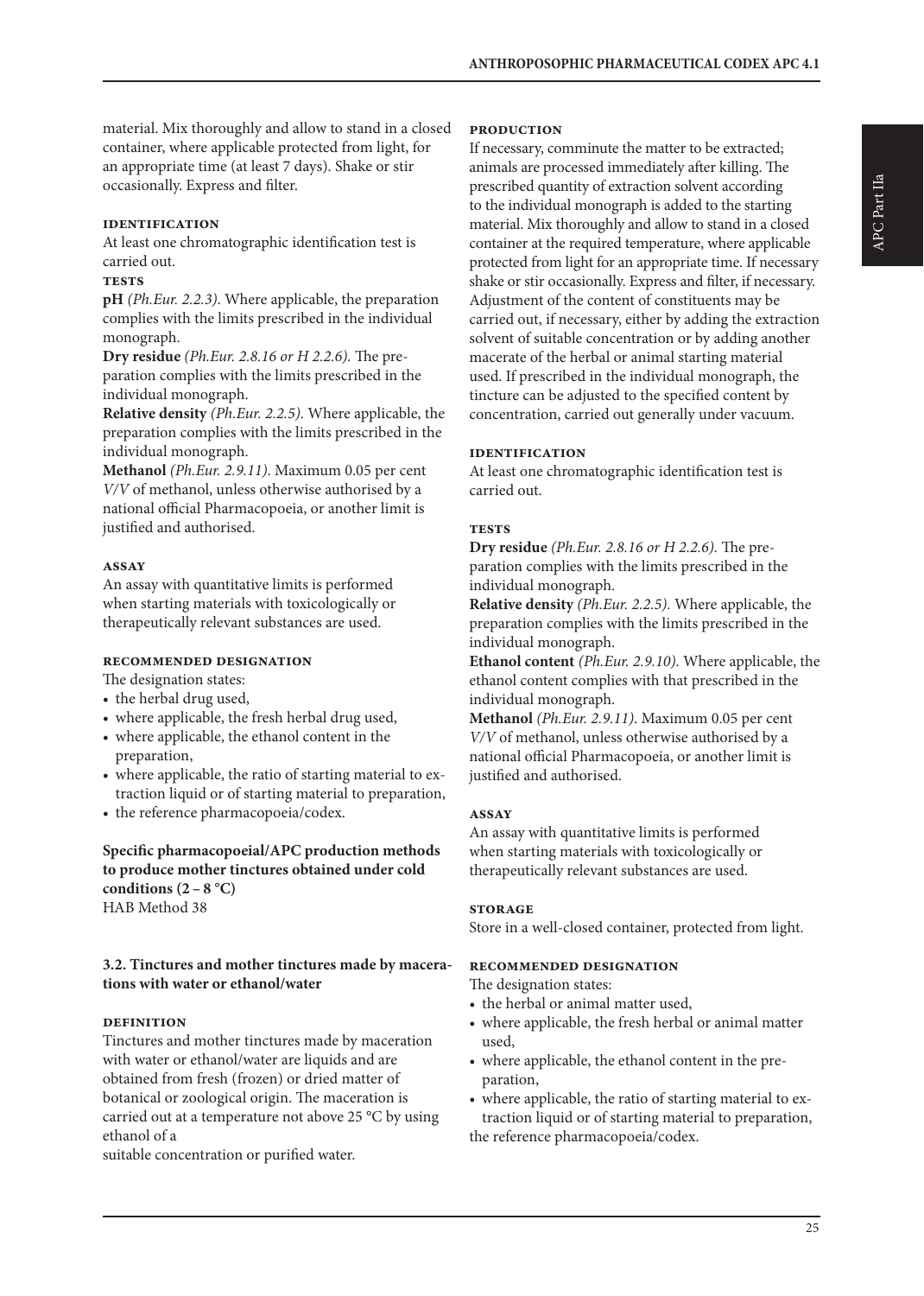Ph.Eur. (2371) Methods  $1.1.1 - 11$ HAB Methods  $1 - 4$ Ph.Eur. 1.3.1 (prev. HAB Method 49) 12b, c, m, n, o

#### **APC Method 3.2.1 (related to Ph.Eur. (2371) Method 1.1.8)**

Mother tinctures according to APC Method 3.2.1 are prepared using the maceration methods given in the Ph.Eur. monograph "Extracts" (0765). Use 1 part of dried plant or parts of plants to 20 parts of ethanol in suitable concentration (see HAB H 5.3), unless otherwise prescribed in the individual monograph. If adjustment to a given concentration is necessary, calculate the amount of ethanol required to obtain the concentration specified or used for production from the equation given in Ph.Eur. (2371) Method 1.1.1. Mix the calculated amount of ethanol with the filtrate. Allow to stand for not less than 5 days at a temperature not exceeding 20 °C, then filter if necessary.

#### **potentisation**

The 2nd decimal dilution (D2) is made from 2 parts of the mother tincture and 8 parts of ethanol of the same concentration.

The 3rd decimal dilution (D3) is made from 1 part of 2nd decimal dilution and 9 parts of ethanol of the same concentration.

Unless a different ethanol concentration is specified, use ethanol 36 per cent *(V/V)* for D4 and then 18 per cent (*V/V*) for subsequent dilutions from D5 onwards and proceed accordingly.

**APC Method 3.2.2** (related to HAB Method 12a) Preparations according to APC Method 3.2.2 are tinctures for external use. They are prepared as follows: Use 1 part of dried plant or parts of plants to 10 parts of ethanol in suitable concentration (see HAB H 5.3), unless otherwise prescribed in the individual monograph. Glycerol may be added up to 10 per cent.

#### **3.3. Glycerol macerates**

#### **definition**

Glycerol macerates comply with the definition in Ph.Eur. monograph 1038. They are prepared from fresh (frozen) or dried matter of botanical or zoological origin. The maceration is carried out at the required temperature (not above 25 °C) using glycerol of a suitable concentration or a glycerol solution containing sodium chloride.

#### **production**

Lower animals are killed immediately before processing; the parts of warm-blooded animals are processed immediately after being killed. Killing is carried out with respect for the animal suffering. Comminute the matter to be extracted. Add the prescribed quantity of extraction solvent according to the individual monograph to the raw material. Mix thoroughly and allow to stand in a closed container at a temperature not above 25 °C, protected from light for an appropriate time. If necessary shake or stir occasionally. Express and filter, if necessary. Adjustment of the content of constituents may be carried out, if necessary, either by adding the extraction solvent of suitable concentration or by adding another macerate of the starting material of botanical or animal origin used.

#### **identification**

At least one chromatographic or electrophoretic (animal matter) identification test is carried out.

#### **tests**

**Conductivity** *(Ph.Eur. 2.2.38).* Where applicable, the preparation complies with the limits prescribed in the individual monograph.

**Relative density** *(Ph.Eur. 2.2.5).* The preparation complies with the limits prescribed in the individual monograph. Alternatively, the refractive index can be used.

**Refractive index** (*Ph.Eur. 2.2.6*). Where applicable (preparations according to APC Methods 3.3.1 and 3.3.2), the refractive index of the preparation is measured in appropriate equipment, this measure indicates the water content in the glycerol<sup>1</sup>, and this value is called  $\eta_m$ indicating the refractive index of the macerate. This

<sup>1</sup> Miner, Carl S.& Dalton, N.N: (ed.). *Glycerol*, American Chemical Society, Monograph Series, nº 117. Reinhold Publishing Corp., New York 1953.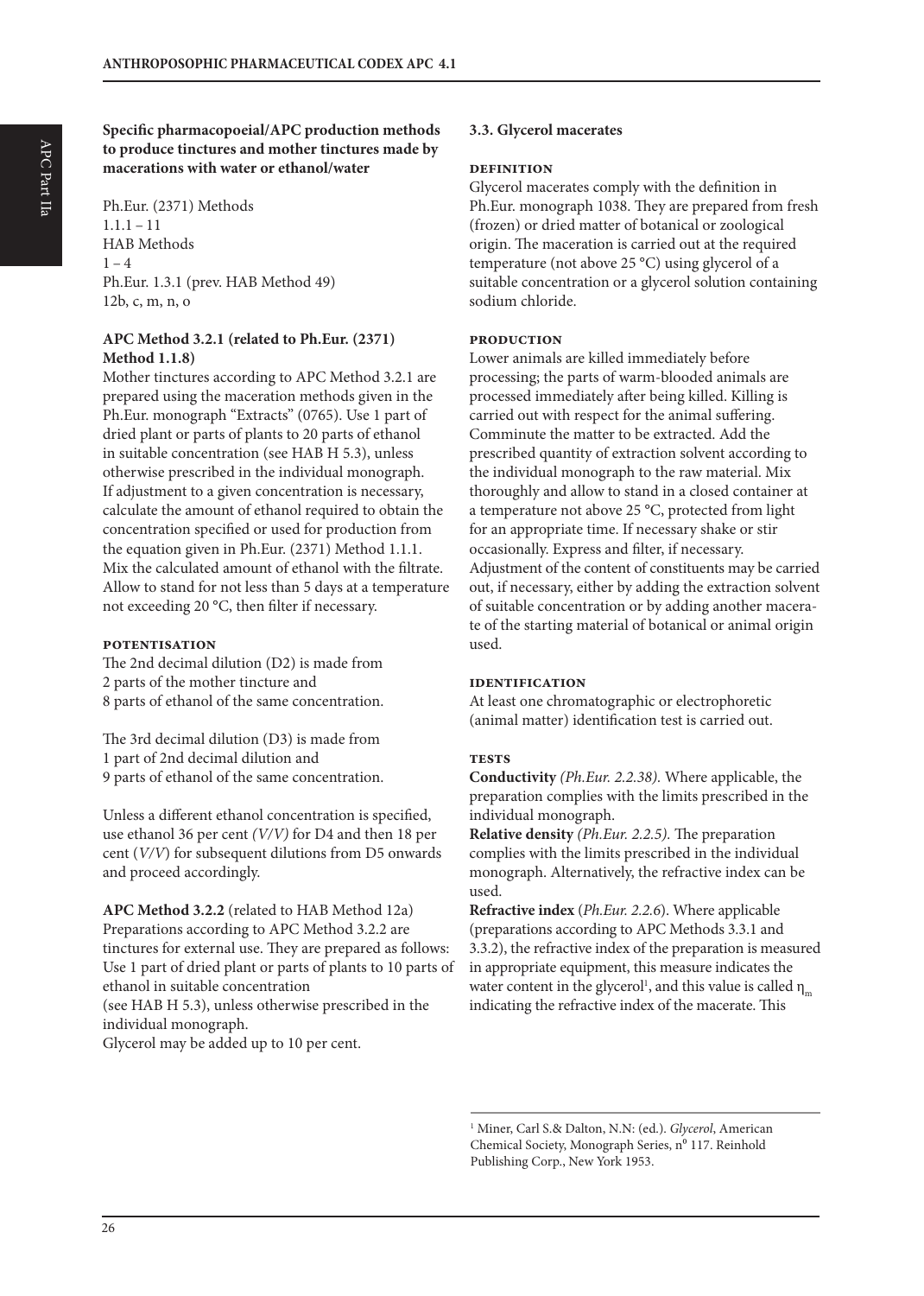measure is used to calculate the proportion of glycerol of the macerate. This calculation is made based on the following equation:

% *Glycerol* 
$$
m_{m} = \frac{\eta_{m} - 1.3195}{0.0016}
$$
 (eq.1)<sup>1</sup>

**Electrophoresis** *(Ph.Eur. 2.2.31).* Where applicable, the preparation complies with the characteristics prescribed in the individual monograph.

**Microbiological examination** *(Ph.Eur. 2.6.12, 2.6.13)*. Where applicable, the macerate complies with the limits prescribed.

#### **assay**

An assay with quantitative limits is performed when starting materials with toxicologically or therapeutically relevant substances are used.

#### **storage**

Store in a well-closed container, protected from light.

#### **recommended designation**

The designation states:

- the dried herbal drug or animal matter used,
- where applicable, the fresh herbal drug or animal matter used,
- the glycerol content of the solvent used for the preparation,
- where applicable, the ratio of starting material to extraction liquid or of starting material to macerate,
- the reference pharmacopoeia/codex.

#### **Specific pharmacopoeial/APC production methods to produce glycerol macerates**

Ph.Eur. (2371) Methods

2.1.1 – 2.1.3 (prev. HAB Methods 42)

2.2.1 – 2.2.4 (prev. HAB Methods 41)

## **APC Method 3.3.1**

Glycerol macerates according to APC Method 3.3.1 are prepared from 3 parts of fresh (frozen) matter of botanical or zoological origin and 7 parts of glycerol by maceration.

The prescribed quantity of glycerol is added to the starting material. Mix thoroughly and allow to stand in a closed container for an appropriate time according to the individual monograph. If necessary, shake or stir occasionally. Express and filter, if necessary. The content of glycerol is determined using measurement of refractive index and should be 70– 85 % *(m/m)* of the total mass, calculated based on the equation above (refractive index). Adjustment of the final content of glycerol to 85 % is carried out using measurement of refractive index, and adding glycerol. Adjustment of the content of constituents may be carried out, if necessary by adding another macerate of the herbal or animal starting material used.

#### **APC Method 3.3.2**

Glycerol macerates according to APC Method 3.3.2 are prepared from 1 part of dried plants or parts of plants, 2 parts of purified water and 7 parts of glycerol by maceration.

The prescribed quantity of purified water is added to the starting material. Allow standing in a closed container for 6 hours. After that, the prescribed quantity of glycerol is added to the mixture. Mix thoroughly and allow to stand in a closed container for an appropriate time according to the individual monograph. If necessary, shake or stir occasionally. Express and filter, if necessary.

The content of glycerol is determined using measurement of refractive index and should be 75–85 % *(m/m)* of the total mass, calculated based on the equation above (refractive index). Adjustment of the final content of glycerol to 85 % is carried out using measurement of refractive index, and adding glycerol. Adjustment of the content of constituents may be carried out, if necessary by adding another macerate of the herbal or animal starting material used.

#### **APC Method 3.3.3**

Mother tinctures according to APC Method 3.3.3 are prepared from killed or freshly slaughtered animals or parts thereof by maceration with glycerol as vehicle (glycerol macerates).

To produce the first decimal dilution (D1), disperse 1 part of finely minced animal material in 9 parts of glycerol (85 per cent), allow to macerate for at least 2 h, then succuss. Where justified, the addition of 1 part of glycerol (85 per cent) to 1 part of animal material before the mincing is accepted. Filter when necessary. In the case of very small amounts of animal material, it is allowed to prepare the 2nd or the 3rd decimal dilution by dispersing 1 part of finely minced animal material in 99 resp. 999 parts (= D2 resp. D3) of glycerol (85 per cent).

#### **potentisation**

Where the mother tincture corresponds to the 1st decimal dilution ( $\varnothing$  = D1), the 2nd decimal dilution (D2) is produced from:

1 part of the mother tincture (D1);

9 parts of glycerol (85 per cent) or ethanol (18 per cent *V/V*).

The 3rd decimal dilution (D3) is produced from:

1 part of the 2nd decimal dilution;

9 parts of ethanol (18 per cent *V/V*).

Subsequent dilutions are produced as stated for D3.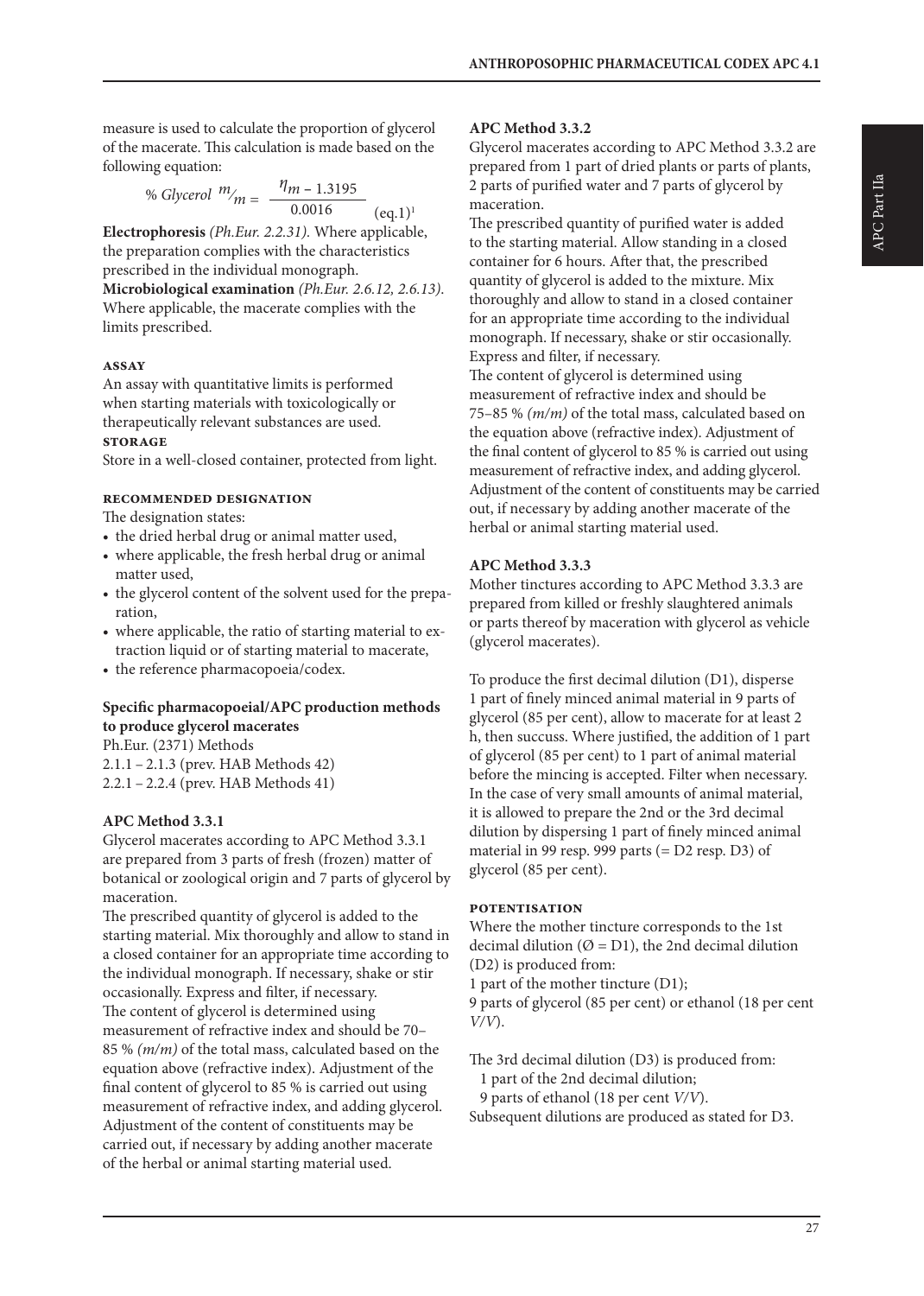Where the mother tincture corresponds to the 2nd or 3rd decimal dilution ( $\varnothing$  = D1), the 3rd or the 4th decimal dilution, respectively (D3 or D4) is produced from:

1 part of the mother tincture (D2 or D3) 9 parts of ethanol (18 per cent *V/V*). Subsequent dilutions are produced accordingly.

#### **3.4. Liquid preparations made by maceration with oil**

#### **definition**

Liquid preparations prepared by maceration with oil are prepared from fresh (frozen) or dried matter of botanical or zoological origin. The maceration is carried out at the required temperature (not above 25 °C) mostly by using arachis oil or olive oil.

#### **production**

If necessary, comminute the matter to be extracted. When animal matter is used, lower animals are killed immediately before processing, the parts of warmblooded animals being processed immediately after killing. Killing is carried out with respect for the animal suffering, e.g. according to HAB H 5.2.4.The prescribed quantity of extraction solvent according to the individual monograph is added to the starting material. Mix thoroughly and allow to stand in a closed container at the required temperature, protected from light for an appropriate time. If necessary shake or stir occasionally. Express and filter, if necessary. Adjustment of the content of constituents may be carried out, if necessary, either by adding the extraction solvent of suitable concentration or by adding another macerate of the herbal or animal starting material used.

#### **identification**

At least one chromatographic identification test is carried out.

#### **tests**

**Relative density** *(Ph.Eur. 2.2.5)*. The preparation complies with the limits prescribed in the individual monograph.

**Refractive index** *(Ph.Eur. 2.2.6)*. The preparation complies with the limits prescribed in the individual monograph.

**Peroxide value** *(Ph.Eur. 2.5.5)*. Where applicable, the preparation complies with the limits prescribed in the individual monograph.

## **assay**

An assay with quantitative limits is performed when starting materials with toxicologically or therapeutically relevant substances are used.

### **storage**

Store in a well-closed container, protected from light.

#### **recommended designation**

The designation states:

- the dried herbal drug or animal matter used,
- where applicable, the fresh herbal drug or animal matter used,
- where applicable, the solvent used for the preparation,
- where applicable, the ratio of starting material to extraction liquid or of starting material to preparation,
- the reference pharmacopoeia/codex.

#### **Specific pharmacopoeial/APC production methods to produce liquid preparations made by maceration with oil**

## **APC Method 3.4.1**

Preparations made according to APC Method 3.4.1 are oil extracts for external use prepared from 1 part of lower animals and 10 parts of arachis oil, refined (Ph.Eur.) as follows:

After having killed the animals with  $CO<sub>2</sub>$ , the animals are minced and mixed thoroughly with 10 parts of arachis oil, refined (Ph.Eur.). Protect the mixture from light. The extraction time should not exceed 8 hours. Then filter.

## **3.5. Mother tinctures made by percolation**

## **definition**

Mother tinctures made by percolation are prepared from fresh (frozen) or dried herbal drugs. The percolation is carried out at room temperature using ethanol of suitable concentration or purified water.

#### **production**

If necessary, comminute the herbal drug to be extracted to pieces of suitable size. Mix thoroughly with a potion of the prescribed extraction solvent and allow to stand for an appropriate time. Transfer to a percolator and allow the percolate to flow slowly making sure that the matter to be extracted is always covered with the remaining extraction solvent. The residue may be pressed out and the expressed liquid combined with the percolate.

Adjustment of the content of constituents may be carried out, if necessary, either by adding the extraction solvent of suitable concentration or by adding another percolate of the herbal drug used for the preparation.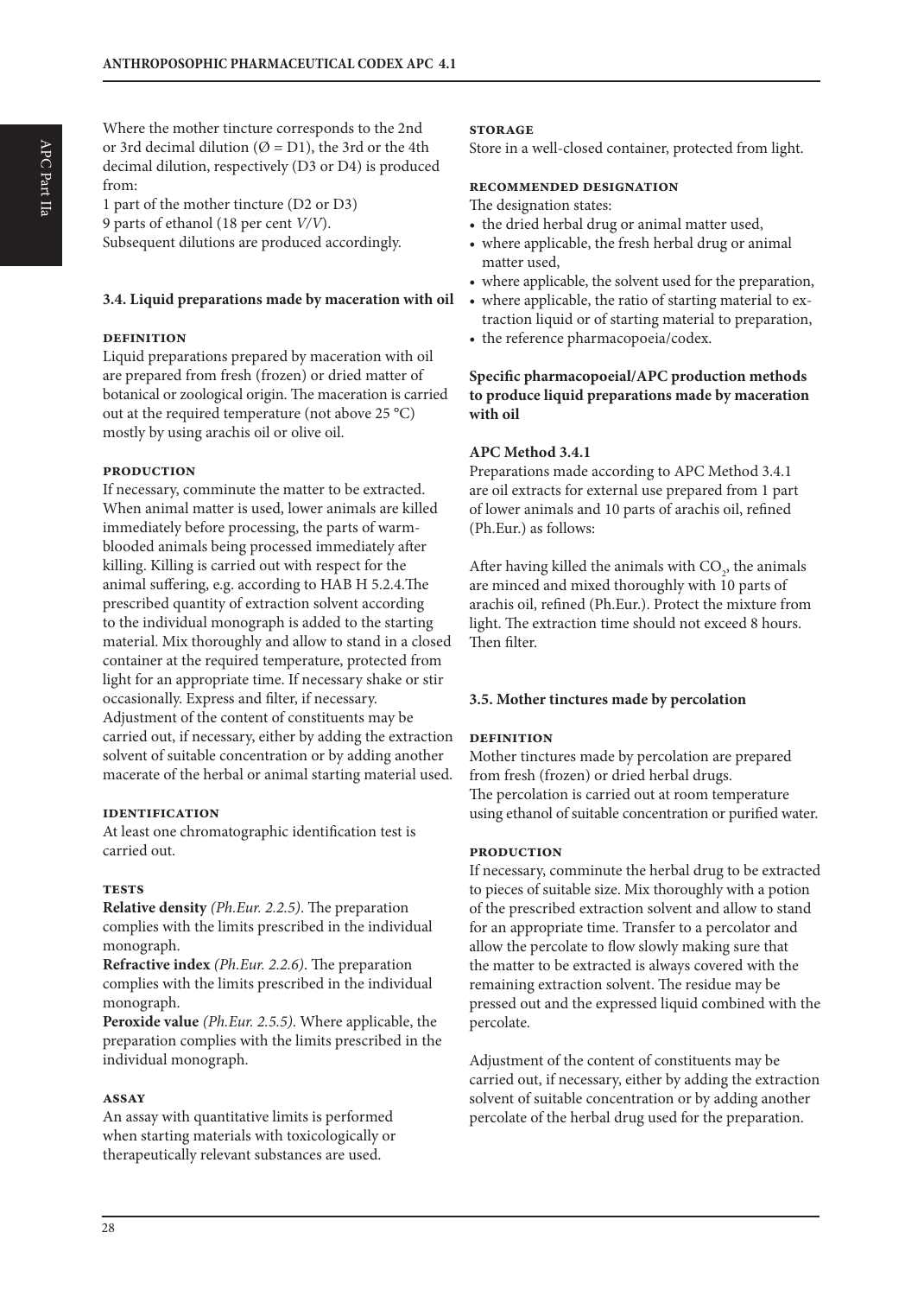#### **identification**

At least one chromatographic identification test is carried out.

#### **tests**

**Relative density** *(Ph.Eur. 2.2.5).* Where applicable, the preparation complies with the limits prescribed in the individual monograph.

**Dry residue** *(Ph.Eur. 2.8.16 or H 2.2.6).* The preparation complies with the limits prescribed in the individual monograph.

**Methanol** *(Ph.Eur. 2.9.11)*. Maximum 0.05 per cent *V/V* of methanol, unless otherwise authorised by a national official Pharmacopoeia, or another limit is justified and authorised.

#### **assay**

An assay with quantitative limits is performed when starting materials with toxicologically or therapeutically relevant substances are used.

#### **storage**

Store in a well-closed container, protected from light.

#### **recommended designation**

The designation states:

- the fresh herbal drug used,
- where applicable, the dried herbal drug used,
- where applicable, the ethanol content in the preparation,
- where applicable, the ratio of starting material to extraction liquid or of starting material to preparation,
- the reference pharmacopoeia/codex.

#### **Specific pharmacopoeial/APC production methods to produce mother tinctures made by percolation**

Ph.Eur. (2371), Methods 1.1.8, 1.1.9 HAB Methods 4

**APC Method 3.5.1** (related to Ph.Eur. (2371) Method 1.1.8)

Mother tinctures according to APC Method 3.5.1 are prepared using the percolation methods given in the Ph.Eur. monograph "Extracts" (0765). Use 1 part of dried plant or parts of plants to 20 parts of ethanol in suitable concentration (see HAB H 5.3), unless otherwise prescribed in the individual monograph. If adjustment to a given concentration is necessary, calculate the amount of ethanol required to obtain the concentration specified or used for production from the equation given in Ph.Eur. (2371) Method 1.1.1. Mix the calculated amount of ethanol with the filtrate.

Allow to stand for not less than 5 days at a temperature not exceeding 20 °C, then filter if necessary.

The 2nd decimal dilution (D2) is made from 2 parts of the mother tincture and 8 parts of ethanol of the same concentration.

The 3rd decimal dilution (D3) is made from 1 part of 2nd decimal dilution and 9 parts of ethanol of the same concentration.

Unless a different ethanol concentration is specified, use ethanol 50 per cent (*V/V*) for subsequent dilutions from D4 onwards and proceed accordingly.

#### **3.6. Buffered aqueous mother tinctures manufactured under exclusion of oxidative influence**

#### **definition**

Buffered aqueous mother tinctures manufactured under exclusion of oxidative influence are produced by exhaustive extraction of fresh (frozen) plants or parts of plants under the exclusion of atmospheric oxygen with a buffer.

If the fresh plant material is not processed immediately, it must be stored in liquid nitrogen. The loss on drying *(H 2.8.1)* must be determined before it is placed in liquid nitrogen.

From 1 part of the plant material an amount of mother tincture, prescribed in the individual monograph, is produced according to HAB Method 32. This amount is determined in a validation and depends on the loss on drying of the harvested plant material.The mother tincture corresponds to the 2nd decimal dilution (mother tincture  $= D2$ ).

At first add a defined amount of ascorbate phosphate buffer solution to the plant material and then finely reduce this mixture to a slurry. Under further size reduction, add a quantity of ascorbate phosphate buffer solution, sufficient for achieving the required amount of extract. Express, filter and adjust to the required volume with ascorbate phosphate buffer solution.

According to the individual monograph the production of the mother tincture may require the addition of a second extract from material of the same plant species harvested at a different season. In this case mix the extracts in an appropriate apparatus to a composition (see Chapter 7) and then dilute in a defined proportion with ascorbate phosphate buffer solution. This composition is the mother tincture (=D2). Potentisation is generally carried out according to HAB Method 32.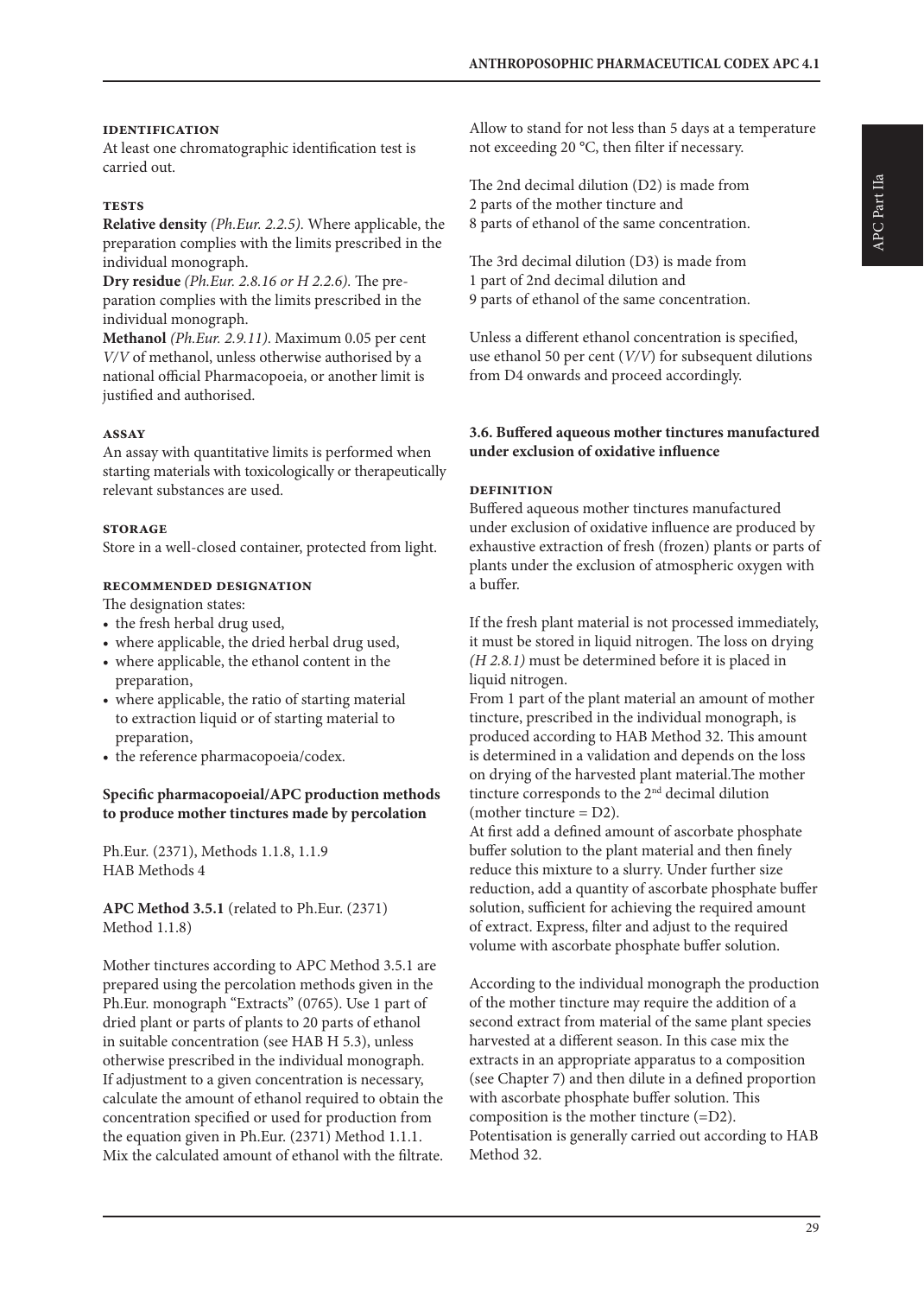Buffered aqueous mother tinctures and their liquid dilutions are exclusively intended for parenteral dosage forms. Before they are processed to finished products, the mother tincture  $(D2)$  and the liquid dilution  $D3$ must be stored for between 6 weeks and 1 year. Any eventual sediment must be excluded from the further processing.

#### **identification**

At least one chromatographic identification test is carried out.

#### **tests**

**Loss on drying** *(H 2.8.1)*. Loss on drying of the residue after filtration.

**Sterility** *(Ph.Eur. 2.6.1)*. If buffered aqueous mother tinctures and their liquid dilutions are stored before further processing, they must comply with the test. **Proportion of original extracts**: Where applicable, the proportion of both extracts in the composition is determined e.g. by HPLC or by other suitable methods. **Methanol and 2-propanol** *(Ph.Eur. 2.9.11)*. Maximum 0.05 per cent *V/V* of methanol and maximum 0.05 per cent *V/V* of 2-propanol, unless otherwise authorised by a national official Pharmacopoeia or another limit is justified and authorised.

#### **assay**

An assay with quantitative limits is performed when starting materials with toxicologically or therapeutically relevant substances are used.

#### **storage**

Store in a well-closed, airtight container.

#### **recommended designation**

The designation states:

- the herbal drug used,
- the amount of herbal drug used,
- the reference pharmacopoeia/codex.

#### **Specific pharmacopoeial/APC production methods to produce buffered aqueous mother tinctures manufactured under exclusion of oxidative influence**

HAB Method 32

#### **3.7. Fermented mother tinctures**

#### **definition**

Fermented mother tinctures are aqueous preparations from fresh (frozen) or dried herbal drugs prepared by fermentation at room temperature.

#### **production**

If necessary, comminute the herbal drug. Add purified water according to the individual monograph and mix thoroughly. If stated in the individual monograph, add the prescribed fermenting agent. Allow to stand at room temperature for the time prescribed in the individual monograph protected from air, from light and, if necessary, from oxidation. Hereafter express and filter, if necessary.

Adjustment of the content of constituents may be carried out with purified water or by adding purified water to the residue and expressing again.

#### **identification**

At least one chromatographic identification test is carried out.

#### **tests**

**pH** *(Ph.Eur. 2.2.3)*. The preparation complies with the limits prescribed in the individual monograph. **Dry residue** *(Ph.Eur. 2.8.16 or H 2.2.6).* The preparation complies with the limits prescribed in the individual monograph.

**Relative density** *(Ph.Eur. 2.2.5).* The preparation complies with the limits prescribed in the individual monograph.

**Methanol** *(Ph.Eur. 2.9.11)*. Maximum 0.05 per cent *V/V* of methanol, unless otherwise authorised by a national official Pharmacopoeia, or another limit is justified and authorised.

#### **assay**

An assay with quantitative limits is performed when starting materials with toxicologically or therapeutically relevant substances are used.

#### **storage**

Store in a well-closed container, protected from light.

#### **recommended designation**

The designation states:

- the fresh herbal drug used,
- where applicable, the dried herbal drug used,
- where applicable, the ratio of starting material to extraction liquid or of starting material to preparation,
- the reference pharmacopoeia/codex.

#### **Specific pharmacopoeial/APC production methods to produce fermented mother tinctures**

HAB Method 53 APC Methods 7.2.1, 7.2.3, 7.2.4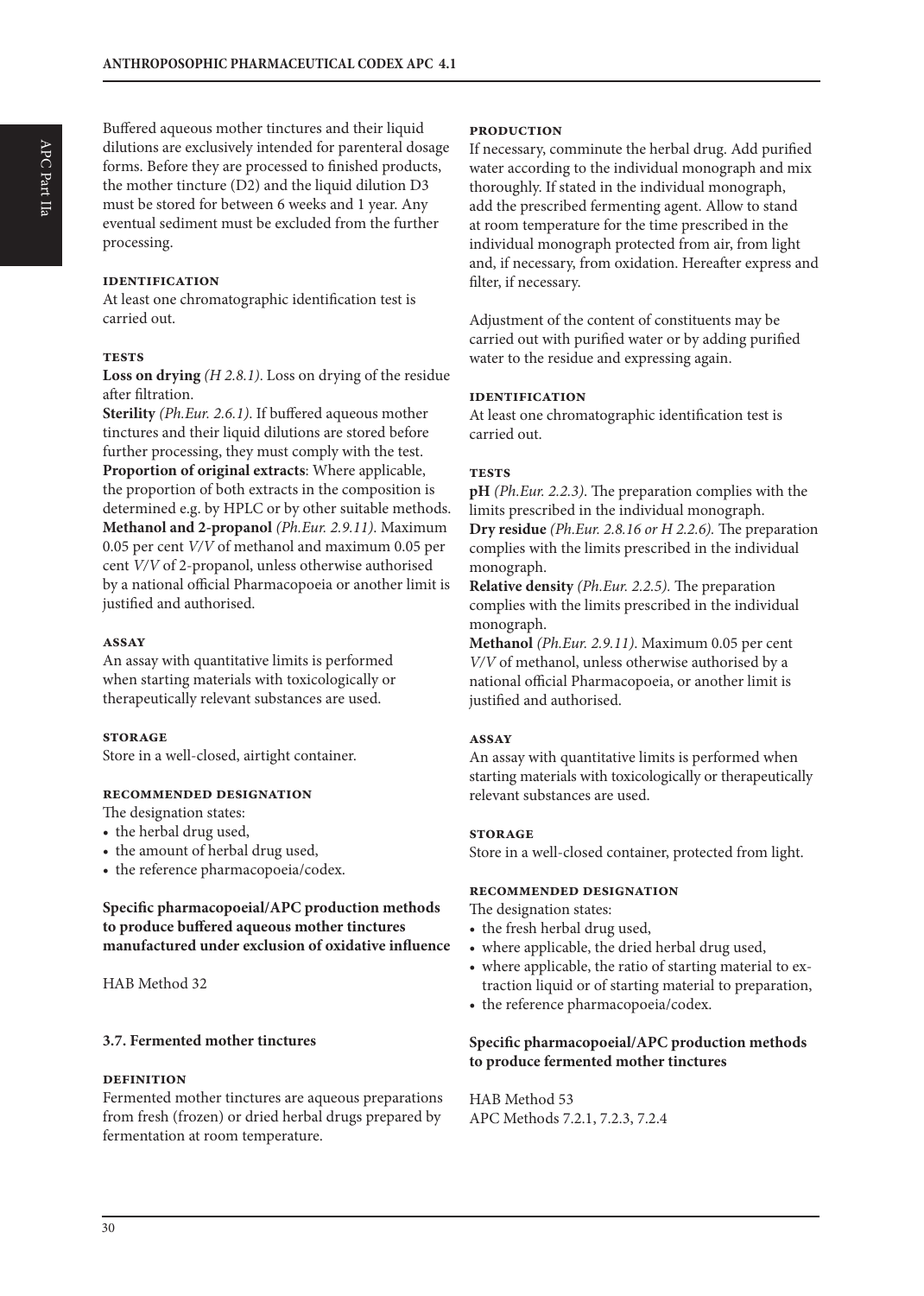**APC Method 3.7.1** (see also Compositions 7.2.1) Mother tinctures according to APC Method 3.7.1 are prepared from fresh plants or parts of plants following the procedure given below.

Finely comminute the plants or parts of plants and mix 1 part of the plant mass with 1 part of purified water. Leave to ferment at 20 to 24 °C with the exclusion of air, ending the fermentation when the pH of the fermentation liquid has fallen to between 4 and 5.

Then express and weigh the expressed liquid. The weight of the expressed liquid is equal to 2 parts and is mixed with 1 part of a mixture of 0.95 parts of ethanol 96 per cent (*V/V*) and 0.05 parts of purified water. This tincture can together with another tincture of the same plant undergo a special pharmaceutical process leading to a composition according to method 7.2.1.

This procedure is followed for plants harvested in the summer and for plants of the same species, harvested in the winter. The mother tincture is produced by composing equal parts of the two tinctures.

#### **potentisation**

The 1st decimal dilution (D1) is made from 3 parts of the mother tincture and 7 parts of ethanol 36 per cent (*V/V*).

The 2nd decimal dilution (D2) is made from 1 part of the 1st decimal dilution and 9 parts of ethanol 18 per cent (*V/V*).

Subsequent dilutions are produced as stated for D2.

#### **recommended designation**

Preparations according to APC Method 3.7.1 carry the designation "ferm APC 3.7.1".

#### **3.8. Tinctures and mother tinctures made by digestion (Digestio)**

#### **definition**

Tinctures and mother tinctures made by digestion are liquids prepared from fresh (frozen) or dried plants or parts of plants by heat treatment usually at 37 °C and additional maceration. The digestion is carried out using ethanol of a suitable concentration or purified water.

#### **production**

If necessary, comminute the plant or parts of plants to be extracted. The quantity of extraction liquid is added according to the individual monograph. Mix thoroughly and warm to 35 – 39 °C. Then keep at

35 – 39 °C in a covered container. Allow to stand at this temperature for the time prescribed in the individual monograph, stirring occasionally. After cooling, allow to stand at room temperature in a well-closed container, protected from light for the time described in the individual monograph. Add ethanol of appropriate concentration if prescribed. If necessary shake or stir occasionally. Express and filter, if necessary. Adjustment of the content of constituents may be carried out by diluting, either with the same liquid used for the digestion or with another digestion of the same raw material.

If prescribed in the individual monograph, the tincture can be adjusted to the specified content by concentration, carried out carefully and generally under vacuum.

#### **identification**

At least one chromatographic identification test is carried out.

#### **tests**

**pH** *(Ph.Eur. 2.2.3)*. Where applicable the preparation complies with the limits prescribed in the individual monograph.

**Dry residue** *(Ph.Eur. 2.8.16 or H 2.2.6).* The preparation complies with the limits prescribed in the individual monograph.

**Relative density** *(Ph.Eur. 2.2.5).* The preparation complies with the limits prescribed in the individual monograph.

**Methanol** *(Ph.Eur. 2.9.11)*. Maximum 0.05 per cent *V/V* of methanol, unless otherwise authorised by a national official pharmacopoeia, or another limit is justified and authorised.

#### **assay**

An assay with quantitative limits is performed when starting materials with toxicologically or therapeutically relevant substances are used.

#### **storage**

Store in a well-closed container, protected from light.

#### **recommended designation**

The designation states:

- the dried herbal drug used,
- where applicable, the fresh herbal drug used,
- where applicable, the ethanol content in the preparation,
- where applicable, the ratio of starting material to extraction liquid or of starting material to preparation,
- the designation "Digestio" or "ethanol. Digestio" if ethanol is used,
- the reference pharmacopoeia/codex.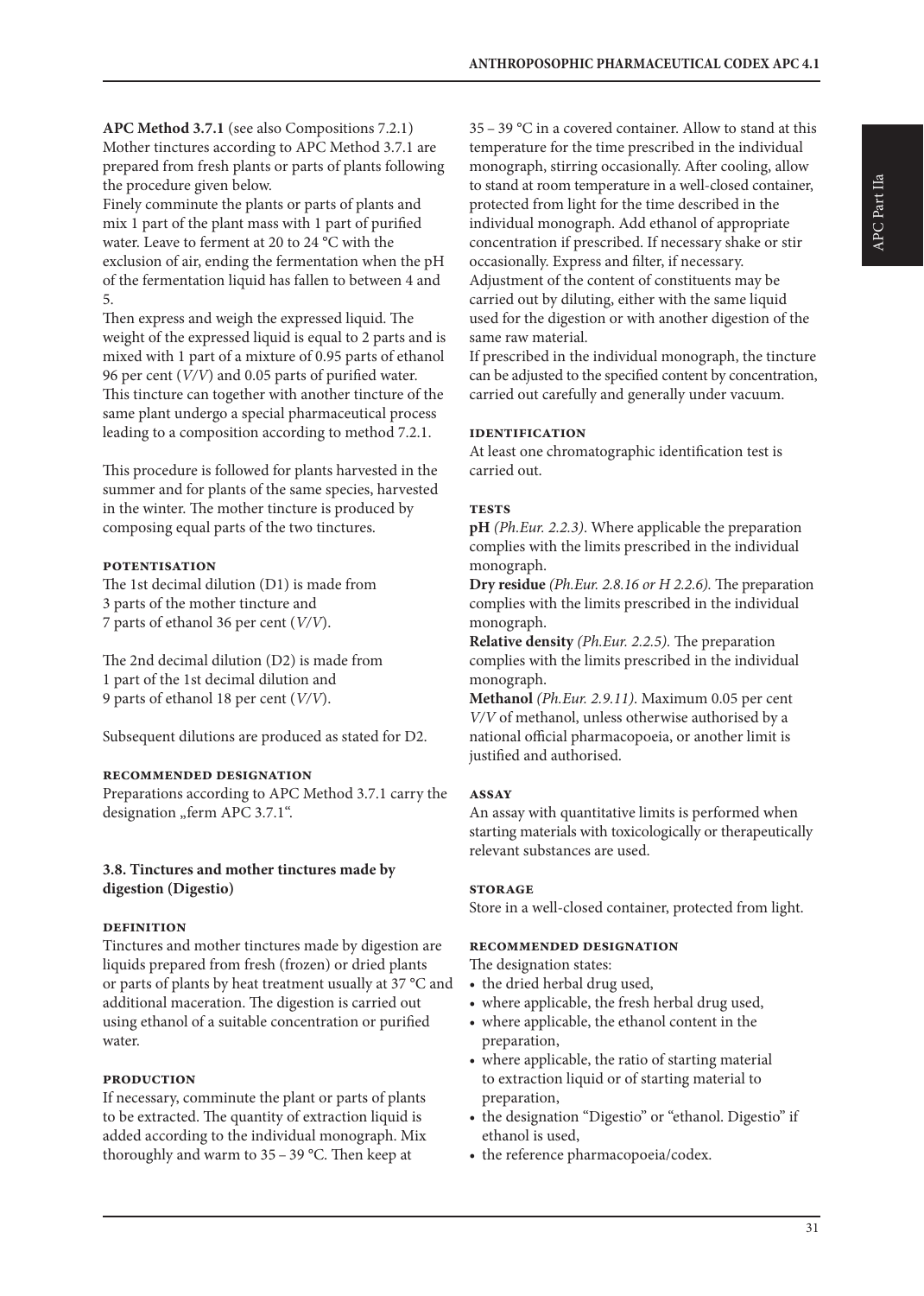**Specific pharmacopoeial/APC production methods to produce tinctures and mother tinctures made by digestion**

Ph.Eur. (2371) 1.2.1 – 6 (prev. HAB Methods 18) Ph.Eur. (2371) 1.4.1 (prev. HAB Method 24b)

#### **APC Method 3.8.1**

Tinctures according to APC Method 3.8.1 are prepared from fresh plants with purified water as follows: Comminute the plants or parts of plants unless otherwise prescribed in the monograph. The amount of plants or parts of plants and purified water are defined by the monograph. Introduce the amount of purified water into a round-bottomed flask, place in a water bath and heat up to 48 – 52 °C. Add the plants or parts of plants whereby the flask should be a half to three quarters full, mix thoroughly. Close the flask hermetically. Keep the mixture at 48 – 52 °C for 6 hours. Allow to cool to  $35 - 39$  °C in the course of 20 – 24 hours and maintain this temperature for 64 – 72 hours with occasional stirring. Allow to cool. If prescribed in the individual monograph add the amount of ethanol 96 per cent *(V/V)* prescribed then express and filter.

Tinctures according to APC Method 3.8.1 which are prepared with purified water only, are generally processed immediately to solid preparations (see method 5.2 "Solid preparations from liquids, plant juices or aqueous extracts").

#### **recommended designation**

Preparations made according to APC Method 3.8.1 carry the designation "Digestio APC 3.8.1". The same applies to preparations made from them. Preparations made according to APC Method 3.8.1 with addition of ethanol carry the designation "ethanol. stab. digestio APC 3.8.1".

#### **APC Method 3.8.2**

Method 3.8.2 is used for fresh plants. Mother tinctures prepared according to APC Method 3.8.2 are ethanolic digestions prepared by heat treatment with additional maceration as described below.

Comminute appropriately the plant or the parts of plants. To 1 part of the comminuted plant add 3.1 parts of ethanol 24 per cent *V/V*. Warm the mixture in a well-closed container to 37 ˚C and maintain this temperature for 1 h. Cool, allow to stand for not less than 10 days, stirring the mixture or swirling the container from time to time, then express the mixture and filter the resulting liquid. The filtrate is the mother tincture.

#### **3.9. Tinctures and mother tinctures made by infusion (Infusum)**

#### **definition**

Tinctures and mother tinctures made by infusion are prepared from adequately prepared dried plant material by adding boiling purified water. If ethanol (of the prescribed concentration) is used, the quantities of ethanol and purified water are added separately.

#### **production**

If necessary, comminute the plant material. Boiling purified water is used for extraction. If ethanol of suitable concentration is used, the quantity of ethanol is either used prior to extraction for moistening the dried plant material for the time prescribed or added to the mixture after cooling. Allow to stand in a well-closed container for the time prescribed. If only purified water is used as solvent, it is also used for moistening and to make up the final mass if prescribed. Express and filter, if necessary. If only purified water is used as solvent the preparation is processed further immediately.

#### **identification**

At least one chromatographic identification test is carried out.

#### **tests**

**Dry residue** *(Ph.Eur. 2.8.16 or H 2.2.6).* The preparation complies with the limits prescribed in the individual monograph.

**Relative density** *(Ph.Eur. 2.2.5).* The preparation complies with the limits prescribed in the individual monograph.

**Methanol** *(Ph.Eur. 2.9.11)*. Maximum 0.05 per cent *V/V* of methanol, unless otherwise authorised by a national official Pharmacopoeia , or another limit is justified and authorised.

**Sterility** *(Ph.Eur. 2.6.1)*. Applicable only if the infusion is a stored aqueous preparation.

#### **assay**

An assay with quantitative limits is performed when starting materials with toxicologically or therapeutically relevant substances are used.

#### **storage**

Store in a well-closed container, protected from light, if the tincture contains ethanol.

If aqueous tinctures made by infusion are stored they must meet the requirements of sterility *(*Ph.Eur. 2.6.1*)*.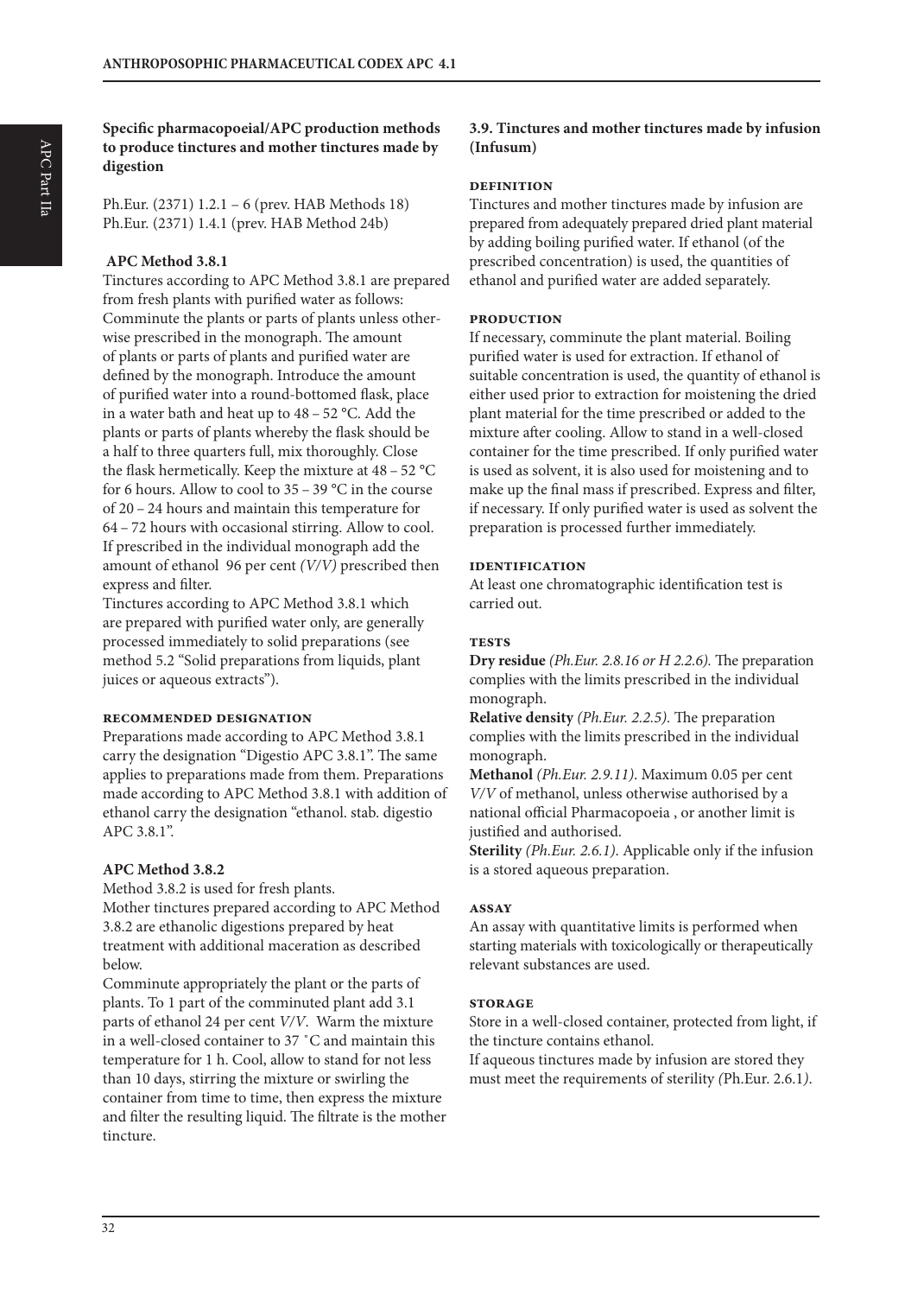#### **recommended designation**

The designation states:

- the herbal drug used,
- where applicable, the ethanol content in the preparation,
- where applicable, the ratio of starting material to extraction liquid or of starting material to preparation,
- the designation "Infusum" or "ethanol. Infusum", if ethanol is used,
- the reference pharmacopoeia/codex.

#### **Specific pharmacopoeial/APC production methods to produce tinctures and mother tinctures made by infusion**

Ph.Eur. (2371) 1.2.13 (prev. HAB Method 20) Ph. Eur. (2371) 1.4.4 (prev. HAB Method 24a)

**APC Method 3.9.1** (related to Ph.Eur. Method 1.12.13) Mother tinctures according to APC Method 3.9.1 are prepared from dried plants or parts of plants, using 1 part of the plant material and 10 parts of ethanol of the concentration, prescribed in the individual monograph as follows:

Add the amounts of ethanol and purified water required to obtain the prescribed ethanol concentration separately.

Unless a degree of comminution is specified in the monograph, comminute the herbal drug appropriately, add the total amount of boiling purified water, cover and allow to stand until room temperature is reached, for not more than 12 h. Compensate any water loss by evaporation and add the required amount of ethanol. Allow to stand in a well-closed container for 24 – 36 h, stirring occasionally. Express and filter.

#### **potentisation**

The mother tincture corresponds to the 1st decimal dilution ( $\emptyset$  = D1).

The 2nd decimal dilution (D2) is made from

1 part of the mother tincture and

9 parts of ethanol of the same concentration as calculated for the mother tincture.

Subsequent decimal dilutions are produced accordingly; in this process the ethanol concentration is reduced with each step in the succession – 50 – 36 – 18 per cent (*V/V*) until the 18 per cent level is reached.

#### **recommended designation**

Preparations made according to APC Method 3.9.1 carry the designation "ethanol. stab. infusum". The same applies to preparations made from them.

**APC Method 3.9.2** (related to HAB Method 20) **deleted**

#### **APC Method 3.9.3**

Mother tinctures according to APC Method 3.9.3 are prepared from fresh or dried plants or parts of plants, using 1 part of the plant material and 10 parts of water *(m/m)* or according to the individual monograph. Comminute the starting material and add the total amount of boiling purified water, cover and allow to stand until room temperature is reached, for not more than 12 h. Compensate any water loss. Allow to stand in a well-closed container for 24 – 36 h, stirring occasionally. Express and filter.

#### **potentisation**

The mother tincture corresponds to the 1st decimal dilution ( $\emptyset$ = D1). The 2nd decimal dilution (D2) is made from 1 part of the mother tincture and 9 parts of glycerol 85 % *(m/m)*.

Subsequent dilutions are produced as stated for D2.

#### **3.10. Tinctures and mother tinctures made by decoction (Decoction)**

#### **definition**

Tinctures and mother tinctures made by decoction are prepared from fresh or dried plants or parts of plants that have been allowed to boil with ethanol of a suitable concentration or purified water or extracted with glycerol 85 % at  $100^{\circ}$ C.

#### **production**

If necessary, comminute the plants or parts of plants, add the prescribed quantity of extraction solvent according to the individual monograph and mix thoroughly. Heat the mixture to boiling (in the case of glycerol 85 % to 100<sup>o</sup>C), if necessary under reflux, maintaining at boiling temperature (in the case of glycerol 85 % at 100°C) for the time prescribed, usually 30 min. After cooling allow to stand in a well-closed container protected from light at room temperature for the time described in the individual monograph. If necessary, shake or stir occasionally. Express and filter, if necessary.

Adjustment of the content of constituents may be carried out by diluting, either with the same liquid used for the decoction or with another decoction of the same raw material.

If prescribed in the individual monograph, the tincture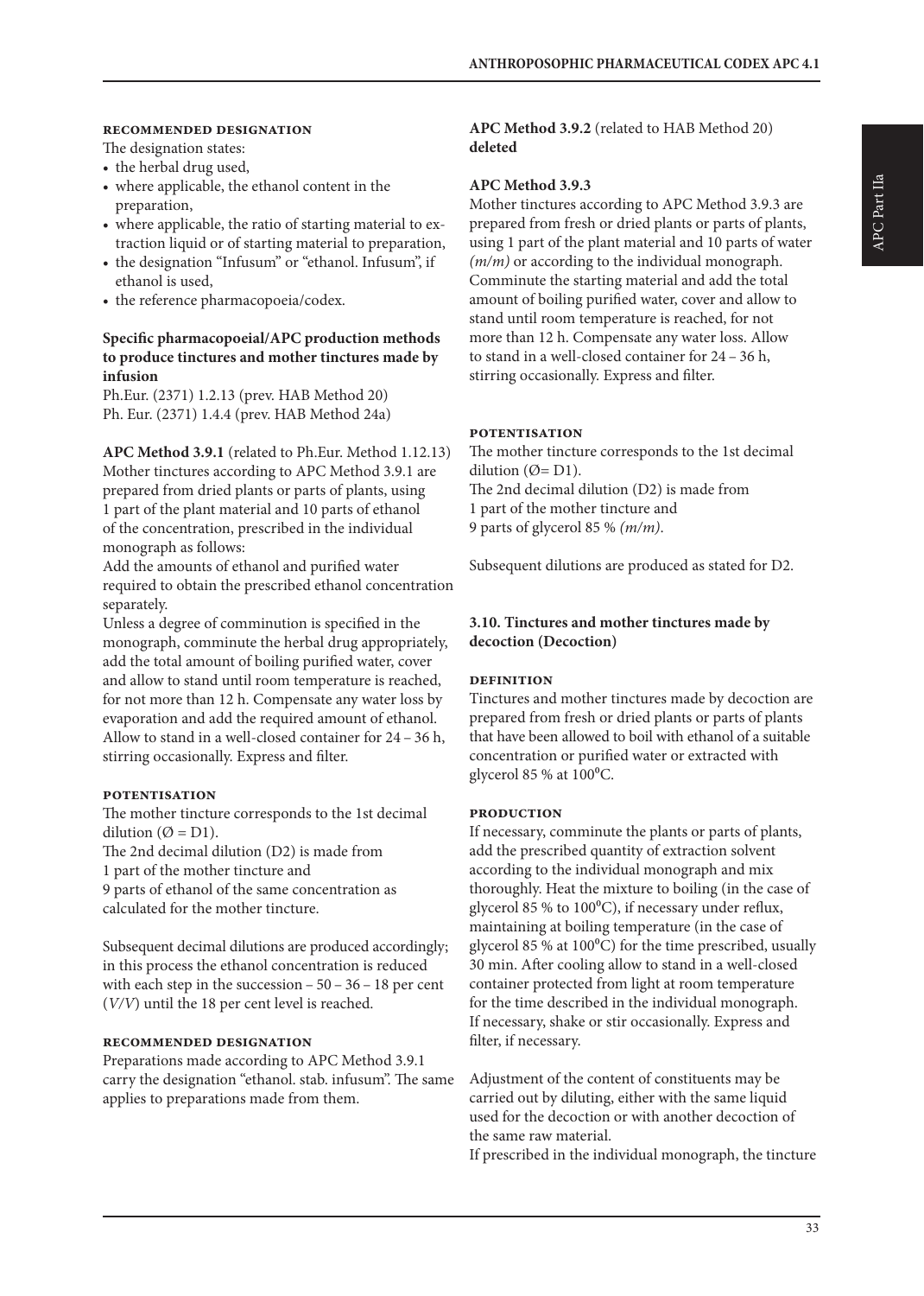can be adjusted to the specified content by concentration, carried out carefully and generally under vacuum.

#### **identification**

At least one chromatographic identification test is carried out.

#### **tests**

**Dry residue** *(Ph.Eur. 2.8.16 or H 2.2.6).* The preparation complies with the limits prescribed in the individual monograph.

**Relative density** *(Ph.Eur. 2.2.5).* The preparation complies with the limits prescribed in the individual monograph.

**Methanol** *(Ph.Eur. 2.9.11)*. Maximum 0.05 per cent *V/V* of methanol, unless otherwise authorised by a national official pharmacopoeia, or another limit is justified and authorised.

#### **assay**

An assay with quantitative limits is performed when starting materials with toxicologically or therapeutically relevant substances are used.

#### **storage**

Store in a well-closed container, protected from light.

#### **recommended designation**

The designation states:

- the herbal substance used,
- where applicable, the fresh or dried herbal drug used,
- where applicable, the ethanol content in the preparation,
- where applicable, the ratio of starting material to extraction liquid or of starting material to preparation,
- the designation "Decoctum" or "ethanol. Decoctum", if ethanol is used,
- the reference pharmacopoeia/codex.

#### **Specific pharmacopoeial/APC production methods to produce tinctures and mother tinctures made by decoction**

HAB Methods 12k, 12l, 12q Ph.Eur. (2371) 1.2.7 – 12 (prev. HAB Methods 19) Ph.Eur. (2371) 1.4.2 – 3 (prev. HAB Methods 23)

**APC Method 3.10.1** (related to Ph.Eur. Method 1.2.12) APC Method 3.10.1. is used for dried herbal drugs. Mother tinctures according to APC Method 3.10.1 are ethanolic decoction prepared by heat treatment with ethanol of an appropriate concentration as specified in the individual monograph with additional maceration as described below.

1 part of dried herbal drug is macerated with 20 parts of

ethanol of the appropriate concentration (anhydrous, 96 per cent *V/V* – 94 per cent *m/m*, 90 per cent *V/V* – 86 per cent *m/m*, 80 per cent *V/V* – 73 per cent *m/m*, 70 per cent *V/V* – 62 per cent *m/m*, 50 per cent *V/V* – 43 per cent *m/m*, 36 per cent *V/V* – 30 per cent *m/m*, 18 per cent *V/V* – 15 per cent *m/m*), unless otherwise prescribed in the individual monograph.

Unless otherwise prescribed, comminute the herbal drug, mix thoroughly with the total amount of ethanol of the appropriate concentration and heat to boiling under reflux, maintaining at boiling temperature for 30 min unless otherwise specified in the individual monograph. Cool or allow to cool and leave the mixture to stand in a closed container for 12 – 36 h. Separate the residue from the ethanol and, if necessary, press out. In the latter case, combine the 2 liquids obtained. Adjust to the concentrations required in the individual monograph in accordance with Ph.Eur. (2371) Method 1.1.8.

#### **potentisation**

The 2nd decimal dilution (D2) is made from 2 parts of the mother tincture and 8 parts of ethanol of the same concentration.

The 3rd decimal dilution (D3) is made from 1 part of the 2nd decimal dilution and 9 parts of ethanol of a reduced concentration as given below.

Subsequent decimal dilutions are produced accordingly; in this process the ethanol concentration is reduced with each step in the succession 96 – 90 – 80 – 70 – 50 – 36 – 18 per cent (*V/V*) until the 18 per cent level is reached.

#### **3.11. Viscous extracts with heat treatment**

#### **definition**

Viscous extracts with heat treatment are prepared from fresh or dried herbal drugs using a fatty or mineral oil or glycerol 85 % as extraction liquid with heat.

#### **production**

If necessary, comminute the herbal drug. Ethanol 96 per cent *(V/V)* may be added to moisten the plant material. The prescribed quantity of the extraction liquid (mostly peanut, olive, sesame or sunflower oil, liquid paraffin, or glycerol 85 %) is added and mixed thoroughly with the herbal drug. The mixture is heated at the prescribed temperature and allowed to stand in a closed container for an appropriate time. Extraction temperature and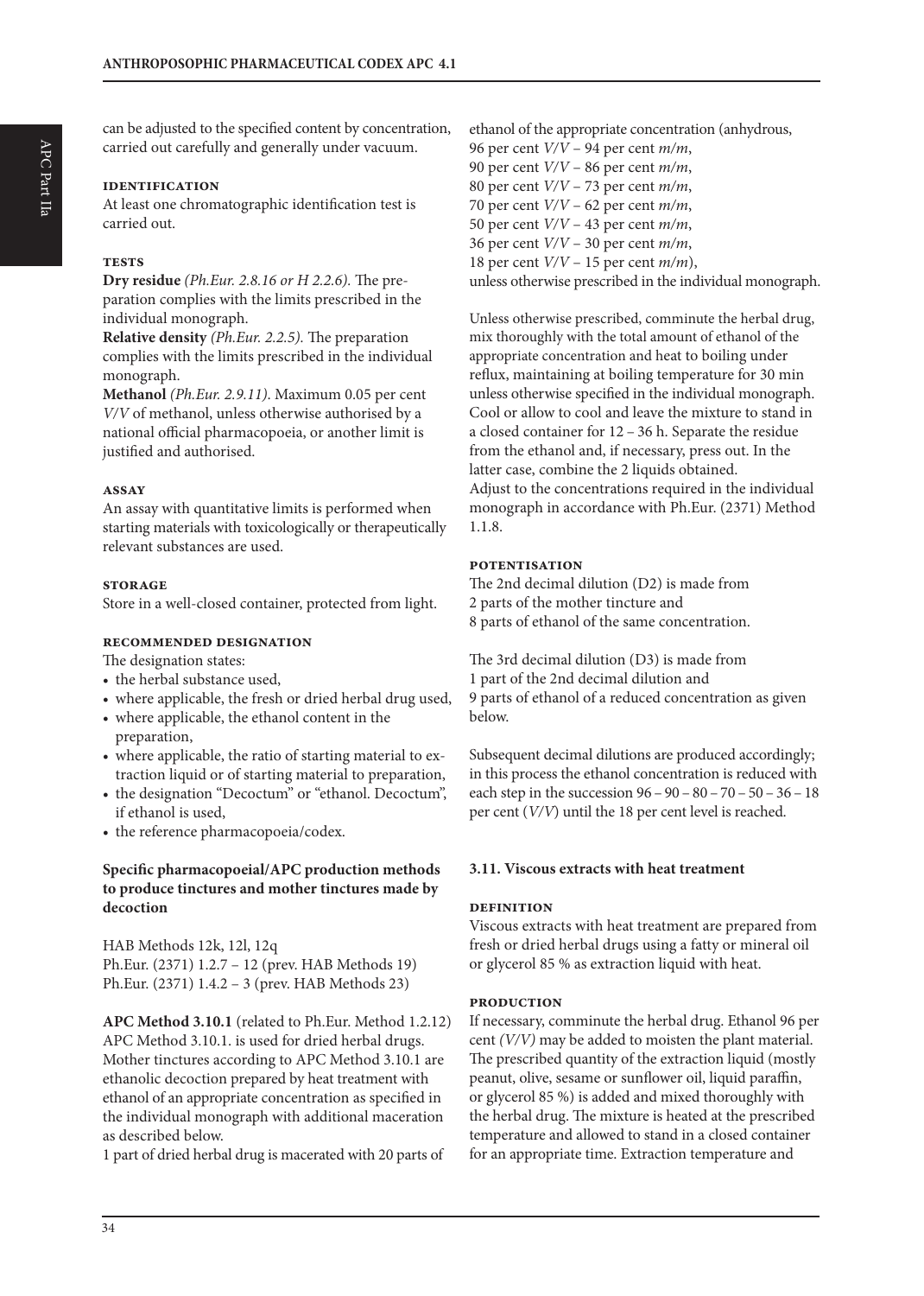time are prescribed in the individual monograph. Finally express and filter. If necessary, the empty space of the container is filled with a protecting gas.

#### **identification**

At least one chromatographic identification test is carried out.

#### **tests**

**Relative density** *(Ph.Eur. 2.2.5)*. The preparation complies with the limits prescribed in the individual monograph.

**Refractive index** *(Ph.Eur. 2.2.6)*. The preparation complies with the limits prescribed in the individual monograph.

**Peroxide value** *(Ph.Eur. 2.5.5)*. Where applicable, the preparation made with a vegetable oil complies with the limits prescribed in the individual monograph.

#### **assay**

An assay with quantitative limits is performed when starting materials with toxicologically or therapeutically relevant substances are used.

#### **storage**

Store in a well-filled, airtight container, protected from light and heat. If necessary, the empty space in the container of oil extracts is filled with an inert gas.

#### **recommended designation**

The designation states:

- the fresh herbal drug used,
- where applicable, the dried herbal drug used,
- the extraction liquid used,
- where applicable, the ratio of starting material to extraction liquid or of starting material to preparation,
- an indication of the extraction temperature,
- the reference pharmacopoeia/codex.

#### **Specific pharmacopoeial/APC production methods to produce viscous extracts with heat treatment**

HAB Methods 12 d-g HAB Method 57

Individual Monographs: Cydonia oblonga, fruit, glycerol extract with heat treatment 1:2.1.

#### **3.12. Preparations made by distillation (Distillates)**

## **definition**

Distillates are prepared from fresh plants or parts of plants or dried plants, organic or inorganic substances by steam distillation or water-and-steam distillation. The distillation can be done in the presence of other substances that will not interfere with the final composition of the distillate. This process can be repeated several times in a rhythmic sequence of evaporation/condensation. Distillated preparations can be part of a more complex formulation that is composed by several fractions. Distillated preparations can be used as starting materials or finished products and can be potentised.

#### **production**

According to the specific methods or the individual monograph.

#### **identification**

At least one chromatographic identification test is carried out.

#### **tests**

**Dry residue** *(Ph.Eur. 2.8.16 or H 2.2.6).* The preparation complies with the limits prescribed in the individual monograph.

**Relative density** *(Ph.Eur. 2.2.5).* Where applicable, the preparation complies with the limits prescribed in the individual monograph.

**Methanol** *(Ph.Eur. 2.9.11)*. Maximum 0.05 per cent *V/V* of methanol, unless otherwise authorised by a national official pharmacopoeia or another limit is justified and authorised.

#### **recommended designation**

Distillates and derived dosage forms carry the designation "destillata".

#### **Specific pharmacopoeial/APC production methods to produce preparations made by distillation**

**APC Method 3.12.1 Preparations made by ethanolic distillation** (related to HAB Method 52)

Distillates according to APC method 3.12.1 are prepared from fresh plants or parts of plants following the procedure given below.

Comminute the plant material. Pour 8 parts of ethanol 90 per cent (*V/V*) over 100 parts of plant mass. Leave to stand in a closed container for at least 24 h, then steam distil, ending the steam distillation when 50 parts of distillate have been collected.

The mother tincture is made from 1 part of distillate and 1 part of ethanol 18 per cent (*V/V*).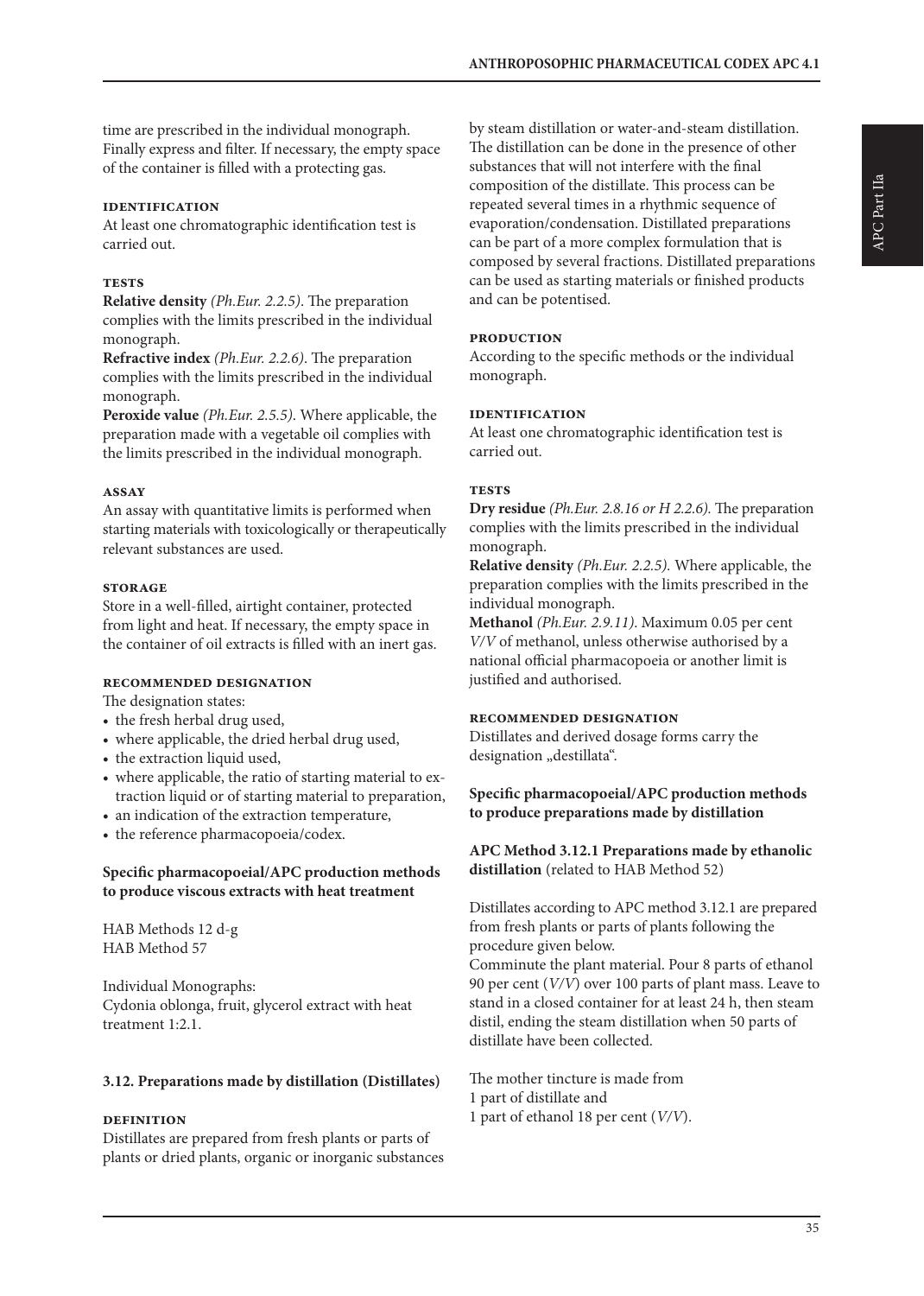#### **potentisation**

The 1st decimal dilution (D1) is made from 1 part of the mother tincture and 9 parts of ethanol 18 per cent (*V/V*). Subsequent dilutions are produced as stated for D1.

#### **APC Method 3.12.2 Preparations made by aqueous distillation**

Distillates according to APC Method 3.12.2 are preparations of fresh or dried starting materials from mineral, vegetal and animal source, obtained by aqueous distillation.

Comminute the material. To 1 part of material add water according to the individual monograph, then heat with flame source, ending the distillation when 50 parts of distillated have been collected or according to the individual monograph.

The aqueous distillation can be done in the presence of other substances that will not interfere with the final composition of the final distillate.

#### **3.13. Mother tinctures obtained by rhythmic application of heat and cold**

#### **definition**

Mother tinctures obtained by rhythmic application of heat and cold are aqueous preparations from fresh or dried herbal drugs or saps from fresh herbal drugs, obtained by fermentation under cold and heat application.

#### **production**

Comminute the herbal drug appropriately. Add purified water. If stated in the individual monograph, add the prescribed fermenting agent.

It is also possible to ferment the expressed plant sap or the finely minced fresh plant without addition of purified water. Treat rhythmically with application of heat (generally 37 °C) and cold (generally 4 °C). Where required, express and filter after the time prescribed in the individual monograph. Salts, specific plant ashes, metals or minerals may be added according to the individual monograph.

#### **identification**

At least one chromatographic identification test is carried out.

#### **tests**

**pH** *(Ph.Eur. 2.2.3)*. The preparation complies with the limits prescribed in the individual monograph. **Dry residue** *(Ph.Eur. 2.8.16 or H 2.2.6).* The preparation complies with the limits prescribed in the individual monograph.

**Relative density** *(Ph.Eur. 2.2.5).* Where applicable, the preparation complies with the limits prescribed in the individual monograph.

**Methanol** *(Ph.Eur. 2.9.11)*. Maximum 0.05 per cent *V/V* of methanol, unless otherwise authorised by a national official pharmacopoeia, or another limit is justified and authorised.

#### **assay**

An assay with quantitative limits is performed when starting materials with toxicologically or therapeutically relevant substances are used.

## **storage**

Store in a well-closed container, protected from light, at  $8 - 15$  °C.

#### **recommended designation**

The designation states:

- the herbal drug used,
- where applicable, the fresh herbal drug used,
- where applicable, the name of the salt, metal or mineral added,
- where applicable, the ratio of starting material to extraction liquid or of starting material to preparation,
- the designation "ferm" (with water and fermenting agents) or "Rh" (fermented plant sap without fermenting agents),
- the reference pharmacopoeia/codex.

#### **Specific pharmacopoeial/APC production methods to produce mother tinctures obtained with rhythmic application of heat and cold**

HAB Method 21 HAB Method 22 HAB Methods 33 HAB Methods 34 HAB Methods 35 HAB Method 36 HAB Methods 37 HAB Methods 51

**APC Method 3.13.1** (related to HAB Method 21) Rh mother tinctures according to APC Method 3.13.1 are prepared from fresh plants generally yielding more than 50 per cent of expressed liquid, as follows:

Comminute the plants immediately after harvesting and express. Transfer the expressed juice to containers and subject to the diurnal hot-cold rhythm ("Rh") described below until fermentation is complete. Each morning, warm the expressed liquid to 35 – 39 °C over a period of 30 – 90 min and maintain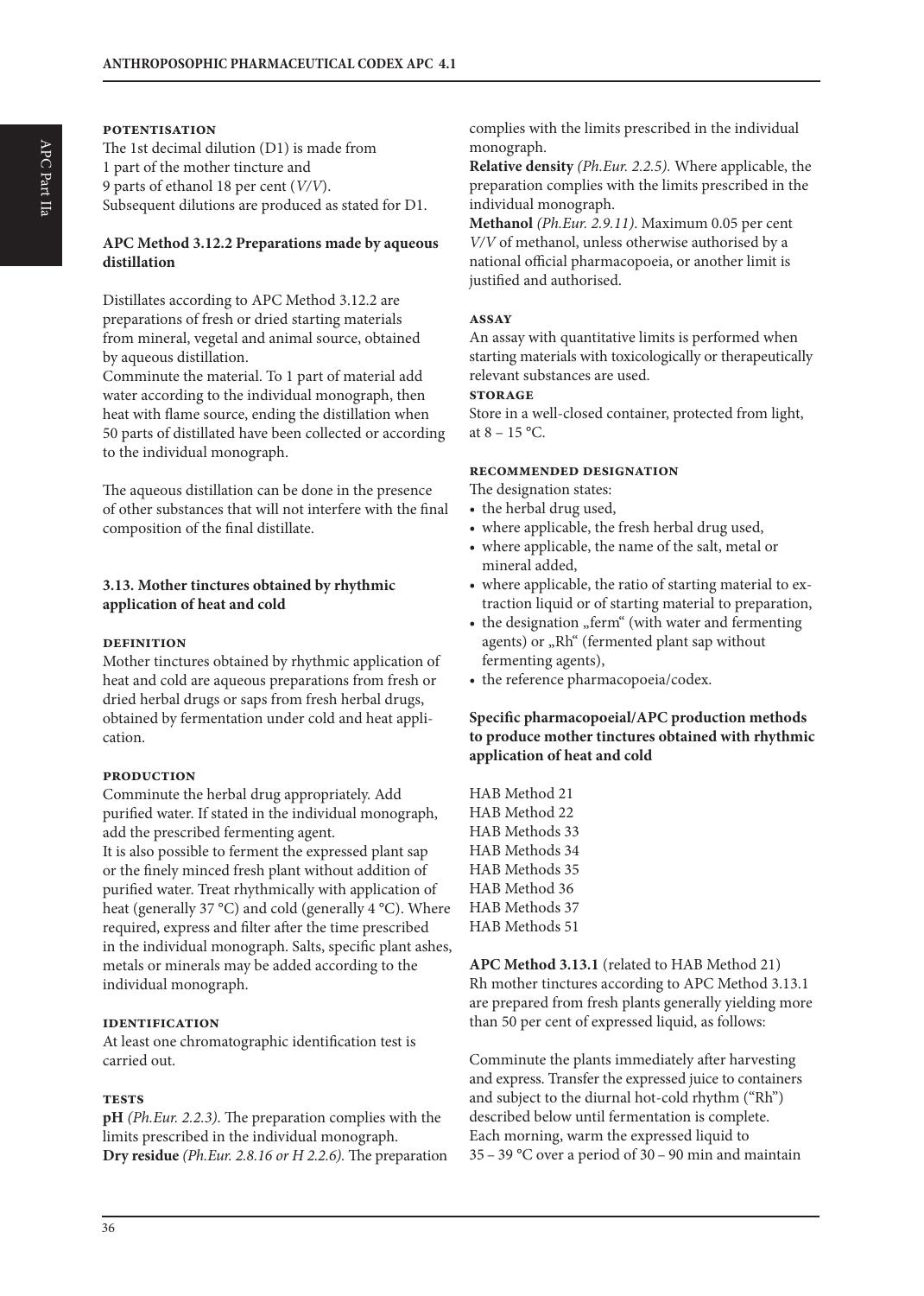at this temperature. Each evening, cool the expressed liquid to 2 – 6 °C over a period of 30 – 90 min and maintain at this temperature.

Stir the liquid for  $60 - 200$  min during both temperature phases at the beginning, gradually decreasing to 10 min at the end of the fermentation process. Filter as soon as fermentation has ceased.

#### **potentisation**

Aqueous dilutions

The 1st decimal dilution (D1) is made from 1 part of Rh mother tincture and 9 parts of water for injections.

Subsequent decimal dilutions are produced as stated for D1.

Ethanolic dilutions The 1st decimal dilution (D1) is made from 1 part of Rh mother tincture and 9 parts of ethanol 18 per cent (*V/V)*.

Subsequent decimal dilutions are produced as stated for D1.

#### **recommended designation**

Preparations made according to APC Method 3.13.1 carry the designation "Rh"; the same applies to preparations made from them. If ethanol 18 per cent (*V/V*) is used from the 1st decimal dilution onwards, state this on the label.

**APC Method 3.13.2** (related to HAB Method 22)

Rh mother tinctures according to APC Method 3.13.2 are prepared from fresh plants, generally yielding distinctly less than 50 per cent of expressed liquid, as follows:

Comminute the plants immediately after harvesting. Subject the plant material to the diurnal hot-cold rhythm ("Rh") for 7 – 10 days. Each morning, warm the plant material to approximately 35 – 39 °C and maintain at this temperature. Each evening, cool the plant material to  $2 - 6$  °C and maintain at this temperature.

Then express. Transfer the expressed juice to containers and subject to the diurnal hot-cold rhythm ("Rh") as described under method 3.13.1.

#### **potentisation**

Aqueous dilutions The 1st decimal dilution (D1) is made from 1 part of Rh mother tincture and 9 parts of water for injections.

Subsequent decimal dilutions are produced as stated for D1.

Ethanolic dilutions The 1st decimal dilution (D1) is made from 1 part of Rh mother tincture and 9 parts of ethanol 18 per cent (*V/V*).

Subsequent decimal dilutions are produced as stated for D1.

#### **recommended designation**

Mother tinctures made according to APC Method 3.13.2 carry the designation "Rh"; the same applies to preparations made from them. If ethanol 18 per cent *(V/V)* is used from the 1st decimal dilution onwards, state this on the label.

## **4. SOLID STARTING MATERIALS OBTAINED BY HEAT**

Heat treatment can be applied directly to solid starting materials from botanical or zoological origin without addition of a vehicle. The heat treatment may be performed under presence or reduced presence of oxygen.

Solid starting materials obtained by heat include toasted preparations (Tosta), carbons (Carbo) and ashes (Cinis).

## **4.1. Toasted preparations – Tosta**

## **definition**

Toasted preparations are obtained from dried plants or parts of plants or solid, dried animal matter by toasting. Toasted preparations are dry, usually brownish and have an intense and characteristic odour.

The substances to be toasted are crushed, if necessary, and are exposed to a heat source for the prescribed time. During the process water evaporates and the matter becomes brown or brownish. This is achieved through control of the heat supply, usually  $170 - 250$  °C and by tossing the material during this procedure. The toasted substance is powdered. Particle size of the raw material, temperature and heating time are prescribed in the individual monograph.

Toasted substances may be potentised according to Ph.Eur. 4.1.1.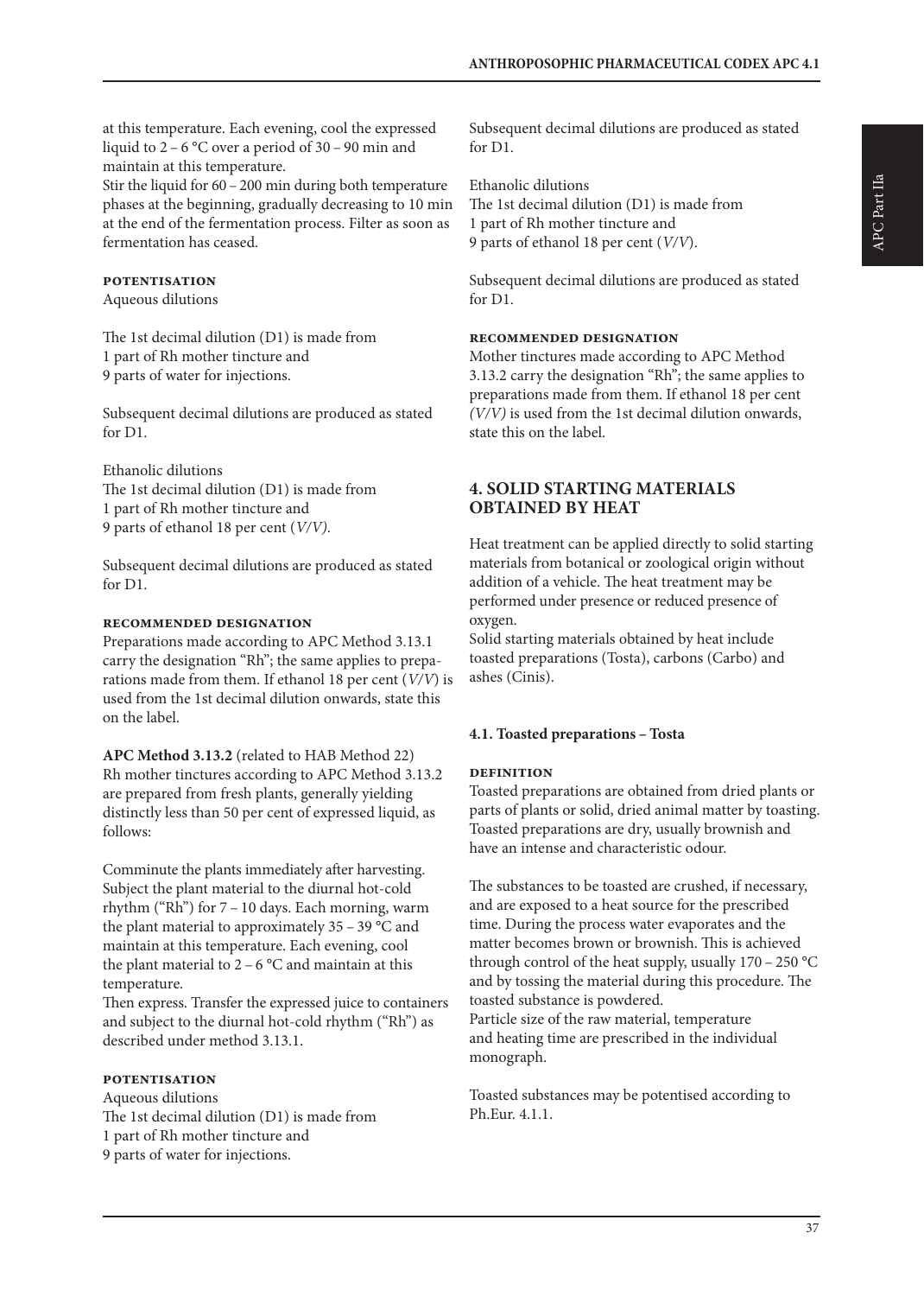#### **identification**

According to the individual monograph.

#### **tests**

The tests are carried out according to the individual monograph, where applicable.

#### **assay**

An assay is carried out according to the individual monograph, where applicable.

#### **storage**

Store in a well-closed container.

#### **recommended designation**

The designation states:

- the name of herbal or animal matter used,
- the designation "tostus/a/um/", example: Spongia tosta,
- the reference pharmacopoeia/codex.

#### **Specific pharmacopoeial/APC production methods to produce toasted preparations.**

According to the individual monograph. Ph.Helv 17.7.4.1

#### **4.2. Carbons –Carbo**

#### **definition**

Carbons are obtained from dried plants or parts of plants or dried animal matter. They are dry, brittle, and generally black substances.

The plant or animal matter is heated to a temperature usually above 200 °C under reduced presence of oxygen to produce the carbonised deposit. The carbonised substance is powdered.

Carbons may be potentised according to Ph.Eur 4.1.1.

#### **identification**

The identification is carried out according to the individual monograph.

#### **tests**

The tests are carried out according to the individual monograph, where applicable:

- Acidity or Alkalinity,
- Acid-soluble substances,
- Adsorption power,
- Alkali-soluble coloured matter,
- Cyanide,
- Ethanol-soluble substances,
- Fluorescent substances,
- Heavy metals *(e.g. Ph.Eur. 2.4.8)*,
- Loss on drying *(Ph.Eur. 2.2.32)*,
- Sulfated ash *(Ph.Eur. 2.4.14)*,
- Sulfide,
	- Total ash *(Ph.Eur. 2.4.16)*,
	- Zinc.

#### **assay**

An assay is carried out according to the individual monograph, where applicable.

#### **storage**

Store in a well-closed container. **recommended designation** 

The designation states:

• the name of the herbal or animal matter used,

- the designation "Carbo", example: Carbo Gentianae,
- the reference pharmacopoeia/codex.

#### **Specific pharmacopoeial/APC production methods to produce carbons**

Ph.Helv. 17.7.4.2

#### **4.3. Ashes –Cinis**

#### **definition**

Ashes are obtained from dried plants or parts of plants or dried animal matter. They are generally fine, amorphous, white, grey, beige or brown powders.

The herbal or animal matter is incinerated generally at a temperature above 500 °C.

Ashes may be potentised according to Ph.Eur. 4.1.1.

#### **identification**

The identification is carried out according to the individual monograph.

#### **tests**

The tests are carried out according to the individual monograph, where applicable:

- Acid insoluble substances,
- Arsenic *(e.g. Ph.Eur. 2.4.2)*,
- Heavy metals *(e.g. Ph.Eur. 2.4.8)*,
- Loss on drying *(Ph.Eur. 2.2.32)*.

#### **assay**

Where applicable the Cinis complies with the individual monograph.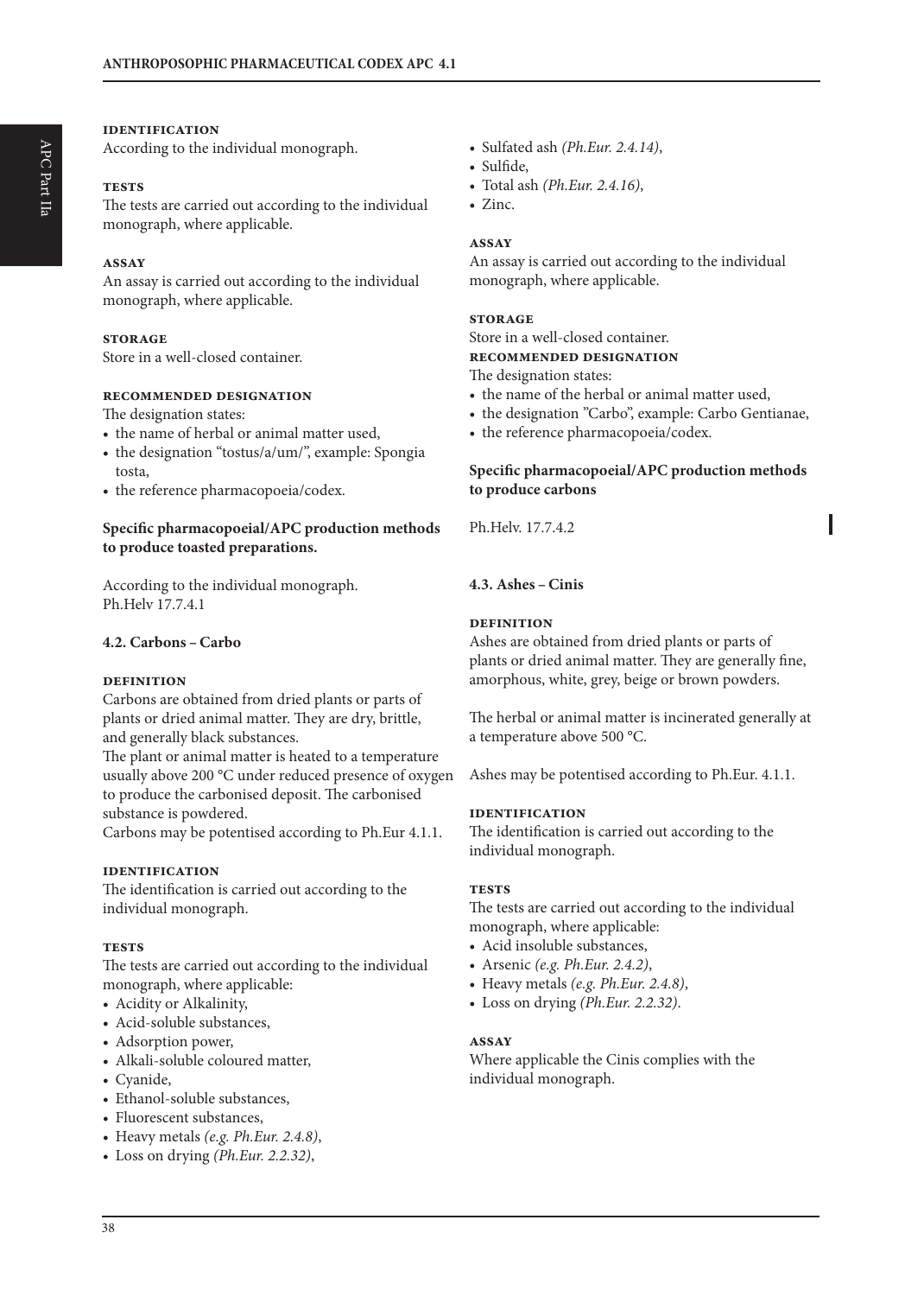#### **storage**

Store in a well-closed container with a desiccant if necessary.

#### **recommended designation**

The designation states:

- the name of the herbal or animal substance used,
- the designation "Cinis", example: Cinis Tabaci,
- the reference pharmacopoeia/codex.

#### **Specific pharmacopoeial/APC production methods to produce ashes**

Ph. Helv. 17.7.4.3

#### **5. SOLID PREPARATIONS FROM PLANTS (DRYING ONTO A VEHICLE)**

Solid preparations from plants are obtained either by drying fresh plants, plant juices or aqueous extracts onto a vehicle.

#### **5.1. Solid preparations from fresh plants**

#### **definition**

Solid preparations of fresh plants are prepared by drying fresh plant material onto suitable vehicles e.g. lactose monohydrate.

#### **production**

Comminute the fresh plant material, and mix thoroughly with the vehicle in order to adsorb its liquid part. Dry the mixture gently and mill if necessary.

The preparation can be potentised according to Ph.Eur. (2371) Methods 4.1.1 and 4.1.2.

#### **identification**

At least one chromatographic test is carried out.

#### **tests**

**Loss on drying** *(Ph.Eur. 2.2.32):* The solid preparation complies with the limits prescribed in the individual monograph.

**Microbiological quality** *(Ph.Eur. 5.1.4)*: (Non-aqueous preparations for oral use).

#### **assay**

An assay with quantitative limits is performed when raw materials with toxicologically or therapeutically relevant substances are used.

#### **storage**

Store in a well-closed container, protected from light.

#### **recommended designation**

The designation states:

- the name of the plant material used,
- the quantity used,
- the vehicle used,
- the reference pharmacopoeia/codex.

#### **Specific pharmacopoeial/APC production methods to produce solid preparations from fresh plants**

Ph.Eur. (2371) Method 4.1.1

#### **APC Method 5.1.1**

Preparations according to APC Method 5.1.1 are solid preparations of fresh plants prepared by drying fresh herbal drugs onto lactose monohydrate. Comminute the plants or parts of plants. To 1 part of the plant material add the required amount of lactose monohydrate, usually 2.9 parts unless otherwise prescribed in the individual monograph. Mix thoroughly. Dry the moist mixture gently until it reaches the dryness required. Mill, if necessary, then sieve as specified in the individual monograph and remix thoroughly.

#### **potentisation**

The preparation can be potentised according to Ph.Eur. (2371) Methods 4.1.1 and 4.1.2. The 1<sup>st</sup> decimal dilution (D1) is made from 3 parts of the solid preparation and 7 parts of lactose monohydrate

#### **5.2. Solid preparations from liquids, plant juices or aqueous extracts**

#### **definition**

Solid preparations of liquids are prepared by drying plant juices, tinctures, aqueous extracts or solutions or their dilutions onto suitable vehicles e.g. lactose monohydrate.

The expressed juice or the tincture from the fresh plant material or the solution is mixed thoroughly with the vehicle. The mixture is dried gently and milled if necessary.

The preparation can be potentised according to Ph.Eur. (2371) Methods 4.1.1 and 4.1.2.

#### **production**

According to the specific methods or the individual monograph.

#### **identification**

At least one chromatographic test is carried out.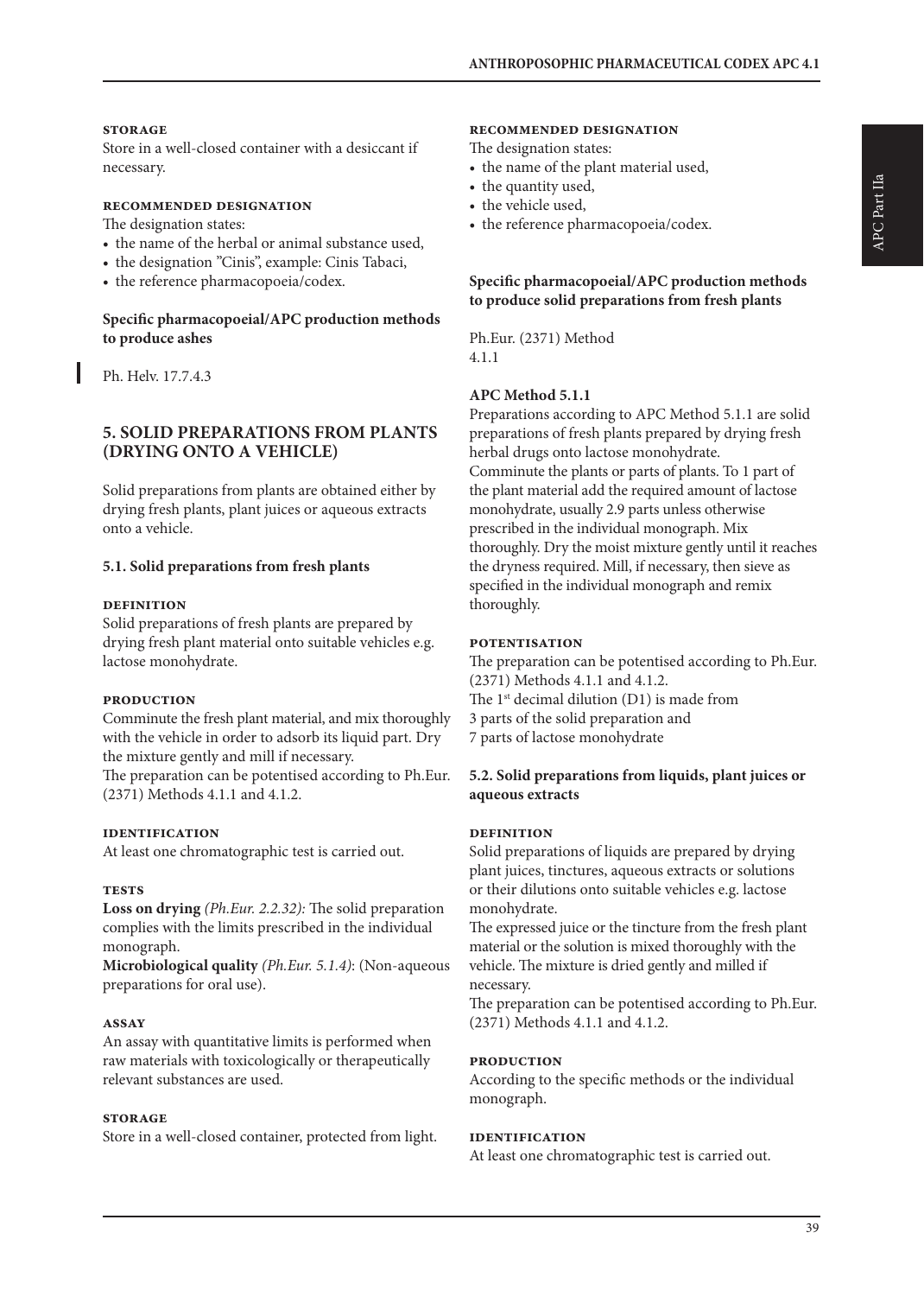**Loss on drying** *(Ph.Eur. 2.2.32).* The solid preparation complies with the limits prescribed in the individual monograph.

**Microbiological quality** *(Ph.Eur. 5.1.4)*. (Non-aqueous preparations for oral use)

#### **assay**

An assay with quantitative limits is performed when raw or starting materials with toxicologically or therapeutically relevant substances are used.

#### **storage**

Store in a well-closed container, protected from light.

#### **recommended designation**

The designation states:

- the name of the plant material used,
- the quantity used,
- the vehicle used,
- the reference pharmacopoeia/codex.

#### **Specific pharmacopoeial/APC production methods to produce solid preparations from liquid extracts/ plant juices**

Ph.Eur. (2371) Methods (refer to potentisation) 4.1.1

4.1.2

#### **APC Method 5.2.1**

Preparations according to APC Method 5.2.1 are solid preparations from fresh plant juices prepared by drying the fresh plant juice onto lactose monohydrate or another excipient.

Add 1 part of the expressed plant juice or aqueous extract to 1.9 parts of lactose monohydrate unless otherwise prescribed in the individual monograph to obtain a wet granulate. Dry the wet granulate gently until it reaches the dryness required. Mill, if necessary, then sieve as specified in the individual monograph and remix thoroughly. For granulation it may be necessary to concentrate the plant juice under reduced pressure.

#### **APC Method 5.2.2**

Preparations according to APC Method 5.2.2 are solid preparations from fresh plant juices prepared by drying the fresh plant juice onto lactose monohydrate or another excipient.

The expressed plant juice of 1 part of the fresh plant is added to 3 parts of lactose monohydrate unless otherwise prescribed in the individual monograph to obtain a wet granulate. Dry the wet granulate gently until it reaches the dryness required. Mill, if necessary, then sieve as specified in the individual monograph and remix thoroughly. Before granulation it may be

necessary to concentrate the plant juice under reduced pressure.

#### **APC Method 5.2.3**

Preparations according to APC Method 5.2.3 are solid preparations from aqueous extracts prepared by drying aqueous extracts of fresh plants onto lactose monohydrate or another excipient. Mix 1 part of the comminuted fresh plants with 0.15 parts of purified water. Then express the mixture. The expressed aqueous extract is added to 4 parts of lactose monohydrate unless otherwise prescribed in the individual monograph to obtain a wet granulate. Dry the wet granulate gently until it reaches the dryness required. Mill, if necessary, then sieve as specified in the individual monograph and remix thoroughly. Before granulation it may be necessary to concentrate the aqueous extract under reduced pressure.

## **6. LIQUID DILUTIONS**

#### **definition**

Liquid dilutions are prepared by dissolving one or more starting materials in an appropriate vehicle. The liquid obtained may be directly potentised.

#### **production**

The starting material is dissolved in the appropriate vehicle. Dissolution may require heating or stirring. The separation of a residue may be necessary.

Where necessary, immediately after the dissolution the first potentisation step is carried out in accordance with the individual monograph.

#### **identification**

Liquid dilutions are identified using a suitable method.

#### **tests**

**Appearance** *(Ph.Eur. 2.2.1, 2.2.2)*. Where applicable, the preparation complies with the limits described in the individual monograph.

**pH** *(Ph.Eur. 2.2.3)*. Where applicable, the preparation complies with the limits prescribed in the individual monograph.

**Dry residue** *(Ph.Eur. 2.8.16 or H 2.2.6).* Where applicable, the liquid solution complies with the limits prescribed in the individual monograph. **Relative density** *(Ph.Eur. 2.2.5)*. The preparation complies with the limits prescribed in the individual monograph.

#### **assay**

Where applicable, liquid solutions of chemically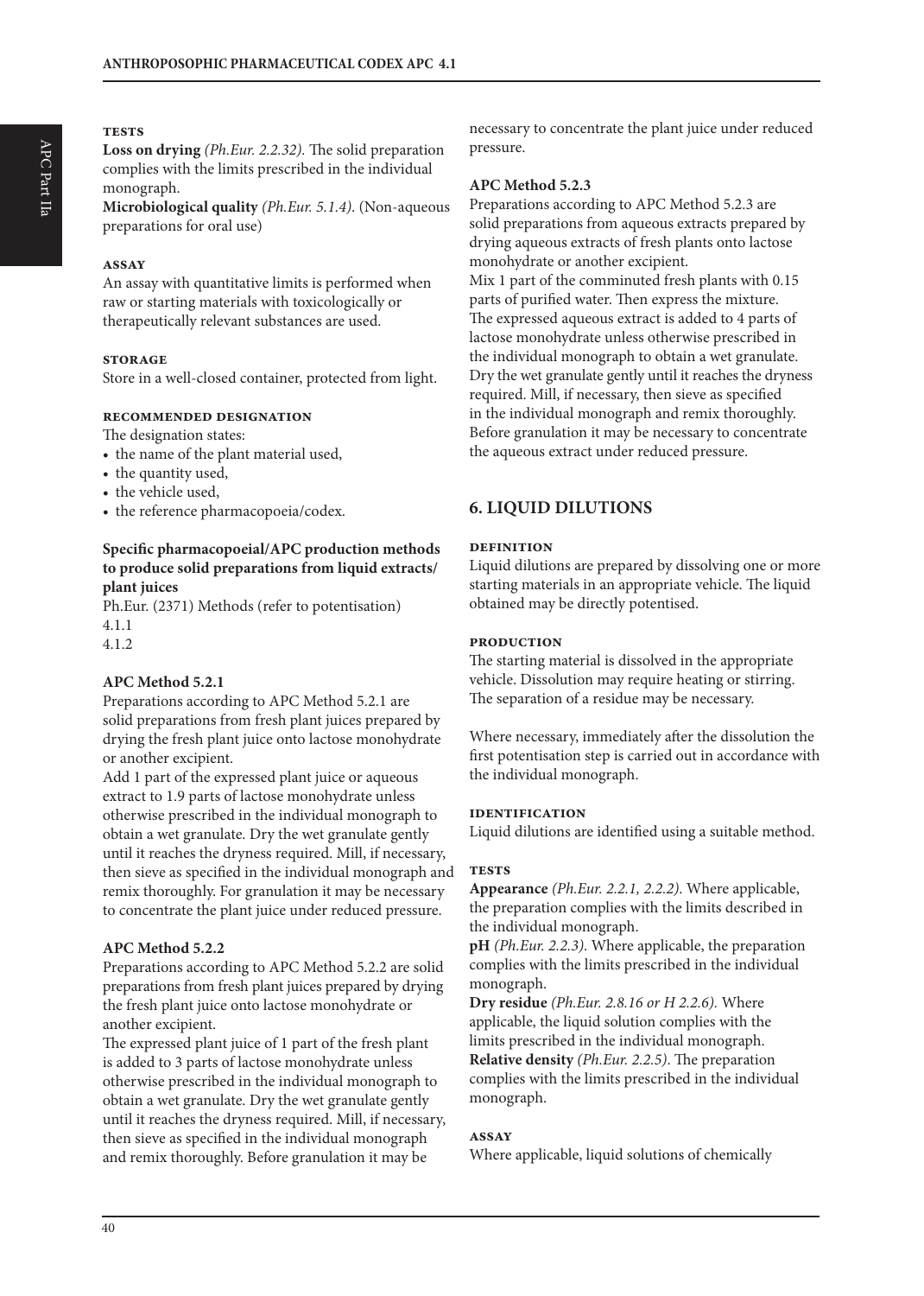defined starting materials are assayed.

#### **storage**

Store in a well-closed container, protected from light.

#### **recommended designation**

The designation states:

- the name of the substance dissolved,
- the quantity dissolved,
- where applicable, the degree of potentisation,
- the reference pharmacopoeia/codex.

#### **Specific pharmacopoeial/APC production methods to produce liquid dilutions**

Ph.Eur. (2371) Methods 3.1.1 3.1.2

HAB Methods 5

## **7. COMPOSITIONS**

Compositions are active substances which are obtained when two or more starting materials and/or preparations with or without excipients and/or vehicles are processed together in a pharmaceutical process that will lead to a new substance (unit). The rationale for composing is the anthroposophic understanding of man, nature, substance and processing. Compositions may be directly used as an active substance or can be potentised or diluted for any dosage form.

#### **7.1. Compositions made by treating two or more starting materials by one or more pharmaceutical processes**

#### **definition**

Compositions made by treating two or more starting materials or preparations by one or more pharmaceutical processes are prepared by combining starting materials in a defined ratio according to the individual monograph using a specified process (e.g. specified mixing, heat treatment, chemical process).

#### **production**

According to the specific methods or the individual monograph.

#### **identification**/**tests**

According to the nature of the composition. The components of the composition comply with the requirements of the relevant monographs.

#### **recommended designation**

The designation states:

- the name of the composition,
- the composition of the product (quantity of the ingredients),
- reference pharmacopoeia/codex.

#### **Specific APC production methods to produce compositions according to 7.1**

Examples (see appendix 2.6): Anis-Pyrit, Ferrum-Quarz, Hepar-Magnesium, Hepar sulfuris, Kalium aceticum comp., Plumbum mellitum, Solutio Sacchari comp. (mineral compositions according to the model of a plant).

#### **7.2. Compositions made by treating two or more extracts or mother tinctures of one plant by one or more pharmaceutical processes**

#### **definition**

Compositions made by treating two or more mother tinctures of one plant by pharmaceutical processes are prepared from extracts (mother tinctures) of the same plant species harvested at different seasons, i.e. at different stages of development. According to the individual monograph the extracts are combined in a defined ratio by a specific pharmaceutical process possibly using specific equipment. Adjustment of concentration, of pH, and of osmolality may be carried out.

#### **production**

According to the specific methods or the individual monograph.

#### **identification**/**tests**

According to the nature of the composition. The components of the composition comply with the requirements of the relevant monographs.

#### **recommended designation**

The designation states:

- the name of the composition,
- the composition of the product (quantity of the ingredients),
- reference pharmacopoeia/codex.

#### **Specific pharmacopoeial APC production methods to produce compositions according to 7.2**

HAB Method 32 HAB Method 38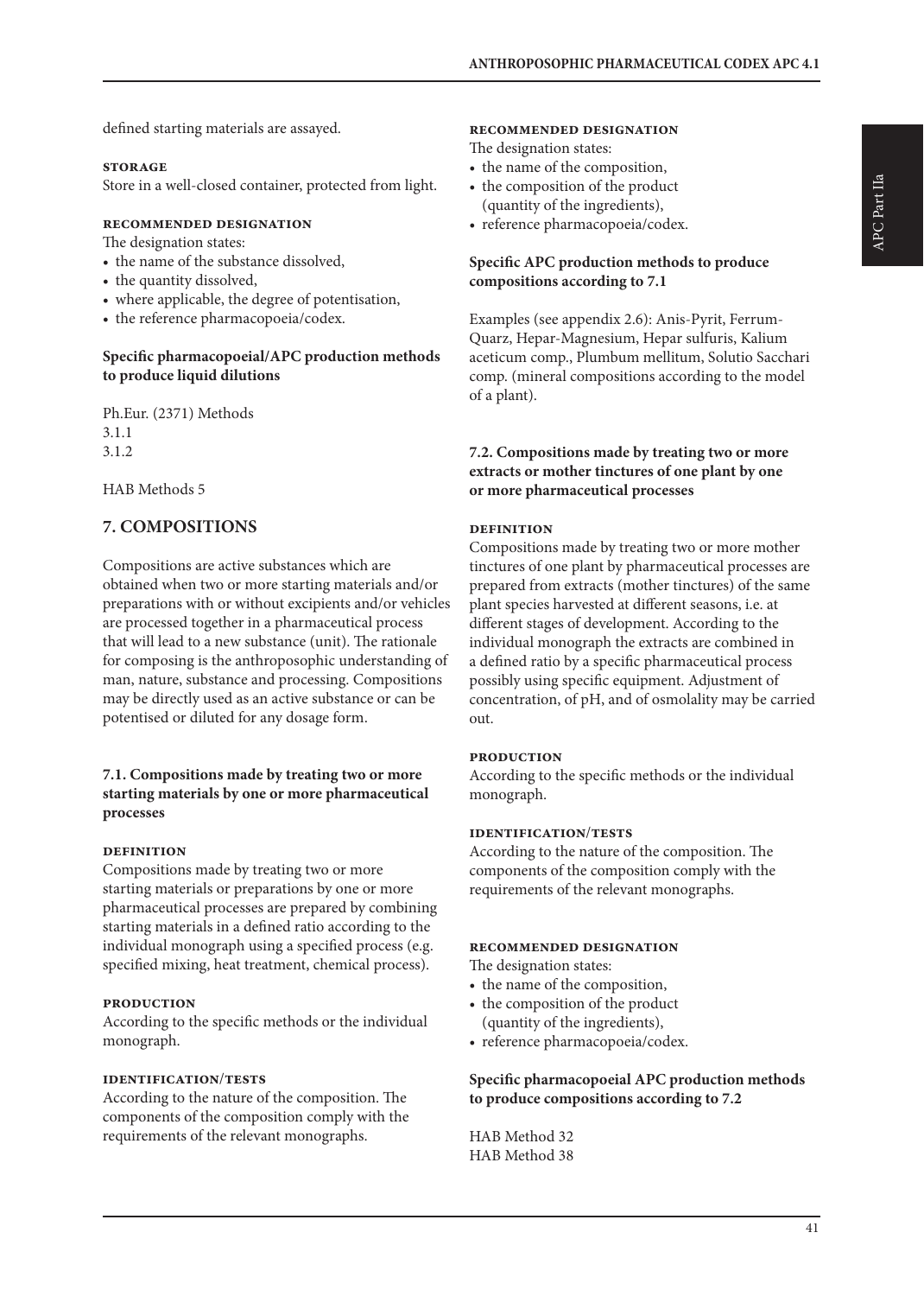**APC Method 7.2.1 (see also APC Method 3.7.1)** Compositions according to APC Method 7.2.1 are produced from fresh plants or parts of plants by the following procedure:

Finely comminute the plants or parts of plants and mix 1 part of the plant mass with 1 part of purified water. Leave to ferment at 20 to 24 °C with the exclusion of air, ending the fermentation when the pH of the fermentation liquid has fallen to between 4 and 5. Then express and weigh the expressed liquid. The weight of the expressed liquid is equal to 2 parts and is mixed with 1 part of a mixture of 0.95 parts of ethanol 96 per cent (*V/V*) and 0.05 parts of purified water. This tincture is stored until it will undergo another pharmaceutical process with a second tincture of the same plant. This procedure is followed for plants harvested in summer and for plants of the same species, harvested in winter.

The mother tincture is a composition, produced by unifying equal parts of the two tinctures.

The mother tincture can be potentised as follows:

The 1st decimal dilution (D1) is made from 3 parts of the mother tincture and 7 parts of ethanol 36 per cent (*V/V*).

The 2nd decimal dilution (D2) is made from 1 part of the 1st decimal dilution and 9 parts of ethanol 18 per cent (*V/V*). Subsequent dilutions are produced as stated for D2.

#### **recommended designation**

Preparations according to APC Method 7.2.1 carry the designation "ferm APC 7.2.1".

#### **APC Method 7.2.2 Compositions of aqueous extracts and liquid preparations thereof**

Compositions according to APC Method 7.2.2 are mother tinctures produced from fresh (frozen) plants or parts of plants by the following procedure. The plants or parts of plants are comminuted in a grinder, pressed in appropriate boxes and frozen at – 10 °C to – 30 °C. The plants or parts of plants are combined to a specific formulation: Plants and parts of plants from winter harvest with plants from spring harvest to give the so called winter formulation. Plants from summer harvest with plants from autumn harvest to give the so called summer formulation. 5 parts of frozen plants are extracted for 1 – 4 h at 10 – 20 °C with 95 parts of 0.09 % sodium chloride solution in a container with stirring. The coarse plants

or plant parts are separated by centrifugation. The centrifugate is filled up to 100 parts with 0.09 percent sodium chloride solution and filtered. The winter formulation produces the so called winter extract, the summer formulation the so called summer extract. If the extract is to be stored, sterile filtration must take place.

The composition is produced by composing three parts of winter extract and one part of summer extract as described below.

The winter extract is stirred in a specially constructed gilded mixing vessel. The summer extract is allowed to drop from the top of the vessel into the vortex of the winter extract. The osmolality is adjusted by adding sodium chloride and the pH is adjusted to  $6.1 - 6.3$  by adding sodium hydroxide solution. If the composition is to be stored, sterile filtration must take place. The composition (mother tincture) can be used directly or can be used for further dilutions. The addition of antioxidants or substances for pH adjustment is allowed.

Dilutions are obtained by diluting the composition. At a temperature between 10 °C and 25 °C the necessary amount of 0.9 percent sodium chloride solution is stirred in a vessel; the composition is dropped from the top into the vortex. The dilution series is: (Composition + sodium chloride solution) e.g. 3+2 (30 mg), 2+3 (20 mg), 1+4 (10 mg), 1+9 (5 mg), 1+49 (1mg), 1+499 (0.1 mg); 1+4999 (0.01 mg). If the dilution is to be stored, sterile filtration must take place.

#### **recommended designation**

The amount of herbal drug (fresh plant) which was extracted to achieve 1 mL/2 mL of the final preparation.

#### **APC Method 7.2.3 and 7.2.4 Compositions of fermented aqueous extracts and liquid preparations thereof**

Compositions according to APC Method 7.2.3 and 7.2.4 are mother tinctures produced from fresh plants or parts of plants by the following procedure. Finely comminute the plants or parts of plants and mix 1 part of the plant mass with 1.318 parts of purified water, 0.03 parts of sucrose, and 0.002 parts of a Lactobacillus plantarum suspension,  $10^9 - 10^{10}$  cfu/mL and mix thoroughly. Leave to ferment for 3 days at 20 to 27 °C with the exclusion of air. Then express and weigh the expressed liquid. If (except for the berries) gentle pressure applied to the plant residue does not achieve a final mass of extract equal to 2 parts, pour a sufficient amount of purified water over the plant residue and express gently. Use the resulting extract to make the extract up to 2 parts. If prescribed in the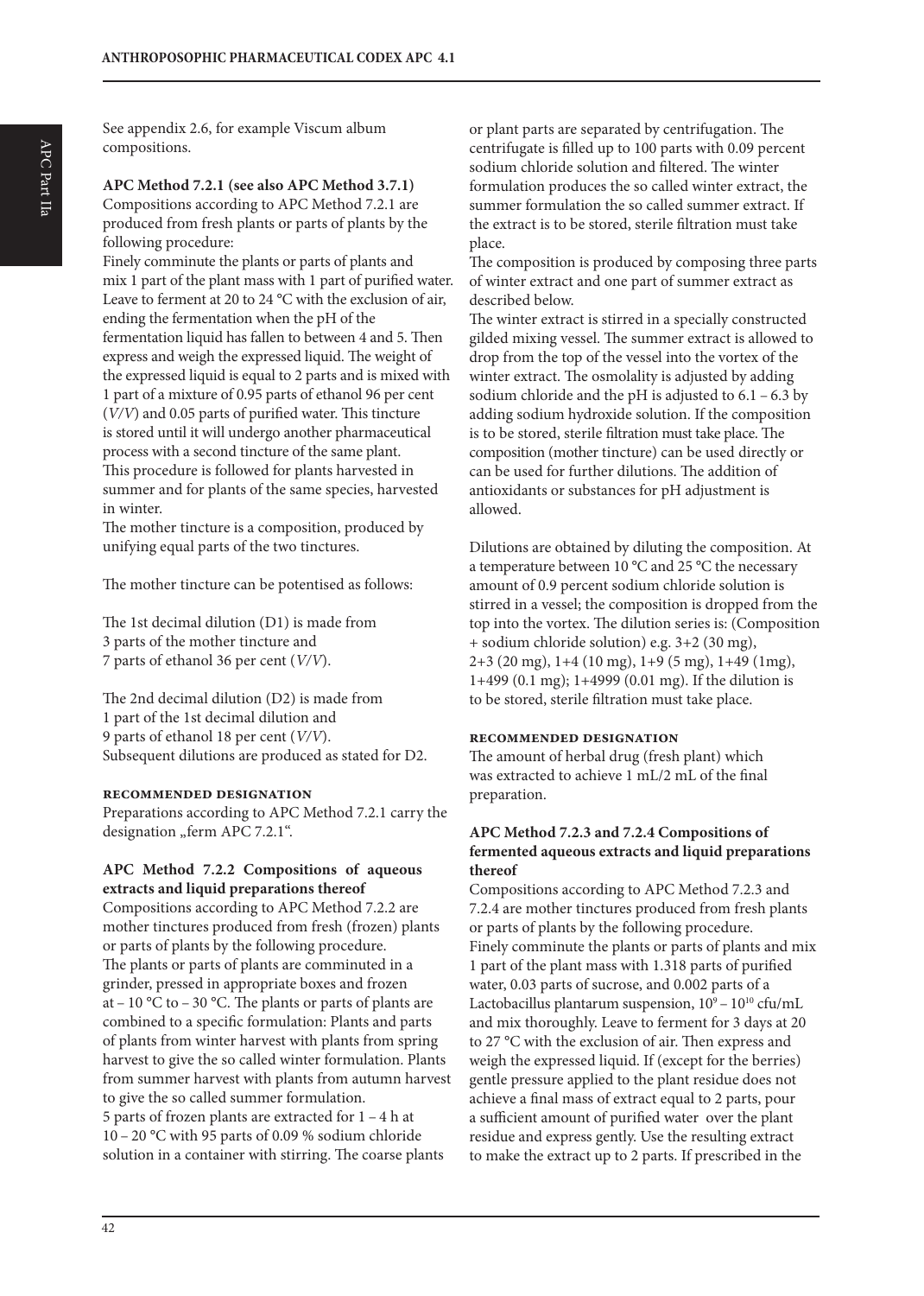individual monograph, adjust the pH to 5.0 – 6.5 by adding sodium hydroxide.

Follow the same procedure for plant material harvested in the summer and for plant material of the same species, harvested in the winter. However, for the winter harvest, process the berries and the other plant parts separately according to the method described above and use 1.328 parts of purified water and 0.02 parts of sucrose. Also, leave the berry mixture to ferment for 4 days.

If the extracts are stored for further processing, they must comply with the test for sterility (Ph.Eur. 2.6.1).

The composition is produced by composing equal parts of the summer and the combined winter extracts as described below.

#### Method 7.2.3

Mix two parts of summer extract with 3 parts of water for injections.

Mix one part of winter extract of plant material and one part of extract of berries with 3 parts of water for injections.

#### Method 7.2.4

Mix two parts of summer extract with 3 parts of water for injections. Mix one part of winter extract of plant material and one part of extract of berries with a mixture of 0.002 parts of a metal salt trituration from the D4 potentisation step and 2.998 parts of water for injections.

#### Methods 7.2.3 and 7.2.4

Feed the mixture of the winter extracts continuously onto the centre of a rotating disk. At the same time, feed the summer extracts continuously onto the slightly raised edge of the disk. The blended mixture flows continually off over the edge of the disk. Filter the mixture; the filtrate is the mother tincture. If the mother tincture is stored for further processing, it must comply with the test for sterility (Ph.Eur. 2.6.1). The dilution series is (composition or dilution + water for injections): 1+9 (20 mg), 1+19 (10 mg, corresponding to a 1:20 dilution);  $1+39$  (5 mg);  $1+99$  $(2 \text{ mg})$ ;

1 part 1:20 dilution + 9 parts water for injections (1:200 or 1 mg); 1 part 1:200 dilution  $+$  9 parts water for injections (1:2,000 or 0.1 mg); 1 part 1:2,000 dilution + 9 parts water for injections (1:20,000 or 0.01 mg); 1 part 1:20,000 dilution + 9 parts water for injections (1:200,000 or 0.001 mg); 1 part 1:200,000 dilution + 9 parts water for injections (0.0001 mg). To prepare the final preparation, add sodium chloride to the water for injections to obtain an isotonic solution.

Compositions produced according to methods 7.2.3 and 7.2.4 may be potentised according to chapter 8.

#### **recommended designation**

The amount of herbal drug (fresh plant) which was extracted to achieve 1 mL of the final preparation.

#### **storage**

Store the mother tincture in a well-closed container at  $2 - 8$  °C.

#### **7.3. Compositions made by treating one or more starting materials with one or more mother tinctures which undergo one or more pharmaceutical processes together**

#### **definition**

Compositions made by treating one or more starting materials with one or more mother tinctures are obtained by combining one or more starting materials with one or more stocks in a defined ratio according to the individual monograph.

#### **production**

According to the specific methods or the individual monograph.

#### **identification**/**tests**

According to the nature of the composition. The components of the composition comply with the requirements of the relevant monographs.

#### **recommended designation**

The designation states:

- the name of the composition,
- the composition of the product (quantity of the ingredients),
- reference pharmacopoeia/codex.

#### **Specific pharmacopoeial/APC production methods to produce compositions according to 7.3**

Examples (see appendix 2.6): Cinis e fructibus Avenae sativae cum Magnesio phosphorico (1:1), Cissus-Ossa.

#### **7.4. Compositions made by treating two or more extracts or mother tinctures and/or dilutions by one or more pharmaceutical processes**

#### **definition**

Composition made by treating two or more extracts or mother tinctures and/or dilutions by pharmaceutical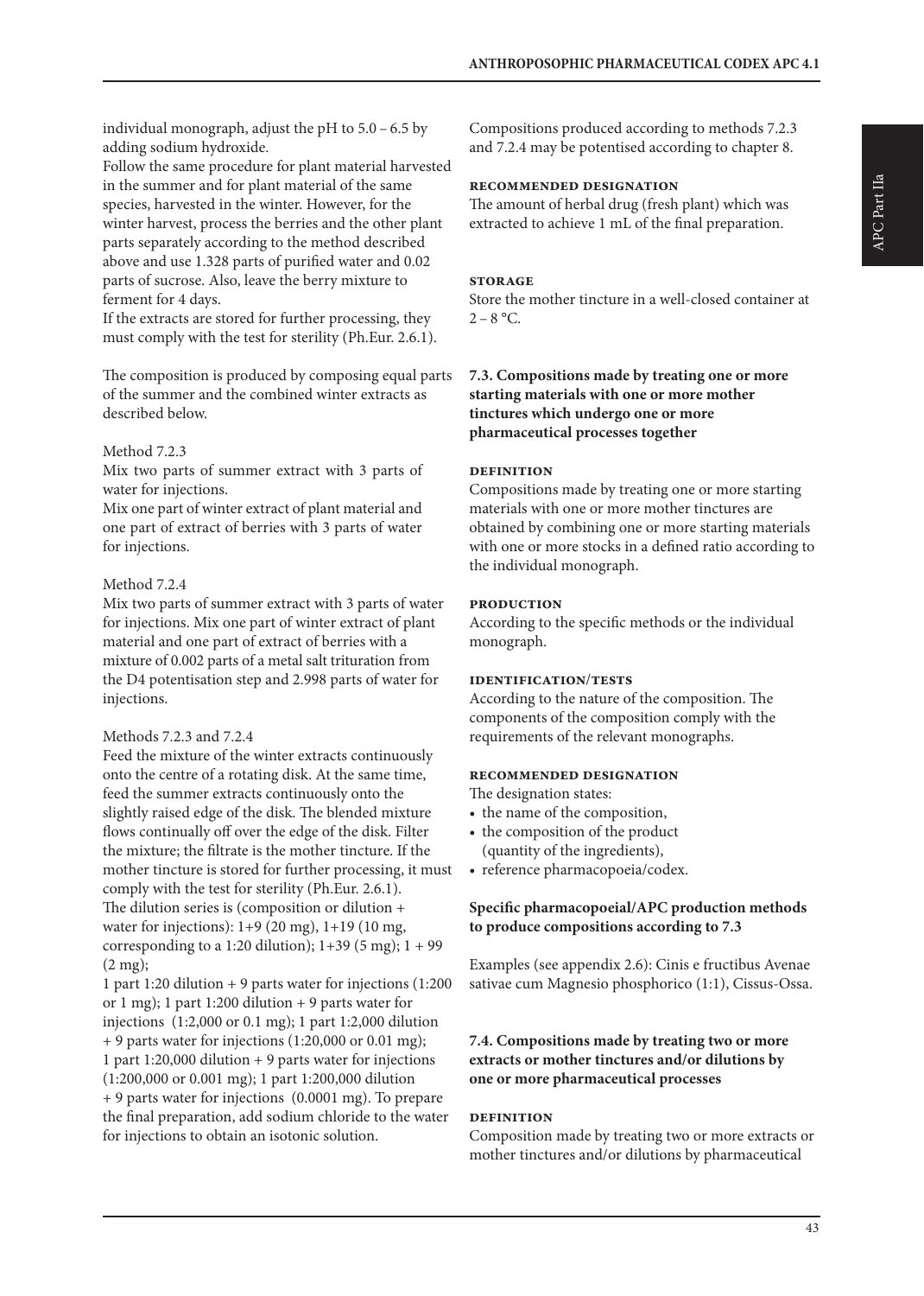processes are prepared according to an individual monograph prescribing the combination of the ingredients in a defined ratio by a specific pharmaceutical process using specific equipment.

#### **production**

According to the individual monograph.

#### **identification**/**tests**

According to the nature of the composition. The components of the composition comply with the requirements of the relevant monographs.

#### **recommended designation**

The designation states:

- the name of the preparation,
- the composition of the product (quantity of the ingredients),
- reference pharmacopoeia/codex.

**Specific pharmacopoeial/APC production methods to produce compositions according to 7.4**

Examples (see appendix 2.6): Onopordum acanthium, Folium rec., ethanol. Digestio  $(1:3.1)$  with  $1 - 2$ % Hyoscyamus niger, Herba rec. Ø, see also Plantago lanceolata and Primula.

#### **7.5. Compositions made by co-potentising**

#### **definition**

Compositions made by co-potentising are prepared from two or more starting materials and/or preparations (e.g. mother tinctures, potencies) by copotentising over one or more steps.

#### **production**

According to APC Method 8.1 or the individual monograph.

#### **identification**/**tests**

According to the nature of the composition. The components of the composition comply with the requirements of the relevant monographs.

#### **recommended designation**

The designation states:

- the name, quantity and potency degree of each ingredient,
- how many potentising steps were carried out on the mixture as a whole,
- reference pharmacopoeia/codex.

## **Specific pharmacopoeial/APC production methods to produce compositions according to 7.5** Ph.Eur. (2371) Methods

5.1.1 5.1.2 5.1.5

#### **8. POTENTISED PREPARATIONS**

Potentised preparations are gradually diluted substances, whereby at each diluting step a rhythmic succussion (liquid potencies) or trituration (solid or semi-solid potencies) has been carried out for a defined time. The potentising time differs for solid and liquid potentised preparations. Astronomical aspects may be considered (e.g. solar or lunar eclipse ).The preparations are defined by the number of liquid potentising or trituration steps respectively and by the ratio between the vehicle (diluting agent) and the substance to be potentised.

The potentising ratio is usually: 1 part of substance 9 parts of vehicle.

The potentising ratio for co-potentised preparations is usually:

1 part of a mixture of equal parts of active substances 9 parts of vehicle.

#### **liquid potencies:**

The substance or mixture to be potentised is dissolved in the vehicle in the chosen ratio. Usual vehicles for liquid potencies are water (purified or water for injections), ethanol of various concentrations, glycerol or vegetable oils. Excipients might be necessary, for example to emulsify an aqueous substance into oil. After dissolution, rhythmic succussion is carried out. For the next potentising step one part of the first potency and the prescribed amount of vehicle are brought together and succussed. Further potentising is carried out in likewise manner.

#### **solid potencies (triturations):**

Potencies of solid substances are prepared by trituration of the substance to be potentised usually with lactose monohydrate in the prescribed ratio in a mortar with a pestle or in an adequate trituration machine. Solid potencies can be further potentised in liquid phase, if they are soluble in a vehicle.

#### **semi-solid potencies:**

Semi-solid potencies are prepared by trituration of a liquid or a solid substance to be potentised with an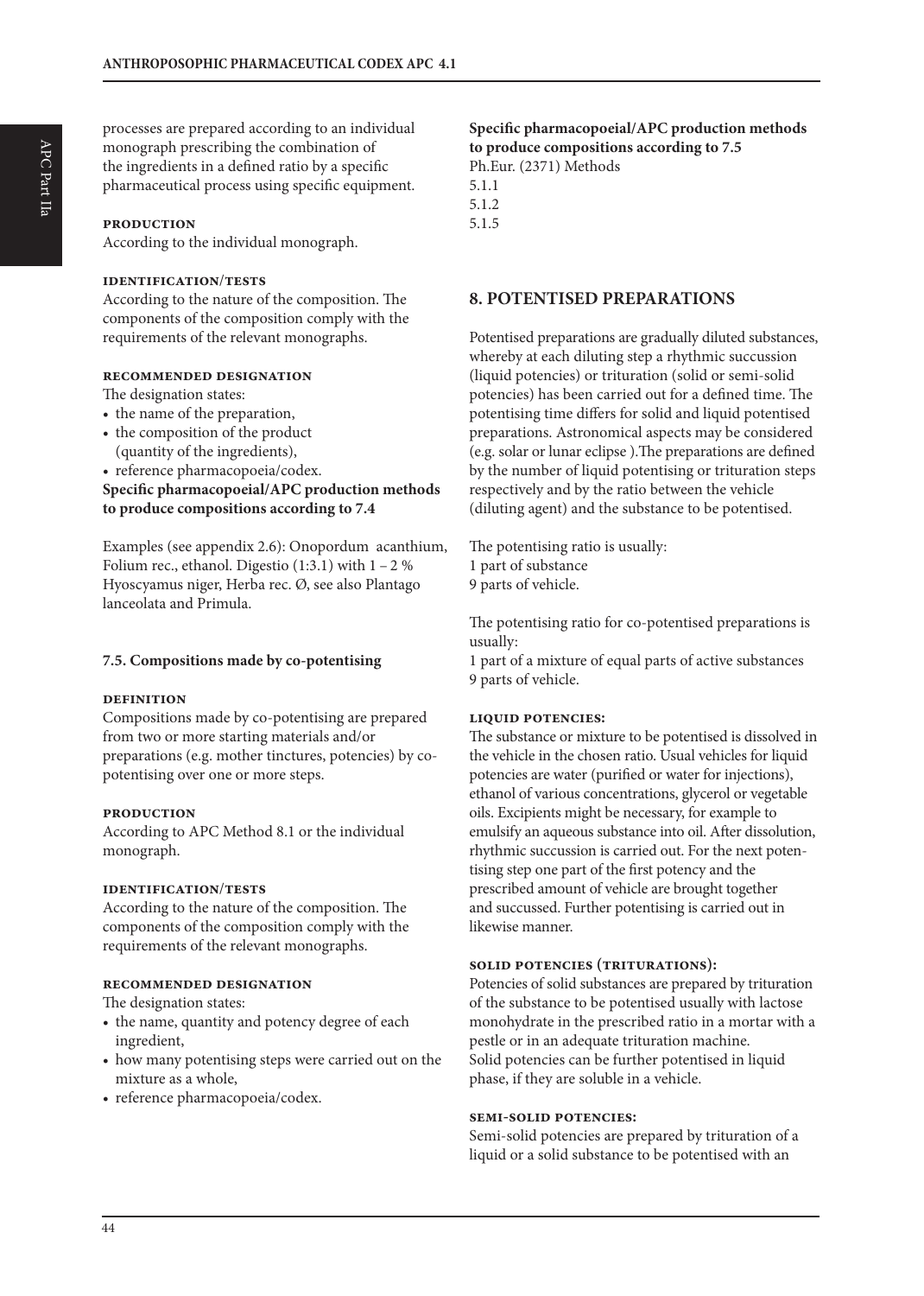ointment base in the prescribed ratio in a mortar with a pestle or in an adequate trituration machine.

#### **Specific pharmacopoeial/APC production methods to produce potentised preparations** Ph.Eur. (2371) Methods

 $3.2.1 - 3$  $4.1.1 - 2$  $4.2.1 - 2$  $5.1.1 - 5$ 5.2

HAB Method 12j

The potentising specifications in Ph.Eur. monograph 2371 of Methods 1.1.1 – 1.1.11, 2.1.1, 2.1.2, 2.2.1 – 2.2.4 and  $5.1.1 - 5.1.5$ .

The potentising specifications in HAB methods 5, 11, 15, 32, 33, 34, 35, 36, 37, 38, 39a, 39b, 45, 51, 53.

The potentising specifications in APC Methods.

#### **8.1. Co-potentised preparations**

#### **definition**

Method 8.1 is used for preparing dilutions by copotentising two or more stocks and/or dilutions thereof, where co-potentisation consists of mixing several stocks or dilutions of stocks then potentising them together in one or more potentisation steps.

#### **production**

Co-potentised compositions according to APC Method 8.1 may be prepared from starting materials and/or solutions, potentised preparations and mother tinctures whose method of production is specified by a ratio of 1 part of starting material and 10 parts of extraction solvent.

When a solid potency D4 shall be potentised with liquids, it can be potentised one step according to Ph.Eur. (2371) Methods 3.2, and then be used as D5 for co-potentisation or dilution to a final concentration of 1 ppm.

Co-potentised compositions may be used to produce all types of dosage forms. Co-potentisation of mixtures according to APC Method 8.1 to produce parenteral preparations or eye drops is carried out with water for injections or an isotonic solution as diluting agent.

#### **identification, test, assay**

are carried out according to the individual monograph.

#### **storage**

Store in a well-closed container.

#### **recommended designation**

The designation states:

- the name of the potentised substance(s),
- where applicable, the ethanol content,
- the potentising ratio; decimal potencies may be designated as D or DH or X,
- the potency degree, example: D3 or 3 DH or 3X,
- the reference pharmacopoeia/codex.

**APC Method 8.1.1** (Ph.Eur. (2371) Method 5.1.5) Co-potentised preparations according to APC Method 8.1.1 are liquid dilutions potentised with a suitable vehicle from two or more (n) preparations, each making up 1 part of the final 10 parts. Consequently the vehicle is 10 minus n parts.

#### **potentisation**

For the first co-potentisation step combine and succuss 1 part of each of the n preparations with 10 minus n parts of water or ethanol of the appropriate concentration specified under HAB H 5.3. For each further co-potentisation step the ratio is 1 part of the given composed potency and 9 parts of vehicle.

#### **recommended designation**

The designation of co-potentised compositions according to APC Method 8.1.1 and derived dosage forms states how many potentising steps were carried out on the mixture as a whole adding the expressions "rhythmically diluted".

**APC Method 8.1.2** (related to Ph.Eur. (2371) Methods 5.1.1 and 5.1.2)

Co-potentised preparations according to APC Method 8.1.2. are liquid dilutions potentised with a suitable vehicle from two or more (n) preparations, each making up 1/n part of the final 10 parts. Consequently the vehicle is 9 parts.

#### **potentisation**

For the first co-potentisation step combine and succuss 1/n part of each of the n preparations with 9 parts of water or ethanol of the appropriate concentration specified under HAB H 5.3. For each further copotentisation step the ratio is 1 part of the given composed potency and 9 parts of vehicle.

#### **recommended designation**

The designation of co-potentised compositions according to APC Method 8.1.2. and derived dosage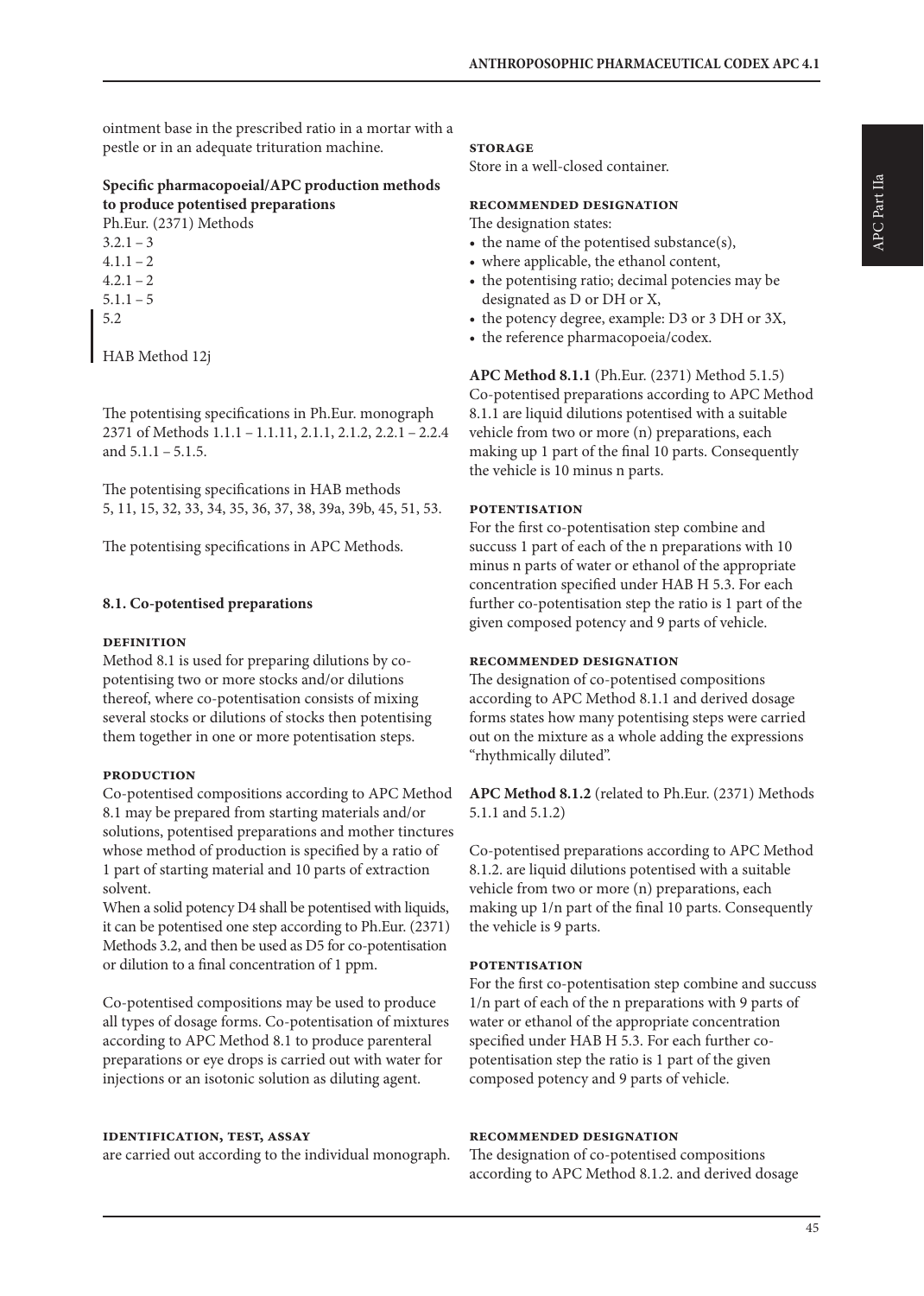forms states how many potentising steps were carried out on the mixture as a whole.

#### **8.2. Potentising in an ointment base**

#### **definition**

Liquid and solid starting materials can be potentised within an ointment base.

#### **production**

According to the specific methods or the individual monograph.

#### **identification**, **tests**, **assay**

are carried out according to the individual monograph.

#### **storage**

Store in a well-closed container.

## **recommended designation**

The designation states:

- the name of the potentised substance(s),
- the potentising ratio; decimal potencies may be designated as D or DH or X,
- the potency degree in the ointment,
- the reference pharmacopoeia/codex.

**APC Method 8.2.1** (Ointments containing powdered solid starting materials, related to HAB Method 48) Ointments containing powdered solid starting materials are produced with 1 part of a powdered metal, powdered mineral or a composition containing minerals and 9 parts of an ointment base leading to a homogeneous ointment. This potentising step in an ointment base results in the first decimal dilution (D1). The particle size of the powdered solid starting material must be smaller than 100 um.

Ointments according to APC Method 8.2.1 must meet the requirements of the Ph.Eur. monograph "Semi-solid preparations for cutaneous application" (0132). Ointments according to APC Method 8.2.1 can be used further to produce ointments according to HAB Method 13.

#### **recommended designation**

Ointments according to APC Method 8.2.1 carry the designation "APC M" and the resulting decimal dilution "D1".

#### **APC-Method 8.2.2 Ointments containing solid or liquid dilutions**

Ointments containing solid or liquid dilutions are produced with 1 part of a decimal solid or liquid dilution (Dn) and 9 parts of an ointment base leading to a homogeneous ointment. The resulting decimal

dilution degree is (Dn+1).

Ointments according to APC Method 8.2.2. must meet the requirements of the Ph.Eur. monograph "Semisolid preparations for cutaneous application" (0132).

#### **recommended designation**

Ointments according to APC Method 8.2.2 carry the designation of the resulting degree of decimal dilution. Example: D3 or 3 DH or 3X APC 8.2.2.

#### **8.3. Triturations**

#### **definition**

Preparations according to APC Method 8.3 are triturations of solid substances with lactose monohydrate as potentising vehicle unless otherwise specified in a ratio of 1:10.

#### **production**

Triturate using a machine that ensures even trituration. Suitable machines include mixers with rhythmic, pulsating spatial inversion (e.g. "Turbula"), in combination with a sealable mixing vessel and appropriate grinding balls as well as other machines with rotating movements such as the ball mill.

Triturate the whole amount of vehicle with the substance to be potentised.

The trituration time depends on the machine and the chosen parameters. Trituration must be between 15 and 60 minutes. It has to be ensured, that the trituration is homogeneous and that particle size reduction is achieved.

#### **tests**

are carried out according to the individual monograph.

#### **recommended designation**

Preparations according to APC Method 8.3 carry the designation of the resulting degree of decimal dilution. Example: D3 or 3 DH or 3X APC 8.3.

## **9. MIXTURES**

#### **definition**

Mixtures are produced from usually two or more active substances.Vehicles and/or excipients may be added. Mixtures contain the sum of the active substances mixed together. Mixtures can also be produced from one active substance and a vehicle. A special manufacturing method is not needed (cf. compositions). Mixtures are used to facilitate the administration of more than one active substance in one single finished product. The mixture itself may be the final dosage form.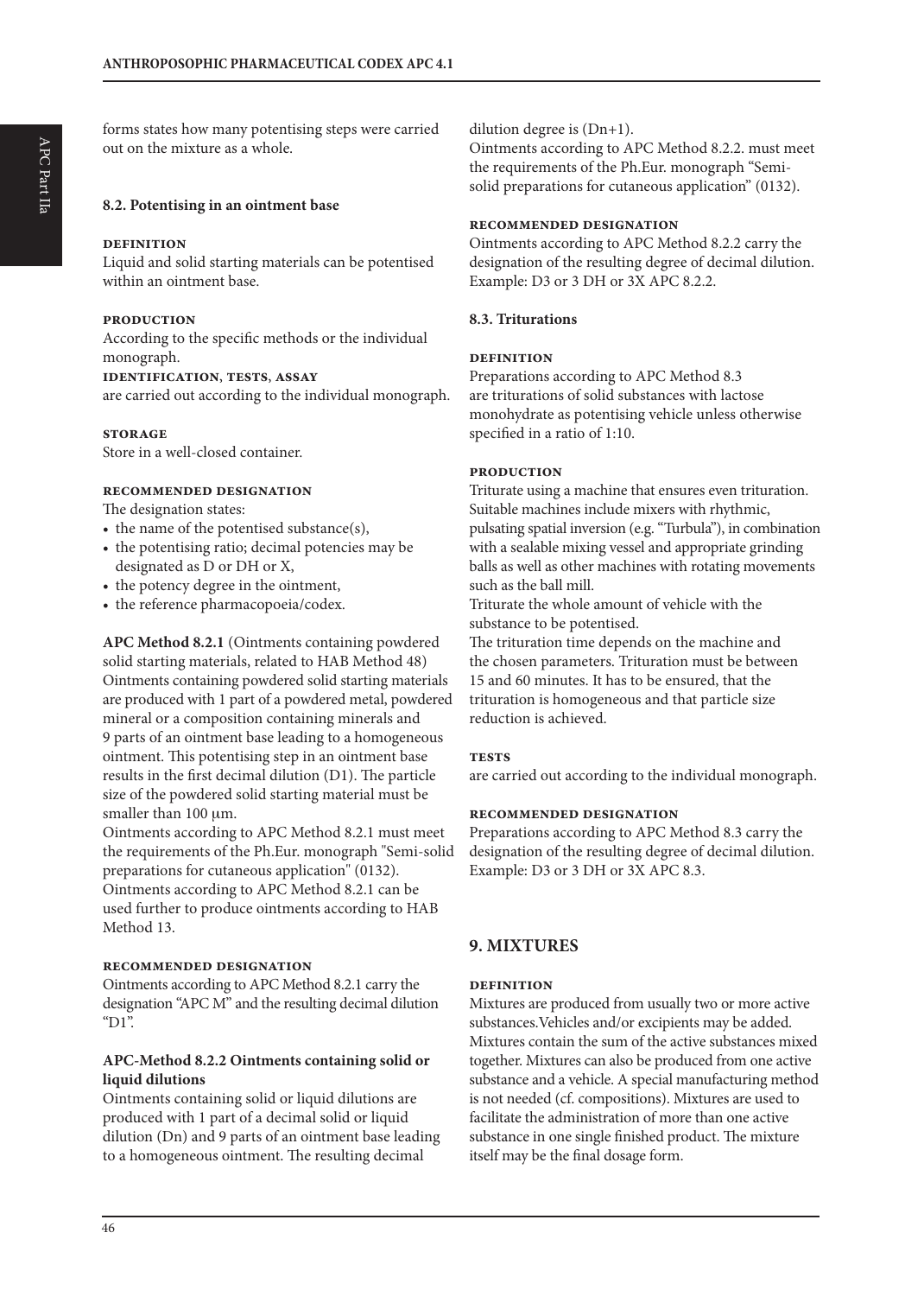Mixtures can be classified into four categories: 9.1. Mixtures of preparations without a vehicle 9.1a. Mixtures of liquid preparations produced according to Ph.Eur., HAB or APC Methods. 9.1b. Mixtures of solid preparations produced according to Ph.Eur., HAB or APC Methods. 9.1c. Liquid and solid preparations, produced according to Ph.Eur., HAB or APC Methods, resulting in a liquid preparation.

9.2. Mixtures of preparations with a vehicle 9.2a. Liquid preparations produced according to Ph.Eur., HAB or APC Methods in which the vehicle is added in a ratio other than 1 to 10 or 1 to 100. 9.2b. Solid preparations produced according to Ph.Eur., HAB or APC Methods in which the vehicle is added in a ratio other than 1 to 10 or 1 to 100. 9.2c. Liquid and solid preparations, produced

according to Ph.Eur., HAB or APC Methods, resulting in a liquid preparation, in which the vehicle is added in a ratio other than 1 to 10 or 1 to 100.

9.3. Mixtures of preparations with excipients and vehicles.

9.3a. Liquid preparations produced according to Ph.Eur., HAB or APC Methods with an excipient(s). Vehicles may be added.

9.3b. Liquid and solid preparations, produced according to Ph.Eur., HAB or APC Methods, resulting in a liquid preparation with an excipient(s). Vehicles may be added.

9.4. Mixtures of starting materials used as active substances and mother tinctures or preparations with or without vehicles and/or excipients.

#### **recommended labelling**

- the ingredients mixed and their quantity,
- reference pharmacopoeia/codex.

## **Specific pharmacopoeial/APC production methods**

**to produce mixtures** HAB Method 12 HAB Method 16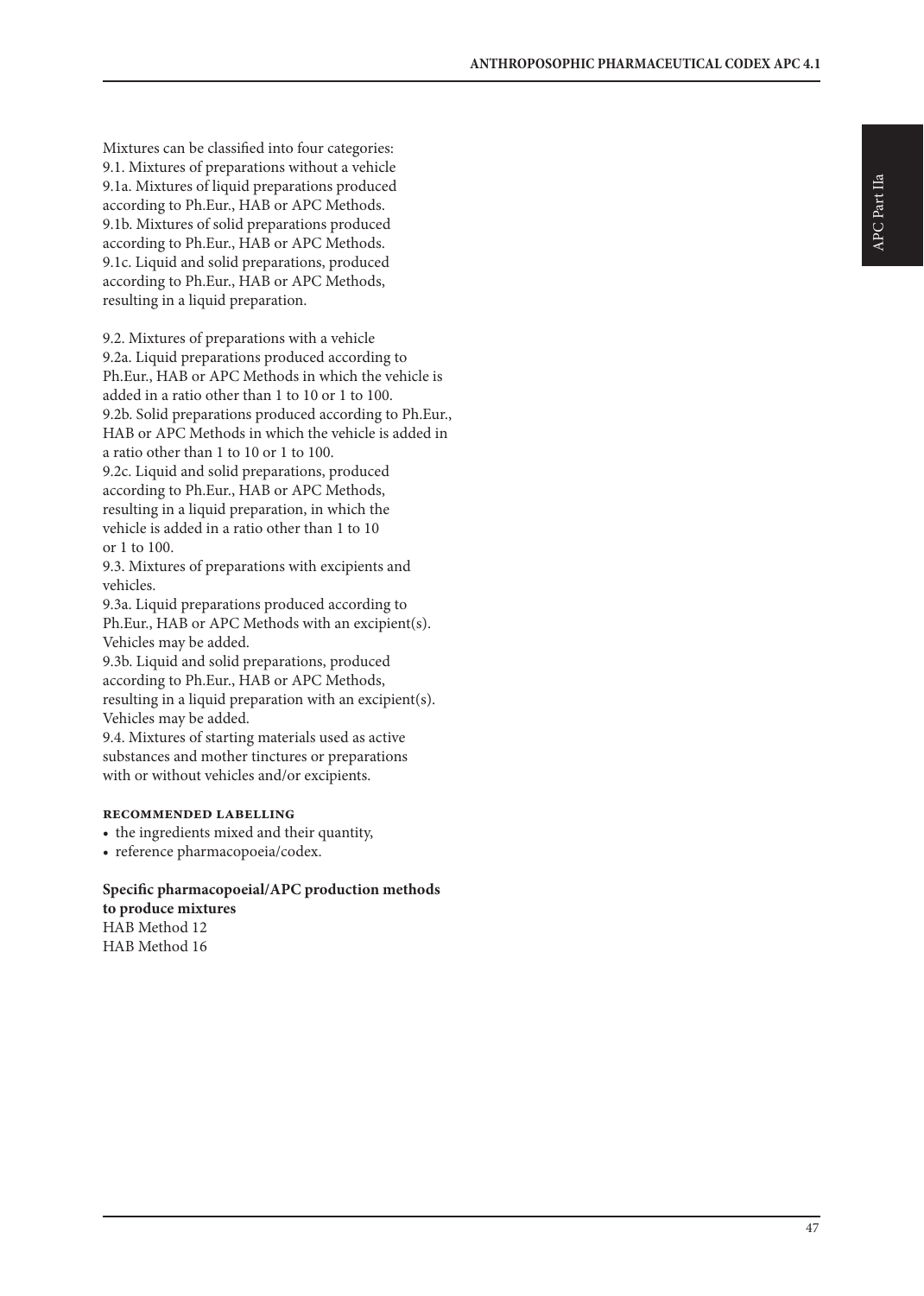# **ANTHROPOSOPHIC PHARMACEUTICAL CODEX APC**

## **PART IIb**

**Individual monographs of starting materials and preparations**

| <b>Table of Content</b><br>Part IIb |                                 |
|-------------------------------------|---------------------------------|
| CYDONIA OBLONGA, FRUIT 49           | CYDONIA OBLONGA, FRUIT,         |
| CYDONIA OBLONGA, FRUIT, HEAT        | MOTHER TINCTURE OBTAINED        |
| TREATED AQUEOUS TINCTURE 1:2.1  49  | BY RHYTHMIC APPLICATION OF HEAT |
| CYDONIA OBLONGA, FRUIT,             | AND COLD CYDONIA OBLONGA        |
| <b>GLYCEROL EXTRACT WITH</b>        |                                 |
|                                     |                                 |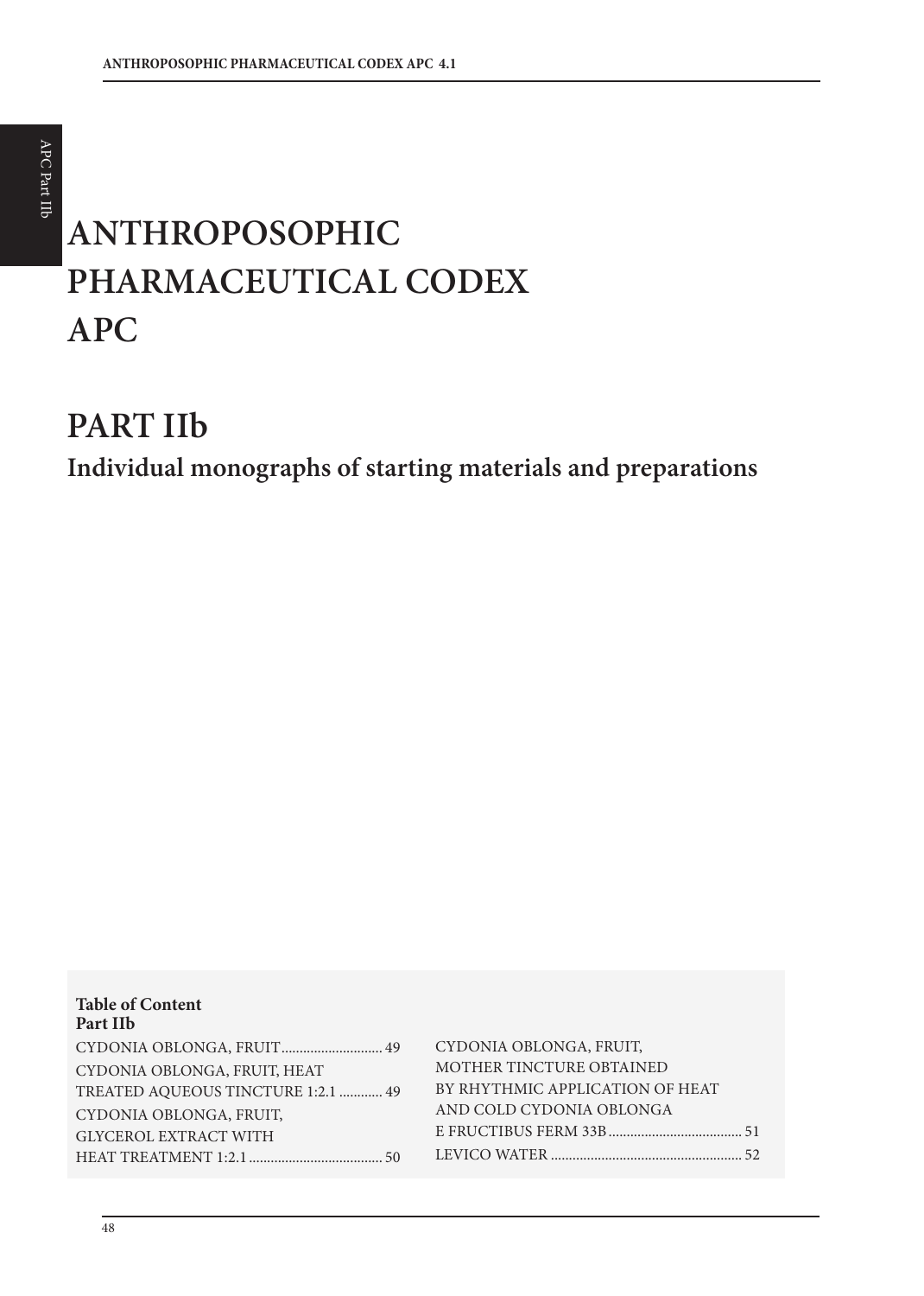## **CYDONIA OBLONGATA, FRUIT**

Cydonia oblonga, Fructus Cydonia

#### **definition**

Fresh, ripe fruit of *Cydonia oblonga* Mill. collected during late summer and autumn.

#### **characters**

The odour is characterised by a typical flowery scent.

#### **identification**

The pear-shaped variety (var. *pyriformis*) is yellow, fragrant, fuzzy, 7 – 15 cm in diameter. The gentle soft pulp is golden yellow.

The apple-shaped variety (var. *maliformis*) is yellow to greenish yellow, fuzzy, 7-15 cm in diameter and less fragrant. The pulp is characterised by stone cells. Both varieties obtain five oblong-ovate sepals with serrate margins which are located in a depression. They are completely adnate with the 5 carpels. The 5 loculi of the core generally each contain 5 to 15 or sometimes more brown, cuneate seeds arranged in 2 vertical rows and stuck together with a mucilaginous coat.

#### **tests**

**Foreign matter** (*Ph.Eur. 2.8.2*).

As low as possible. The whole batch is checked during manufacture. Foreign matter is sorted out.

## **Adulteration.**

Fruits from Japanese quince [*Choenomeles japonica* (Thunb.) Lindl. ex Spach, syn. *Cydonia japonica* Pers., Rosaceae] and Chinese quince [*Choenomeles speciosa* (Sweet) Nakai, Rosaceae] are 4 to 5 cm in diameter with a smooth peel and being devoid of stone cells.

#### **preparations**

1. Heat treated aqueous preparation according to the individual monograph,

2. Heat treated preparation with glycerol according to the individual monograph,

3. Tincture obtained by rhythmic application of heat and cold according to APC method 3.13 and method HAB 33b.

#### **CYDONIA OBLONGA, FRUIT, HEAT TREATED AQUEOUS TINCTURE 1:2.1**

#### **definition**

*The heat treated aqueous tincture* is prepared from the fresh cut fruit of *Cydonia oblonga* Mill., see Cydonia oblonga, Fruit (Cydonia oblonga, Fructus; Cydonia) APC

#### **production**

*The heat treated aqueous tincture* is prepared in a ratio of fresh fruits to purified water 1:2.1 and by heat treatment at 65 – 70 °C as follows:

The whole fresh ripe fruit are cut into pieces  $(2 - 4$  cm). To 1 part of the cut fruit add 2.1 parts of purified water and mix thoroughly. Heat to 65 – 70 °C in a closed container and keep at this temperature for one hour swirling repeatedly. After cooling to 40 – 45 °C separate by straining the mixture through gauze, filter the resulting liquid and process immediately.

#### **characters**

*Appearance*: light yellow, slightly turbid liquid. *Odour*: fruity.

#### **identification**

Thin-layer chromatography *(Ph.Eur. 2.2.27)*.

*Test solution.* Apply 10 mL onto a cartridge filled with octadecylsilylated silica gel *RH* (particle size 55 – 110 µm, 360 mg), preconditioned sequentially with 10 mL of methanol *R* and 10 mL of water *R*. Wash the cartridge with 10 mL of water *R*. Elute with 10 mL of methanol *R*. Evaporate the eluate to dryness under reduced pressure. Dissolve the residue in 1 mL of methanol *R*.

*Reference solution.* Dissolve 5 mg of rutin *R*, 5 mg of hyperoside *R* and 5 mg of scopoletin *R* in 10 mL of methanol *R.*

*Plate:* TLC silica gel plate *R*.

*Mobile phase:* anhydrous formic acid *R,* water *R*, ethyl acetate *R* (15:15:70 *V/V/V*).

*Application:* 20 µL as bands.

*Development:* over a path of 10 cm.

*Drying:* at 105 °C for 5 min.

*Detection:* spray the plate while still warm with a 10 g/L solution of diphenylboric acid aminoethyl ester *R* in methanol *R*. Subsequently spray with a 50 mL/L solution of macrogol 400 *R*. Examine in ultraviolet light at 365 nm within 30 min.

*Results:* see below the sequence of the zones present in the chromatograms obtained with the reference solution and the test solution. Other faint zones may be present in the chromatogram obtained with the test solution.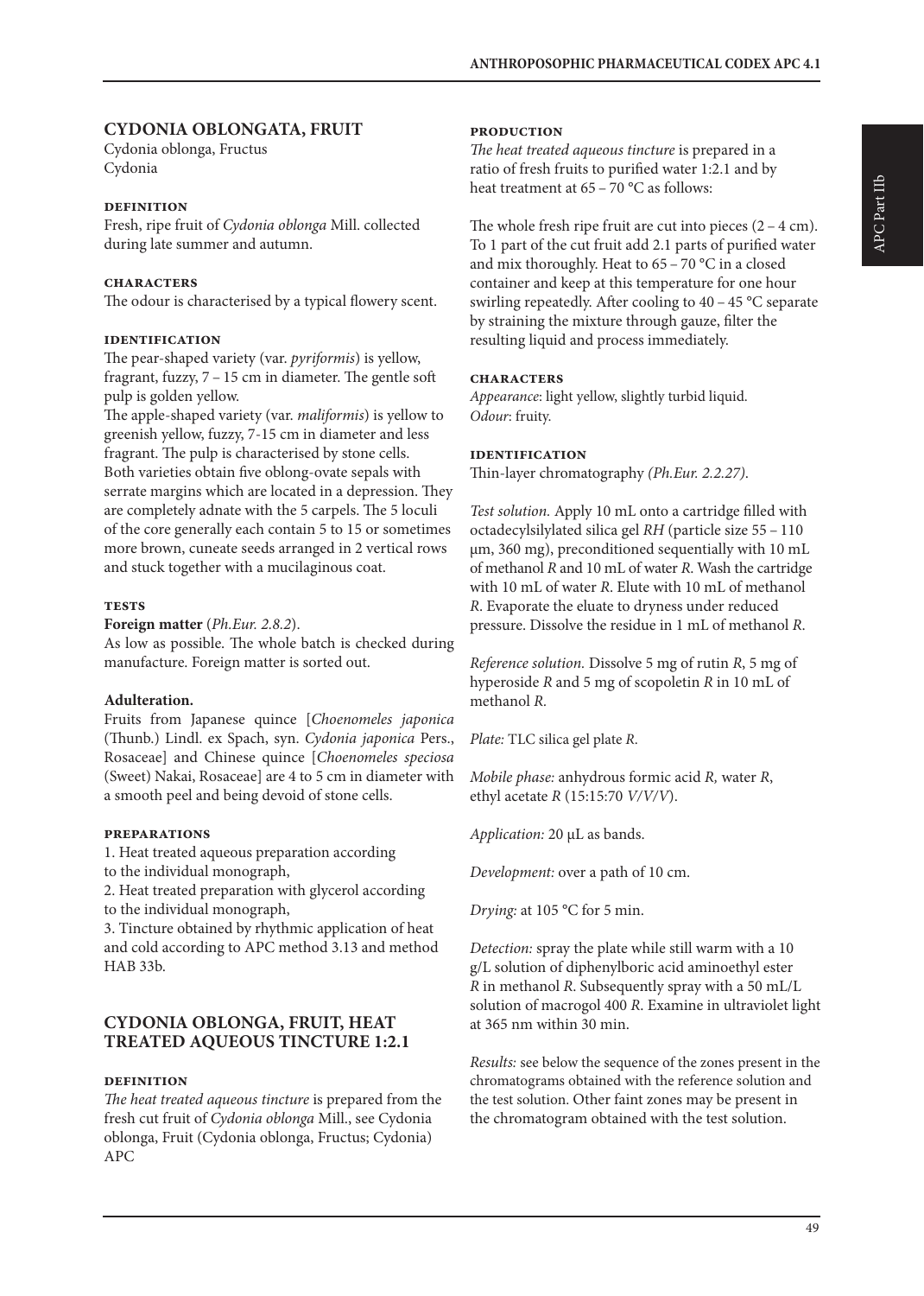| Top of the plate                                       |                                               | separate the mixture by straining through gauze, then<br>filter if necessary.                                                                                                                                                                                                                                                                                                                                                                                                                                                                                                            |  |  |
|--------------------------------------------------------|-----------------------------------------------|------------------------------------------------------------------------------------------------------------------------------------------------------------------------------------------------------------------------------------------------------------------------------------------------------------------------------------------------------------------------------------------------------------------------------------------------------------------------------------------------------------------------------------------------------------------------------------------|--|--|
| Scopoletin: a blue zone                                | A blue zone                                   | <b>CHARACTERS</b><br>Appearance: light yellow, slightly turbid, viscous liquid.<br>Odour: fruity.                                                                                                                                                                                                                                                                                                                                                                                                                                                                                        |  |  |
|                                                        | A blue zone                                   | <b>IDENTIFICATION</b><br>Thin-layer chromatography (Ph.Eur. 2.2.27).                                                                                                                                                                                                                                                                                                                                                                                                                                                                                                                     |  |  |
| Hyperoside:<br>an orange zone<br>Rutin: an orange zone | A strong light<br>blue zone<br>An orange zone | Test solution. To 5 mL add 15 mL of water R. Apply the<br>mixture onto a cartridge filled with octadecylsilylated<br>silica gel RH (particle size 55 - 110 μm, 360 mg),<br>preconditioned sequentially with 10 mL of methanol R<br>and 10 mL of water R. Wash the cartridge with 10 mL<br>of water R. Elute with 10 mL of methanol R. Evaporate<br>the eluate to dryness under reduced pressure. Dissolve<br>the residue in 0.5 mL of methanol R.<br>Reference solution. Dissolve 10 mg of rutin R, 10 mg<br>of hyperoside $R$ and $2$ mg of scopoletin $R$ in $10$ mL of<br>methanol R. |  |  |
| <b>Reference solution</b>                              | <b>Test solution</b>                          | Plate: TLC silica gel plate R.                                                                                                                                                                                                                                                                                                                                                                                                                                                                                                                                                           |  |  |
| <b>THEORO</b>                                          |                                               | Mobile phase: anhydrous formic acid R, water R,<br>$1 1$ $1 1$ $1 1$ $1 1 1$                                                                                                                                                                                                                                                                                                                                                                                                                                                                                                             |  |  |

**Relative density** *(Ph.Eur. 2.2.5)*: 1.002 to 1.022. **pH** *(Ph.Eur. 2.2.3)*: 3.0 to 4.0. **Dry residue** *(Ph.Eur. 2.8.16)*: min. 2.5 % (3 g initial weight and dry at 105 °C for 2 hours).

#### **storage**

If stored it must meet the requirements of sterility, store in well closed containers, protected from light.

## **CYDONIA OBLONGATA, FRUIT, GLYCEROL EXTRACT WITH HEAT TREATMENT 1:2.1**

#### **definition**

*The glycerol extract with heat treatment* is prepared from the fresh cut fruit of *Cydonia oblonga* Mill., see Cydonia oblonga, Fruit (Cydonia oblonga, Fructus; Cydonia) APC.

#### **production**

*The glycerol extract with heat treatment* is prepared in a ratio of fresh fruits to glycerol (85 per cent) 1:2.1 and by heat treatment at 65 – 70 °C as follows:

The whole fresh ripe fruit is cut into pieces  $(2 - 4$  cm). To 1 part of the cut fruit add 2.1 parts of glycerol (85 per cent) and mix thoroughly. Heat to 60 – 70 °C in a closed container and keep at this temperature for one hour swirling repeatedly. After cooling to 40 – 45 °C

50

ethylacetate *R* (15:15:70 *V/V/V*).

*Application:* 20 µL as bands.

*Development:* over a path of 10 cm.

*Drying:* at 105 °C for 5 min.

*Detection:* spray the plate while still warm with a 10 g/L solution of diphenylboric acid aminoethyl ester *R* in methanol *R*. Subsequently spray with a 50 mL/L solution of macrogol 400 *R*. Examine in ultraviolet light at 365 nm within 30 min.

*Results:* see below the sequence of the zones present in the chromatograms obtained with the reference solution and the test solution. Other faint zones may be present in the chromatogram obtained with the test solution.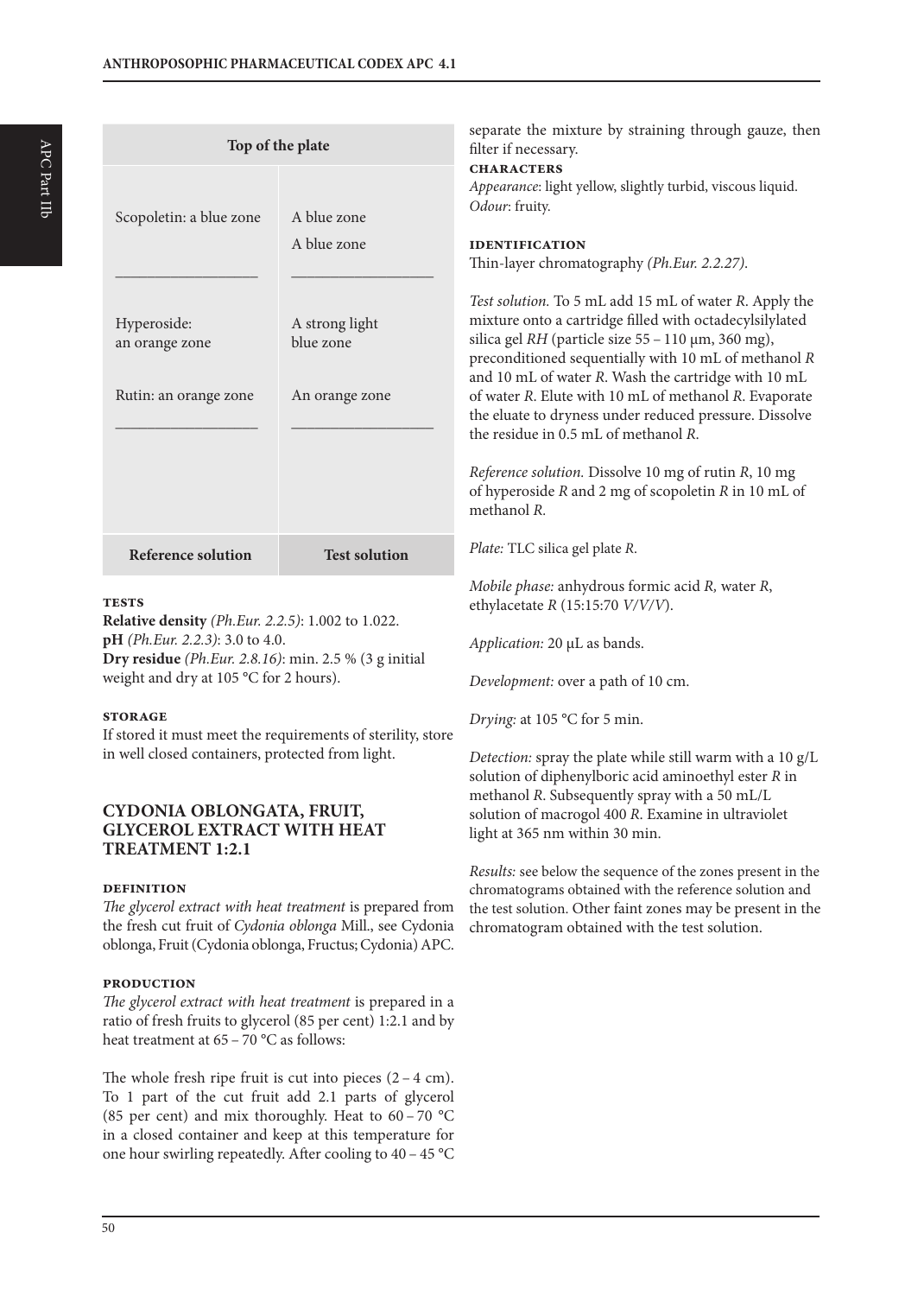| Top of the plate              |                             | <b>IDENTIFICATION</b><br>Thin-layer chromatography (Ph.Eur. 2.2.27)<br>Test solution. Apply 2 mL of the tincture onto a                                                                                                                                                                                                                        |  |
|-------------------------------|-----------------------------|------------------------------------------------------------------------------------------------------------------------------------------------------------------------------------------------------------------------------------------------------------------------------------------------------------------------------------------------|--|
| Scopoletin: a blue zone       | A blue zone<br>A blue zone  | cartridge filled with octadecylsilylated silica gel RH<br>(sorbens mass 500 mg, 3 mL reservoir) preconditioned<br>sequentially with 2 mL of methanol R and 2 mL of<br>water R. Wash the cartridge with 10 mL of water R.<br>Elute with 10 mL of ether R. The eluate is evaporated to<br>dryness. Dissolve the residue in 0.5 mL of methanol R. |  |
| Hyperoside:<br>an orange zone | A strong light<br>blue zone | Reference solution. Dissolve 10 mg of caffeic acid R and<br>10 mg of hyperoside R in 10 mL of methanol R.                                                                                                                                                                                                                                      |  |
| Rutin: an orange zone         | An orange zone              | Plate: TLC silica gel plate R.<br><i>Mobile phase:</i> anhydrous formic acid R, water R, ethyl<br>acetate $R(10:10:80 \frac{V}{V/V}).$<br>Application: 60 $\mu$ L of test solution and 10 $\mu$ L of<br>reference solution, as bands.<br>Development: over a path of 8 cm.                                                                     |  |
| <b>Reference solution</b>     | <b>Test solution</b>        | Drying: in air.                                                                                                                                                                                                                                                                                                                                |  |
|                               |                             |                                                                                                                                                                                                                                                                                                                                                |  |

**Relative density** *(Ph.Eur. 2.2.5)*: 1.170 to 1.185. **pH** *(Ph.Eur. 2.2.3)*: 3.5 to 5.0.

#### **storage**

Protected from light.

#### **CYDONIA OBLONGATA, FRUIT, MOTHERTINCTURE OBTAIND BY RHYTHMIC APPLICATION OF HEAT AND COLD CYDONIA OBLONGATA E FRUCTIBUS FERM 33B**

#### **definition**

*The tincture obtained by rhythmic application of heat and cold* is prepared from the fresh minced fruit of *Cydonia oblonga* Mill., see Cydonia oblonga, Fruit (Cydonia oblonga, Fructus; Cydonia) APC.

#### **production**

The tincture obtained by rhythmic application of heat and cold is prepared according to HAB method 33b (APC method 3.13).

#### **characters**

*Appearance:* slightly yellow liquid. *Odour:* sour, fruity.

*Detection:* spray with a 10 g/L solution of diphenylboric acid aminoethyl ester *R* in methanol *R*. Subsequently spray with a 50 g/L solution of macrogol 400 *R* in methanol *R*. Examine in ultraviolet light at 365 nm after 30 min.

*Results:* See below the sequence of the zones present in the chromatograms obtained with the reference solution and the test solution. Other faint zones may be present in the chromatogram obtained with the test solution.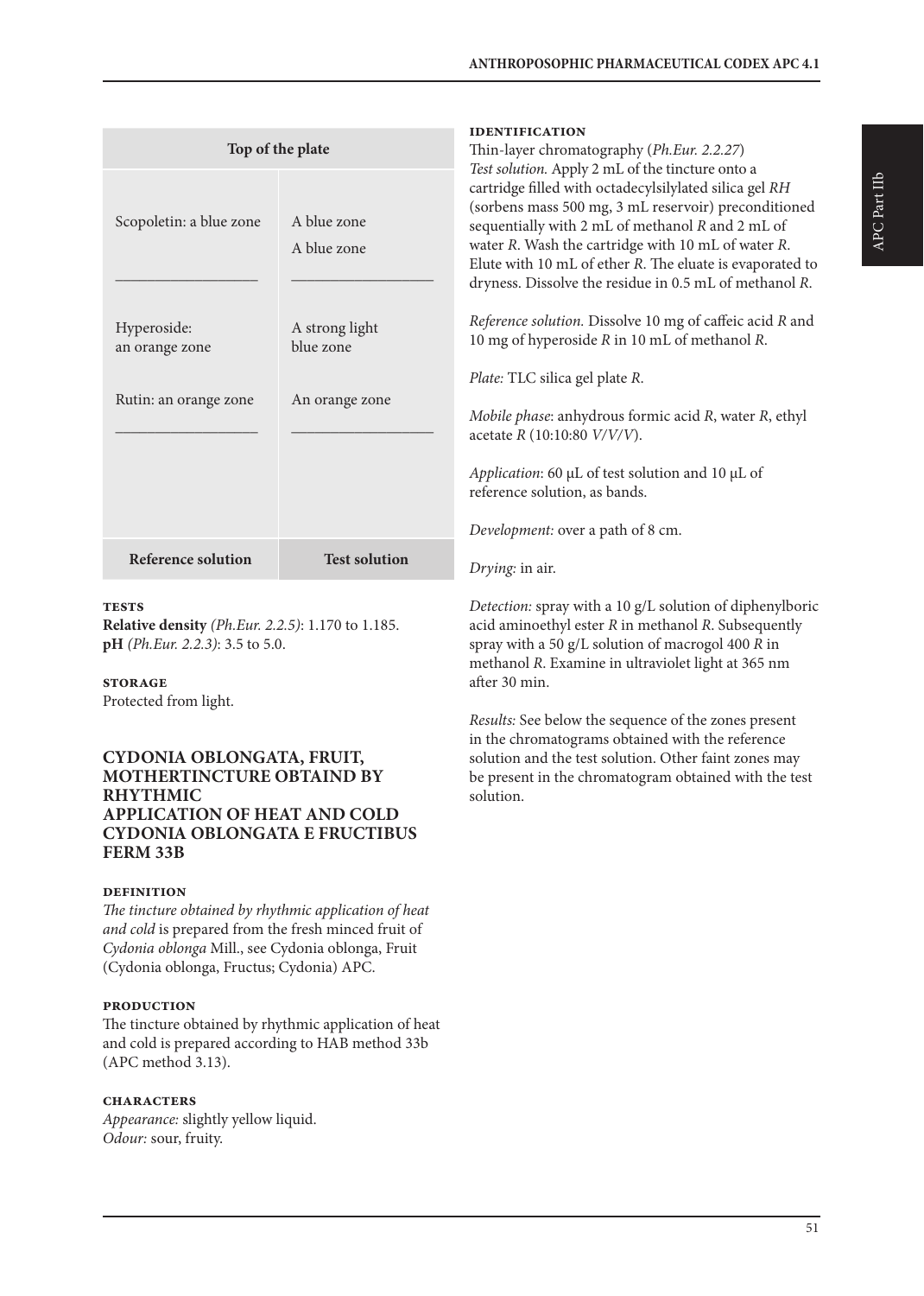| Top of the plate                                                           |                                        |                                                                                 |
|----------------------------------------------------------------------------|----------------------------------------|---------------------------------------------------------------------------------|
| Caffeic acid:<br>a light blue zone<br>Hyperoside:<br>an orange yellow zone | A light blue zone<br>A light blue zone | ł<br>I<br>I<br>ľ<br>I<br>$\overline{\mathcal{L}}$<br>$\mathbf C$<br>£<br>ľ<br>0 |
| <b>Reference solution</b>                                                  | <b>Test solution</b>                   | I<br>ł<br>S<br>I<br>$\mathbf{i}$<br>S<br>F                                      |

**Relative density** (*Ph.Eur. 2.2.5*): 1.001 to 1.013. **Dry residue** (*based on Ph.Eur. 2.2.32 d*): minimum 1.0 per cent, determined on 1.000 g of mother tincture by drying for 4 to 5 hours at 105 °C.

Calculate the dry residue (per cent *m/m*) from the expression:

$$
\frac{(m_3-m_1)}{m_2}\; \cdot 100
$$

 $m<sub>i</sub>$  = mass of the crucible used, in grams;  $m<sub>2</sub>$  = mass of the mother tincture used, in grams;  $m<sub>3</sub>$  = mass of the crucible containing the mother tincture after drying, in grams. **pH** (*Ph.Eur. 2.2.3*): 3.0 to 4.2.

#### **storage**

In a well closed container at a temperature of max 15 °C.

## **LEVICO WATER**

Aqua Levici  $evico$ 

#### **definition**

Naturally occurring spring water from the source Levico (Italy). *Content*: *• Arsenic*: 4 – 8 ppm

*• Iron*: 1000 – 2500 ppm

#### **characters**

*Appearance:* colourless to yellowish-brown liquid, usually clear, a slight sediment may occur. *Odour:* almost odourless.

#### **identification**

A. Identification of arsenic by atomic absorption spectrometry (*Ph.Eur. 2.2.23*), see Assay. *Results*: the absorbance obtained with the test solution is not below the absorbance obtained with the reference solution with the lowest concentration. B. Identification of iron by atomic absorption spectrometry (*Ph.Eur. 2.2.23*), see Assay. *Results*: the absorbance obtained with the test solution is not below the absorbance obtained with the reference solution with the lowest concentration. C. Identification of copper by atomic absorption spectrometry (*Ph.Eur. 2.2.23*, Method I). *Test solution.* To 1.0 mL add 0.200 mL nitric acid *R* and dilute to 10.0 mL with water *R*. *Reference solution.* Prepare the reference solutions (0.5, 1.0, 2.0 and 4.0 ppm Cu) using copper standard solution *R*, diluted as necessary with a 5 per cent *(V/V)* solution of nitric acid *R*. Alternatively, commercially available copper standard solutions for atomic absorption spectrometry can be used. *Source*: copper hollow-cathode lamp using a transmission band preferably of 0.5 nm. *Wavelength*: 324.8 nm. *Flame*: air-acetylene. *Results*: the absorbance obtained with the test solution is not below the absorbance obtained with the reference solution with the lowest concentration. D. To 0.5 mL add 4.5 mL of water *R*. The solution gives reaction a on sulfates (*Ph.Eur. 2.3.1*).

#### **tests**

**Relative density** (*Ph.Eur. 2.2.5*): 1.004 to 1.015. **pH** (*Ph.Eur. 2.2.3*): 1.5 to 2.5.

#### **assay**

**Arsenic:** 4 ppm to 8 ppm. Atomic absorption spectrometry (*Ph.Eur. 2.2.23*, Method I).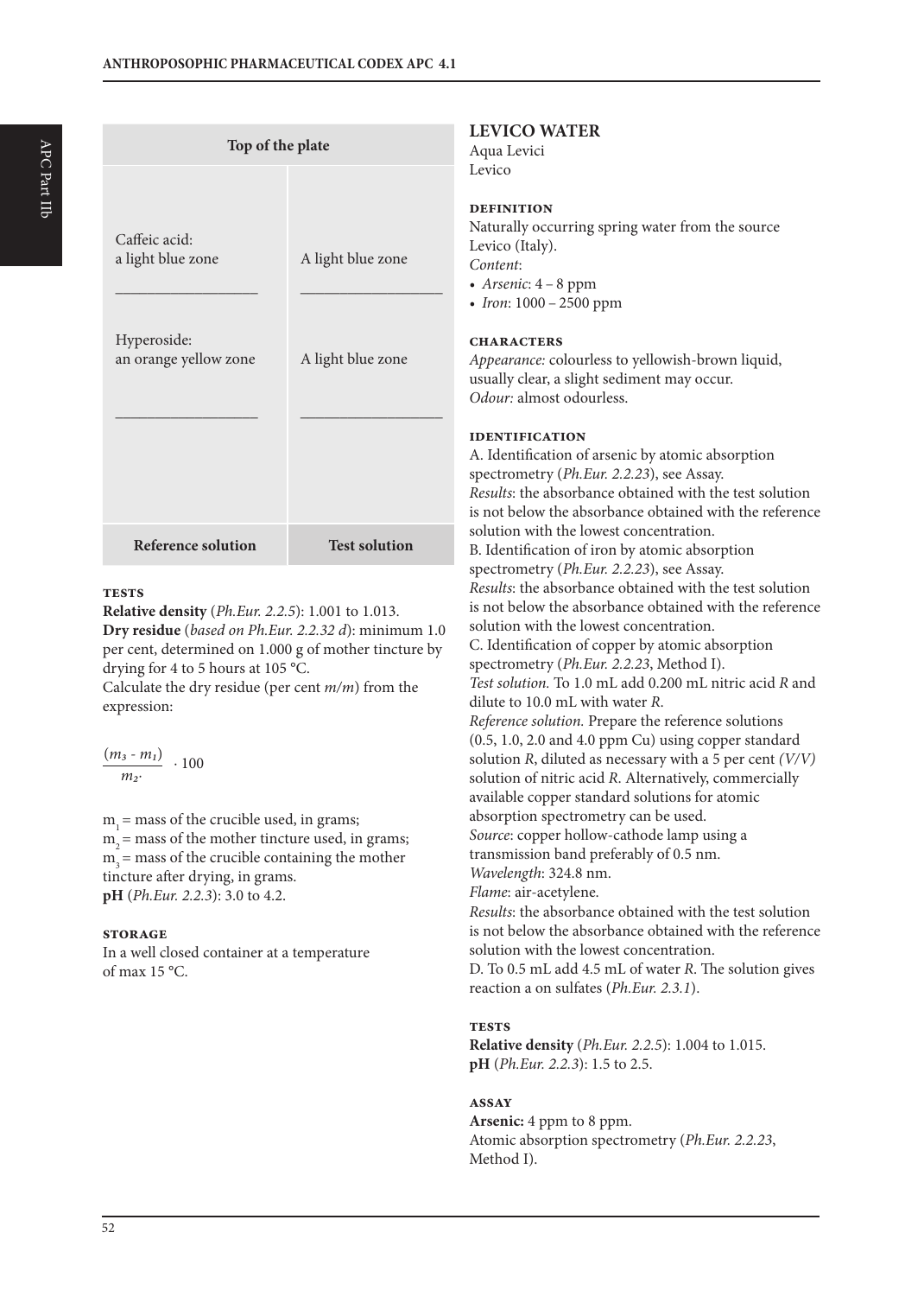*Test solution.* To 0.200 mL add 2.00 mL nitric acid *R* and dilute to 100 mL with water *R*. *Reference solutions.* Prepare the reference solutions (5.0, 10.0, 15.0 and 20.0 ppb As) using arsenic standard solution *R*, diluted as necessary with a 5 per cent *(V/V)* solution of nitric acid *R*. Alternatively, commercially available arsenic standard solutions for atomic absorption spectrometry can be used. *Source*: arsenic hollow-cathode lamp using a transmiss\$ion band preferably of 0.5 nm. *Wavelength*: 193.7 nm. *Atomisation device*: graphite furnace. Calculate the content of arsenic in mg/kg from the expression:

$$
X\left[ppm\right] = \left(\frac{A_1 \cdot F_1}{F_2}\right) / 1000
$$

 $A<sub>1</sub>$ : measured concentration of arsenic in  $\mu$ g/L  $F_i$ : 100 mL (dilution factor)  $\mathrm{F}_2$ : 0.200 mL

**Iron:** 1000 ppm to 2500 ppm. Atomic absorption spectrometry (*Ph.Eur. 2.2.23*, Method I).

*Test solution.* To 0.500 mL add 2.00 mL nitric acid *R* and dilute to 100 mL with water *R*. *Reference solutions.* Prepare the reference solutions (5.0, 10.0, 15.0 and 20.0 ppm Fe) using iron standard solution *R*, diluted as necessary with a 5 per cent *(V/V)* solution of nitric acid *R*. Alternatively, commercially available iron standard solutions for atomic absorption spectrometry can be used. *Source*: iron hollow-cathode lamp using a transmission

band preferably of 0.2 nm. *Wavelength*: 372.0 nm. *Flame*: air-acetylene. Calculate the content of iron in mg/kg from the expression:

$$
X\left[ppm\right] = \frac{A_2 \cdot F_1}{F_2}
$$

 $A_2$ : measured concentration of iron in mg/L  $F_i$ : 100 mL (dilution factor)  $F_2$ : 0.500 mL

#### **storage**

Store in a well-closed container, protected from light.

#### **preparations**

According to Ph.Eur., monograph 2371 Methods 3.1.1, 3.1.2.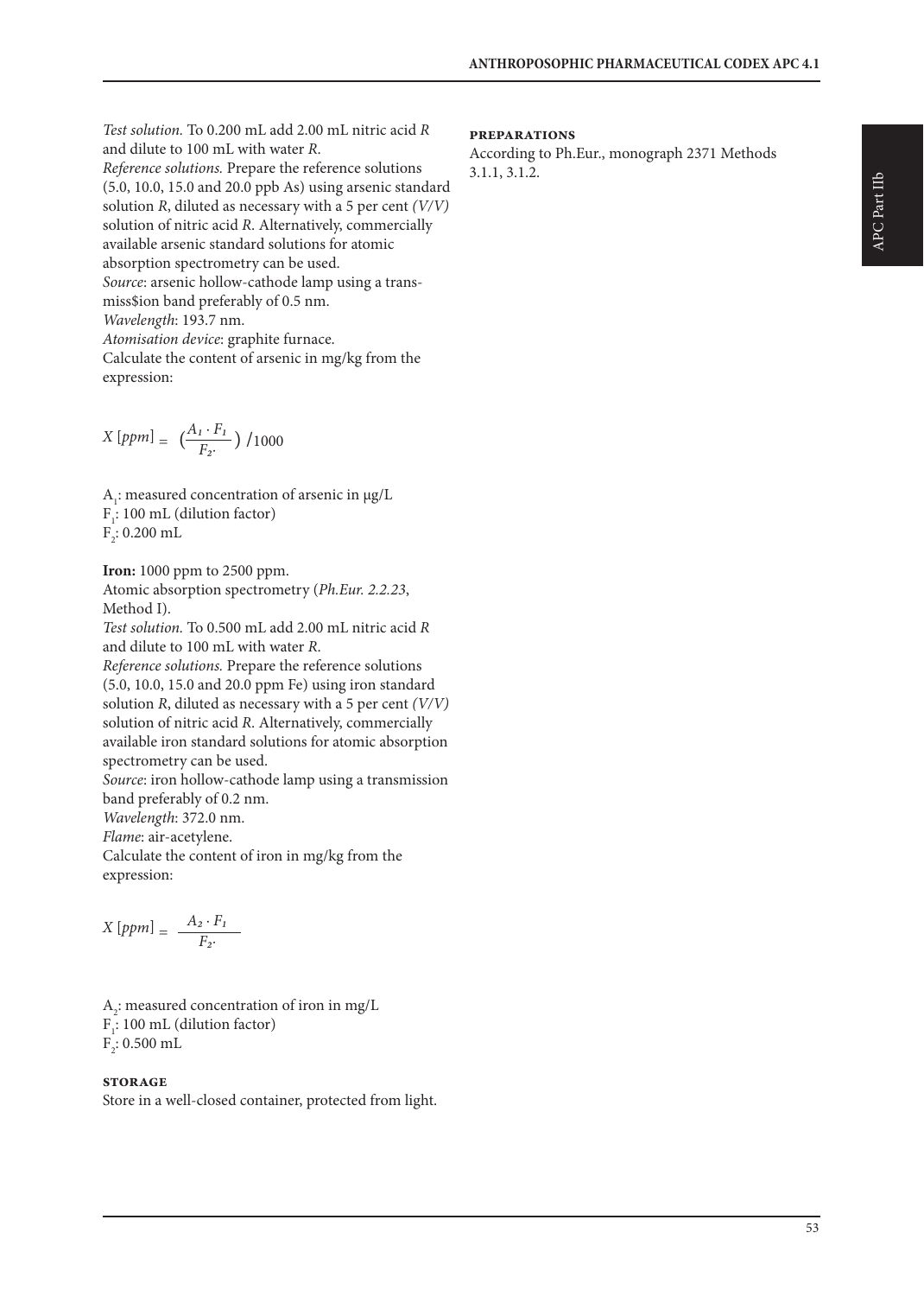# **ANTHROPOSOPHIC PHARMACEUTICAL CODEX APC**

**PART III Dosage forms**

**Table of Content Part III** Dosage forms ............................................................ 55 Index list of terms of part I, II and III.................... 58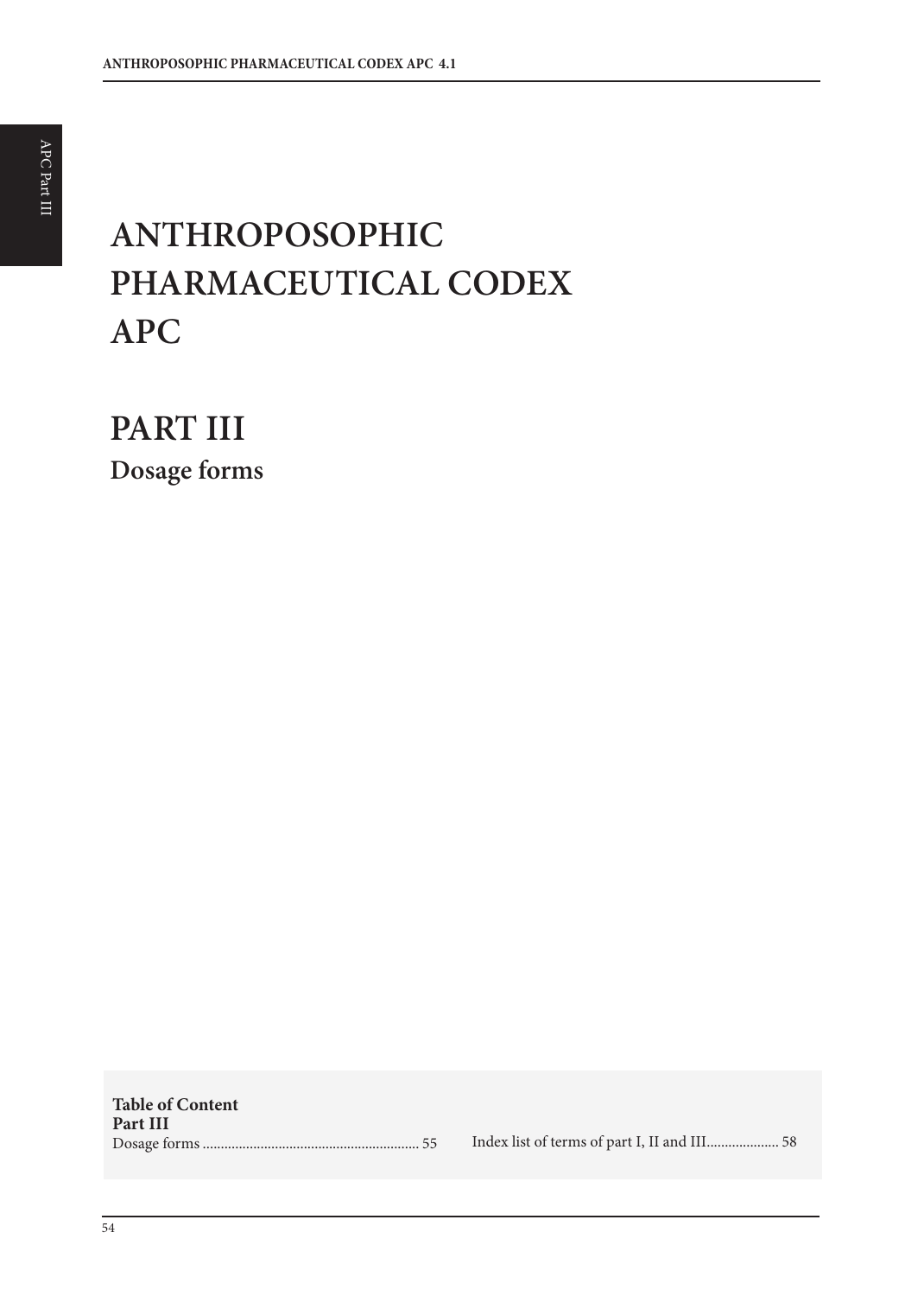#### **Dosage forms**

Principally an anthroposophic medicinal product can be in the European Pharmacopoeia or in pharmacopoeias administered in every dosage form, including external (topical), internal and parenteral dosage forms, with or without excipients.

A dosage form of an anthroposophic medicinal product complies with any relevant dosage form monograph

and any relevant test for that dosage form as described currently used officially in the EU Member States.

Main dosage forms for anthroposophic medicinal products and concerning references to official pharmacopoeias:

| Main dosage forms for oral use        |                              | Relevant monograph(s) in (Monograph number): |
|---------------------------------------|------------------------------|----------------------------------------------|
| <b>Standard term</b>                  | <b>Traditional name</b>      |                                              |
| Capsules                              | Capsules                     | Ph.Eur. (0016)                               |
| Granules                              | Granules                     | Ph.Eur. (0499)                               |
| Homoeopathic Pillules,<br>coated      | Globuli velati               | Ph.Eur. (1038, 2786), HAB Method 39          |
| Homoeopathic Pillules,<br>impregnated | Pillules                     | Ph.Eur. (1038, 2079), HAB Method 10          |
| <b>Tablets</b>                        | <b>Tablets</b>               | Ph.Eur. (1038, 0478), HAB Method 9           |
| Powders, oral                         | Trituration                  | Ph.Eur. (1165)                               |
| Oral drops                            | Oral drops                   | Ph.Eur. (0672)                               |
| Syrups                                | Syrups                       | Ph.Eur. (0672)                               |
| Oral solution                         | Mother tincture,<br>Dilution | Ph.Eur. (0672)                               |

| Main dosage forms for cutaneous use |                         | Relevant monograph(s) in (Monograph number): |
|-------------------------------------|-------------------------|----------------------------------------------|
| <b>Standard term</b>                | <b>Traditional name</b> |                                              |
| Creams                              | Creams                  | Ph.Eur. $(0132)$                             |
| <b>Ointments</b>                    | <b>Ointments</b>        | Ph.Eur. (0132), HAB Methods 13 and 48        |
| Gels                                | Gels                    | Ph.Eur. (0132), HAB Method 13                |
| Lotions                             | Lotions                 | B.P., Ph.Eur. (0927)                         |
| Oils                                | Oils                    | HAB Methods 12, Ph.Eur. (0927)               |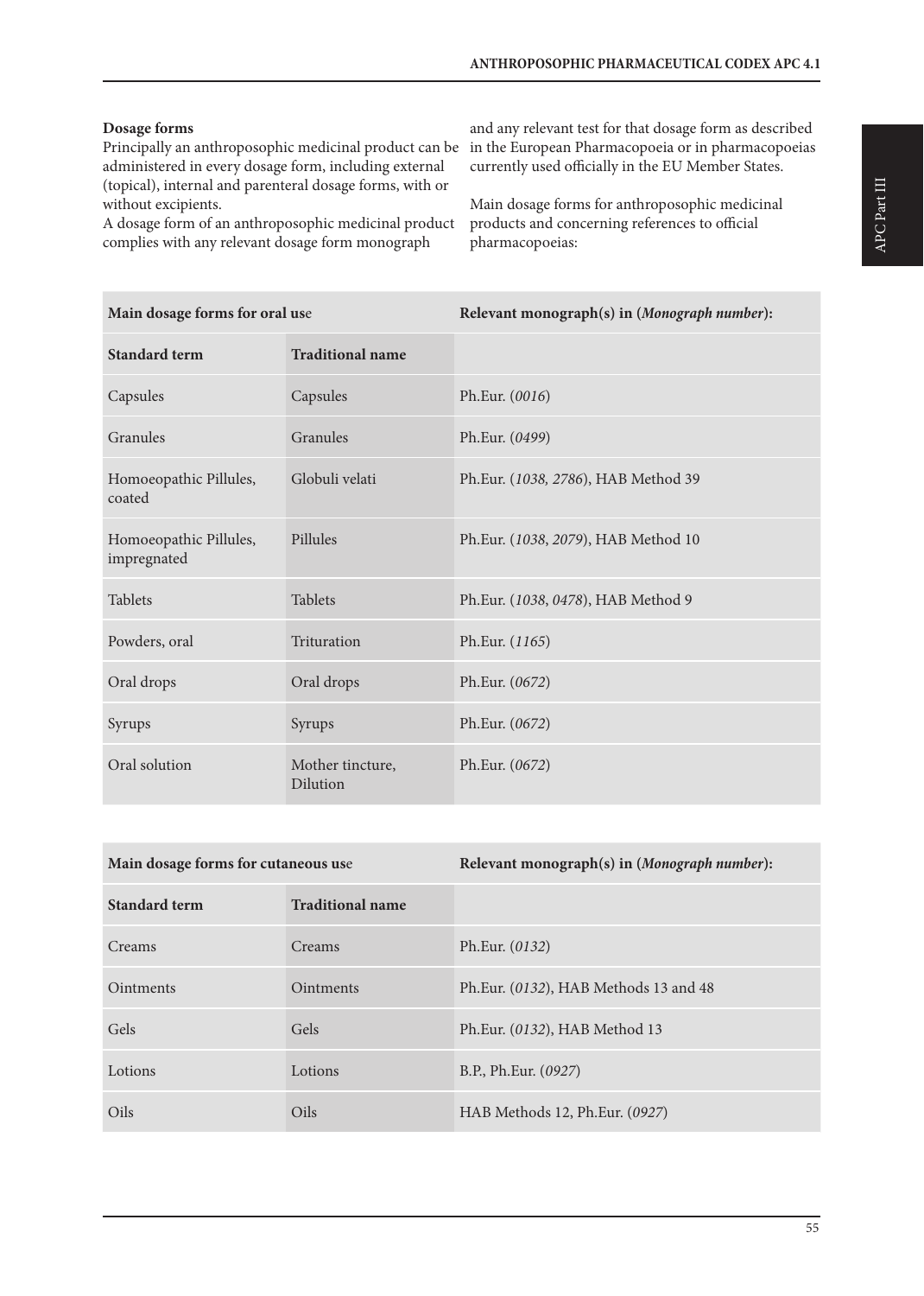| Main dosage forms for cutaneous use |                                                                   | Relevant monograph(s) in (Monograph number): |
|-------------------------------------|-------------------------------------------------------------------|----------------------------------------------|
| Liquid preparations<br>(other)      | Tinctures for external<br>use, external emulsions,<br>suspensions | Ph.Eur. (0927), HAB Methods 12               |
| Powders                             | Powders                                                           | Ph.Eur. (1166)                               |

| Main dosage forms for auricular use |                         | Relevant monograph(s) in (Monograph number): |
|-------------------------------------|-------------------------|----------------------------------------------|
| Standard term                       | <b>Traditional name</b> |                                              |
| Ear drops                           | Ear drops               | Ph.Eur. (0652)                               |

| Main dosage forms for ophthalmic use |                         | Relevant monograph(s) in (Monograph number): |
|--------------------------------------|-------------------------|----------------------------------------------|
| Standard term                        | <b>Traditional name</b> |                                              |
| Eye drops                            | Eye drops               | Ph.Eur. (1163), HAB Method 15                |
| Semi-solid eye<br>preparations       | Eye ointments           | Ph.Eur. (1163)                               |

| Main dosage forms for nasal use |                         | Relevant monograph(s) in (Monograph number): |
|---------------------------------|-------------------------|----------------------------------------------|
| <b>Standard term</b>            | <b>Traditional name</b> |                                              |
| Nasal drops, solution           | Nasal drops             | Ph.Eur. (0676), HAB Method 45                |
| Nasal spray, solution           | Nasal spray             | Ph.Eur. (0676)                               |

| Main dosage forms for oromucosal use |                         | Relevant monograph(s) in (Monograph number):         |
|--------------------------------------|-------------------------|------------------------------------------------------|
| <b>Standard term</b>                 | <b>Traditional name</b> |                                                      |
| Gels                                 | Gels                    | Ph.Eur. (1807)                                       |
| Solutions                            | Solutions               | Ph.Eur. (1807)                                       |
| Sprays                               | Sprays                  | Ph.Eur. (1807)                                       |
| Pillules                             | Pillules                | Ph.Eur. (1038, 2079, 2786), HAB Methods 10<br>and 39 |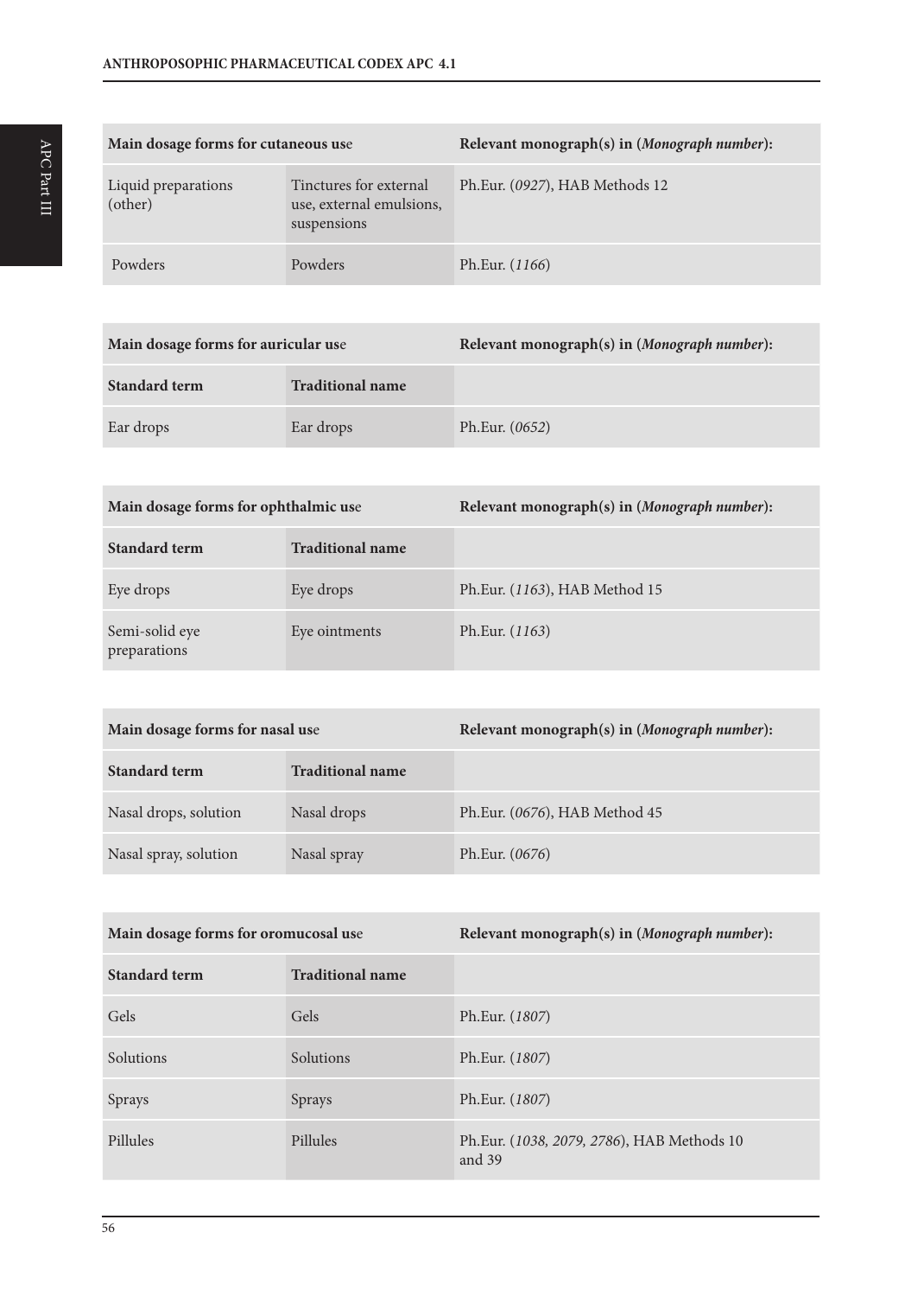| Main dosage forms for vaginal use  |                         | Relevant monograph(s) in (Monograph number): |
|------------------------------------|-------------------------|----------------------------------------------|
| <b>Standard term</b>               | <b>Traditional name</b> |                                              |
| Gels                               | Gels                    | Ph.Eur. (1164)                               |
| Semi-solid vaginal<br>preparations | Globules                | Ph.Eur. (1164)                               |
| Vaginal tablets                    | Vagitories              | Ph.Eur. (1164)                               |

| Main dosage forms for rectal use |                         | Relevant monograph(s) in (Monograph number): |
|----------------------------------|-------------------------|----------------------------------------------|
| <b>Standard term</b>             | <b>Traditional name</b> |                                              |
| Suppositories                    | Suppositories           | Ph.Eur. (1145), HAB Method 14                |

| Main dosage forms for parenteral use |                                                                         | Relevant monograph(s) in (Monograph number): |
|--------------------------------------|-------------------------------------------------------------------------|----------------------------------------------|
| <b>Standard term</b>                 | <b>Traditional name</b>                                                 |                                              |
| Injections                           | Liquid dilutions for<br>injection, ampoules,<br>Solutions for injection | Ph.Eur. (0520), HAB Method 11                |

## **APC Pillules containing lactose (related to HAB Method 10)**

APC Pillules containing lactose are pillules made by applying one or more potentised liquid preparations to saccharose pillules, which may contain up to 5 per cent of lactose. The potentising ratio usually is 1:100 (*v/m* or *m/m)*. The ethanol concentration of the potentised liquid preparation(s) is at least 70 per cent (*V/V*). If this is not the case and interactions are excluded, the last potentisation step for decimal potentised preparations must be carried out with ethanol of at least 70 per cent (*V/V*). In case incompatibilities are expected, use ethanol of lower concentration. Preformed pillule sizes Ph.Eur. 3 and 6: Ph.Eur. size 3: 110 to 130 pillules weigh 1 g Ph.Eur. size 6: 20 to 28 pillules weigh 1 g. Dry the pillules after impregnation in air.

#### **recommended designation**

the designation states: the amount of potentised preparation(s), the potency degree, the potentising ratio in case other than 1:100. APC Part III

APC Part III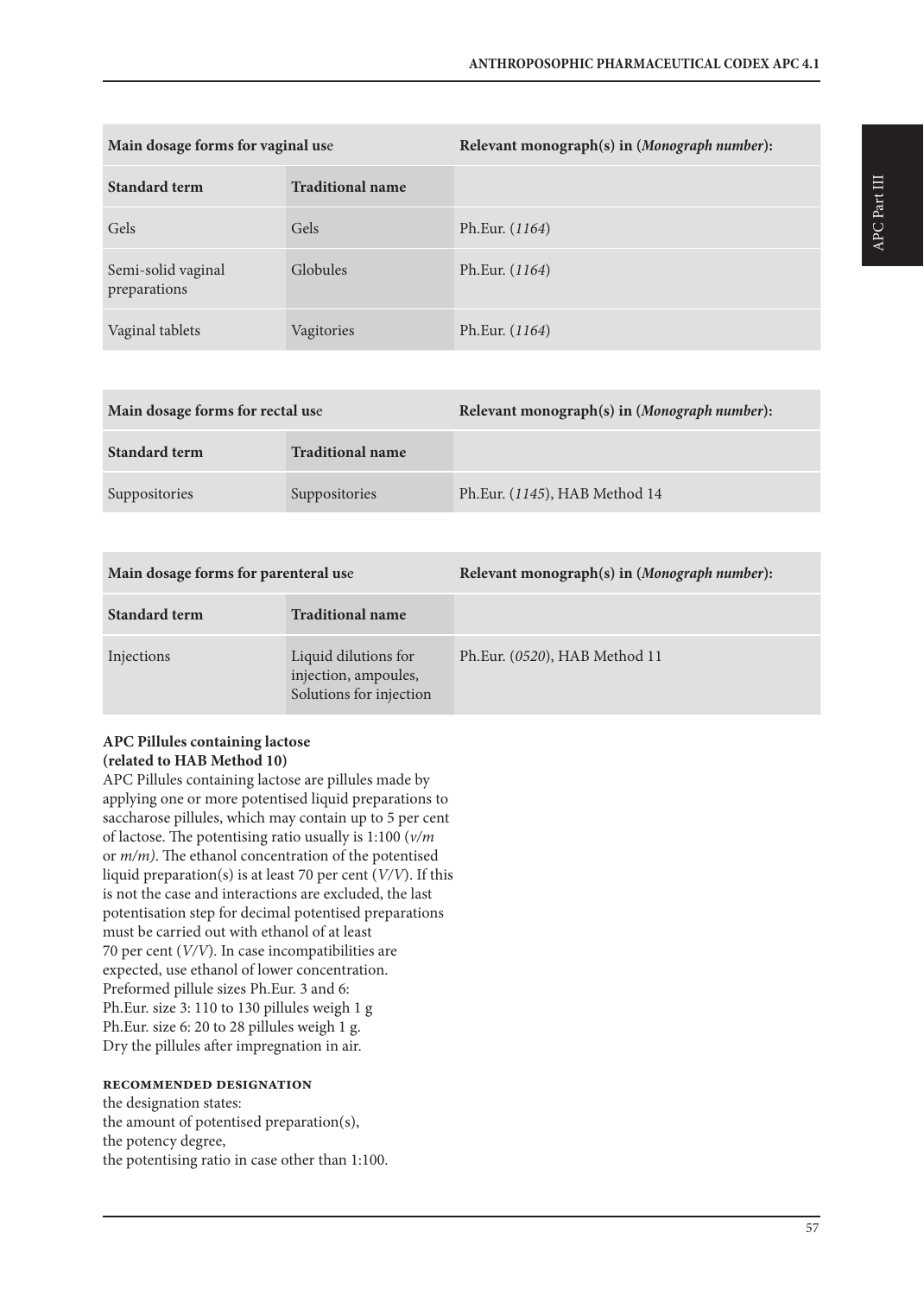## **INDEX LIST OF TERMS OF PART I, II and III**

## **A**

Active substances 14, 16 Agate water 15 Algae 14, 15 Animal matter 25, 26, 27, 28, 37, 38 Animal origin 16, 26 Anis-Pyrit 41 Anode 24 Anthroposophic medicinal products 5, 6, 10, 14, 16, 55 Anthroposophic Pharmaceutical Codex 5, 6, 10, 11 Anthroposophic pharmacy 5, 6, 10, 12, 14, 18, 22 Anthroposophic preparations 6, 10 APC 11 Aqua maris 15 Argentum metallicum praeparatum 23 Argon 24 Ascorbate phosphate buffer solution 29 Ash process 18 Astronomical aspects 19, 44

## **B**

Bark 15 Biennial 15, 22 Biodoron 16 Biodynamic cultivation 15 Blood products 14, 15 Botanical origin 14, 15 Brazilian Pharmacopoeia 7 British Homoeopathic Pharmacopoeia 6

## **C**

Calcareous products 14, 15 Capsules 55 Carbo 17, 21, 37, 38 Carbo Gentianae 38 Carbonisation 18 Carbons 17, 21, 37, 38 Cathode 24, 52, 53 Cinis 21, 37, 38, 39, 43 Cinis e fructibus Avenae sativae cum Magnesio phosphorico 43 Cinis Tabaci 39 Cissus-Ossa 43 Cold maceration 18 Compositions 12, 43 Composting process 22 Contaminants 15 Co-potentisation 45 Co-potentising 17, 19, 44, 45 Council Directive (EEC) 15, 16

Creams 55 Crystal 15 Cuprum mirror foil 23 Cutaneous application 46 Cydonia oblonga 35, 49, 50, 51

## **D**

DAB 11 DAC 11 Demeter 15, 16 Digestion 17, 18, 20, 31, 32 Directive 2001/83/EEC 5 Distillate 35, 36 Distillation products 14, 15 Dornach 5, 14, 16 Dosage forms 10, 12, 14, 16, 30, 35, 45, 46, 55, 56, 57

## **E**

Ear drops 56 Equisetum arvense Silicea cultum 22 Essential oils 14, 15 European Pharmacopoeia 5, 6, 7, 11, 14, 16, 55 Excipient 12, 16 Extracts 14, 15, 17, 20, 21, 28, 29, 30, 32, 34, 35, 39, 40, 41, 42, 43 Eye drops 45, 56

## **F**

Ferm 31, 36, 42, 51 Fermentation 24, 30, 31, 36, 37, 42 fermented tinctures 20 Ferrum-Quartz 12 Ferrum-Quarz 41 Flowers 15 French Pharmacopoeia 6, 11 Fungi 14, 15

## **G**

Gels 55, 56, 57 German Homoeopathic Pharmacopoeia 5, 6, 11 German Pharmacopoeia 6, 11 GHP 11 Glycerol macerates 24, 27 Granules 55 Growing season 22

## **H**

Heat treatment 17, 20, 24, 31, 34, 35, 37, 41, 49, 50 Hepar-Magnesium 41 Hepar sulfuris 41 Herbal Medicinal Products 5 Homoeopathic manufacturing method 5 Homoeopathic manufacturing procedure 5, 6 Homoeopathic preparations 6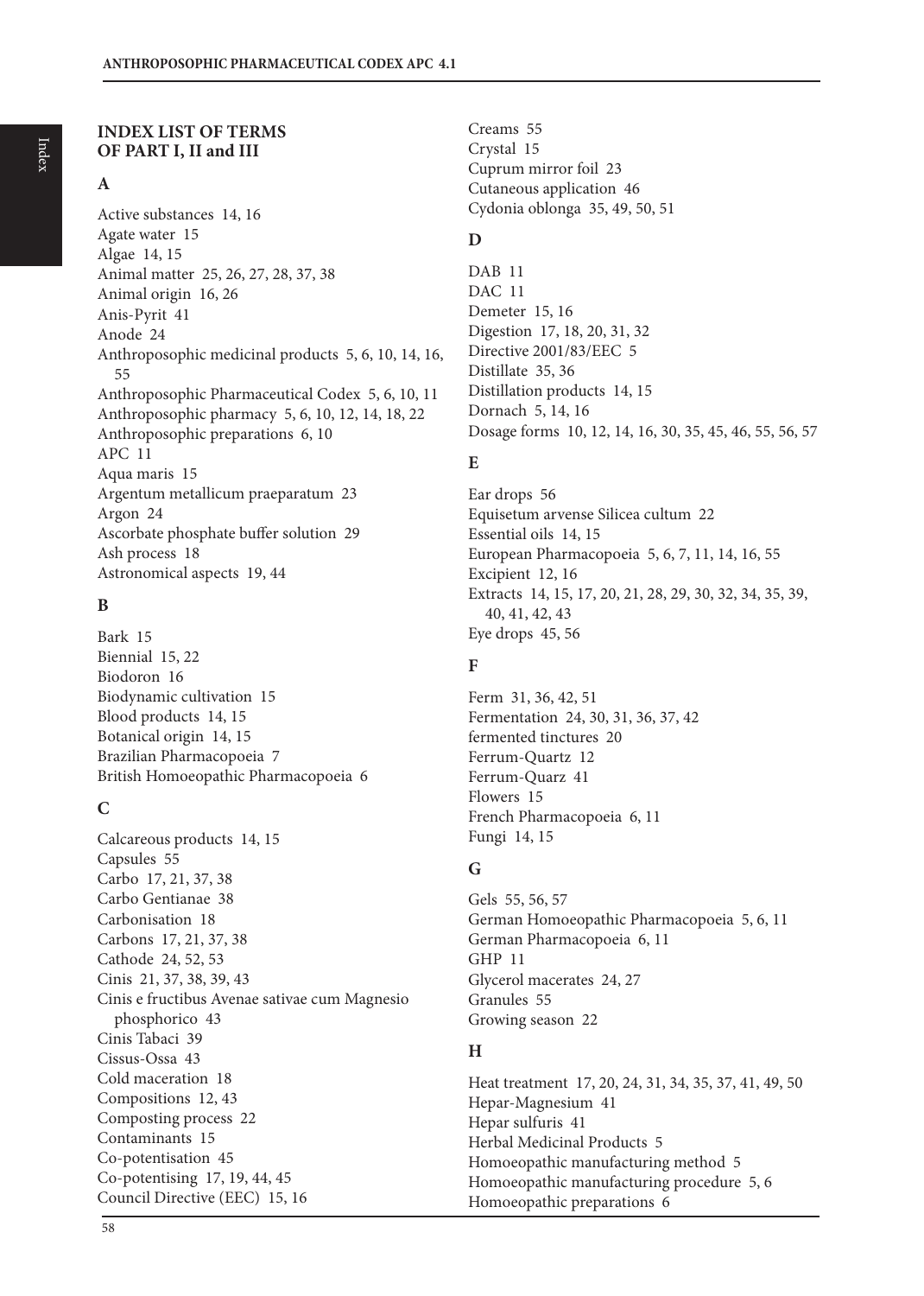Homoeopathic stocks 5 HPUS 10, 11

## **I**

IAAP 6, 7, 11, 14, 19 Infusion 17, 18, 20, 32, 33 Infusum 17, 20, 32, 33 Injections 57 Isotonic solution 16, 24, 43, 45

## **J**

Juices 14, 15, 17, 21, 32, 39, 40

## **K**

Kalium aceticum comp. 41 KC Monograph 11 Kommission C 11

## **L**

Lactobacillus plantarum suspension 42 Leaves and shoots 15 Levico 15, 52 Lichens 14, 15 Life cycle 22 Liquid dilutions 40, 57 Liquid potencies 19, 44 Liquid preparations 17, 20, 28, 47, 56 Liquid solutions 21, 40 Lotions 55 Lunar eclipse 19, 44

## **M**

Maceration 17, 18, 20, 24, 25, 26, 27, 28 Magnetrom 24 Medicinal Products Act 6 Metabolic system 18 Metallicum praeparatum 23 Metal mirrors 23, 24 Metal plant-compost 22 Metal preparations 20 Metal salts 23 Metal vapour 24 Minerals 13, 14, 15 Miner, Carl S. 26 Mixtures 21, 46, 47 Mother tinctures 11, 15, 16, 17, 20, 24, 25, 26, 29, 30, 31, 32, 33, 34, 36, 37, 41, 42, 43, 44, 45, 47

## **N**

Nasal drops 56 Nasal spray 56 Nitrogen 29

## **O**

Oils 55 Ointments 46, 55 Oleoresins 14, 15 Oral drops 55 Oral solution 55 Organs 14, 15

## **P**

Parenteral preparations 16, 45 Percolate 28 Percolation 17, 28, 29 Perennial plants 15 Petioles 22 Pharmaceutical processes 16, 17, 18, 24, 41, 43, 44 Pharmaceutical quality 6 Pharmacopoea Helvetica 11 Pharmacopoeia 5, 6, 12, 22, 23, 24, 25, 27, 28, 29, 30, 31, 33, 34, 35, 36, 38, 39, 40, 41, 43, 44, 45, 46, 47 Ph.Helv. 20, 21 Pillules 55, 56, 57 Plant secretions 14, 15 Plumbum mellitum 41 Potentised preparations 19, 44 Powders 55, 56 Preparations 18

## **Q**

Quartz 23

## **R**

Rh 11, 36, 37 Rhythmically diluted 45 Rhythmic application 17, 21, 24, 36, 49, 51 Rhythmic processing 18 Rhythmic succussion 19, 44 Rhythmic system 18 Rocks 13, 14, 15 Rotating disk 43

## **S**

Semi-solid vaginal preparations 57 Silica 23, 49, 50, 51 Silicium 23 Silicium dioxide 23 Solar or lunar eclipse 19, 44 Solid or semi-solid potencies 44 Solid preparations from plants 21, 39 Solid starting materials obtained by heat 21, 37 Solutions 56, 57 Solutio Sacchari comp. 41 Sprays 56 Sputtering 23, 24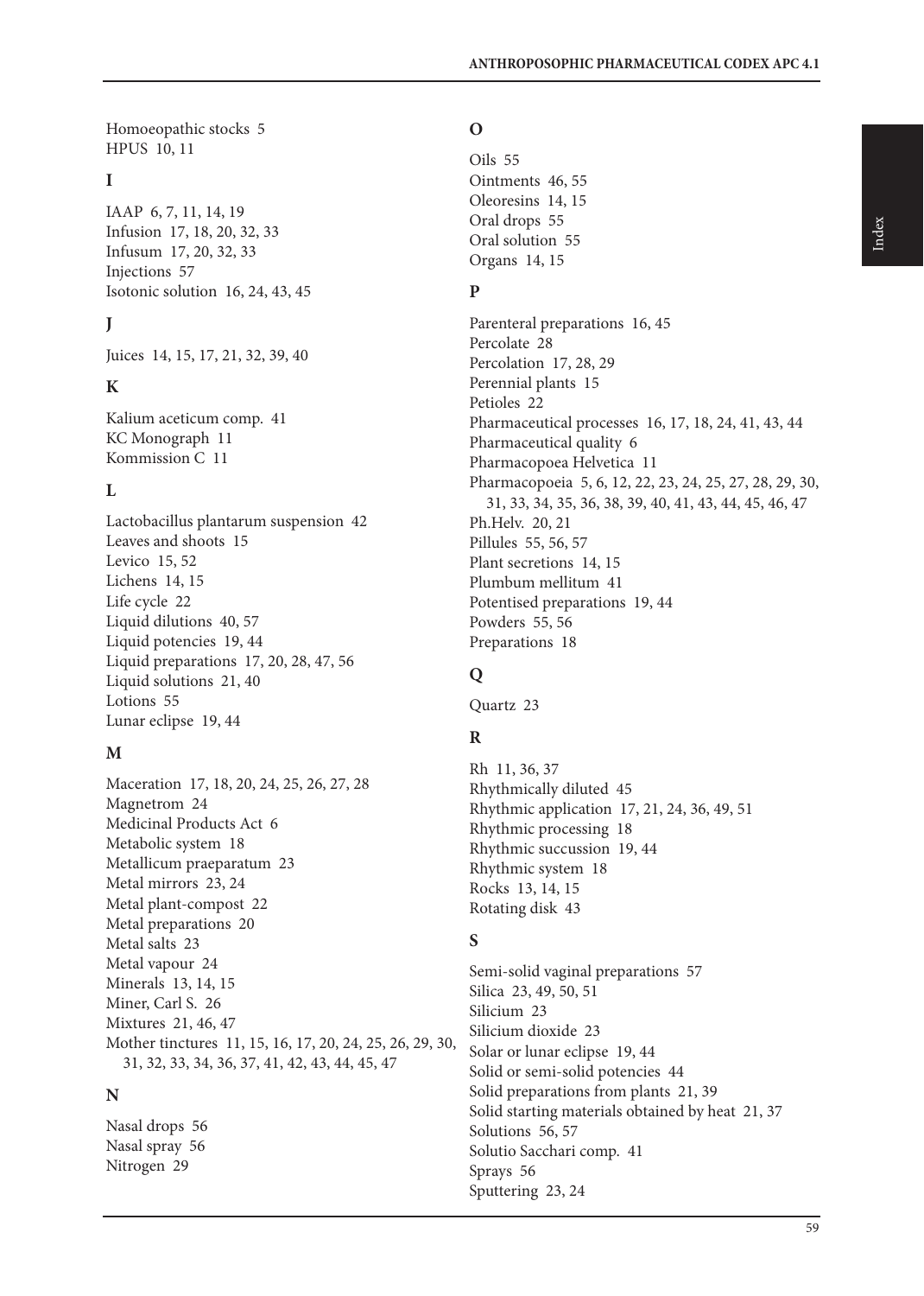Starting material of botanical origin 13 Summer extract 42, 43 Suppositories 57 Swiss Pharmacopoeia 11, 12 Syrups 55

## **T**

Tabacum Cupro cultum 22 Tablets 55 Thuja 22 Tincture 11, 19, 22, 25, 29, 31, 32, 33, 39, 42, 43, 49, 51, 55 Toasted preparations 37, 38 Toasting 18 Tosta 17, 21, 37 Triturations 44, 46

## **V**

Vaginal tablets 57 Vapour decomposition 23, 24 Vegetabilisation 16, 22 Vegetabilised metals 22 Vegetation period 22 Viscous extracts 24, 35

## **W**

Waters, natural 14, 15

## **Z**

Zoological origin 13, 14, 15, 16, 24, 25, 26, 27, 37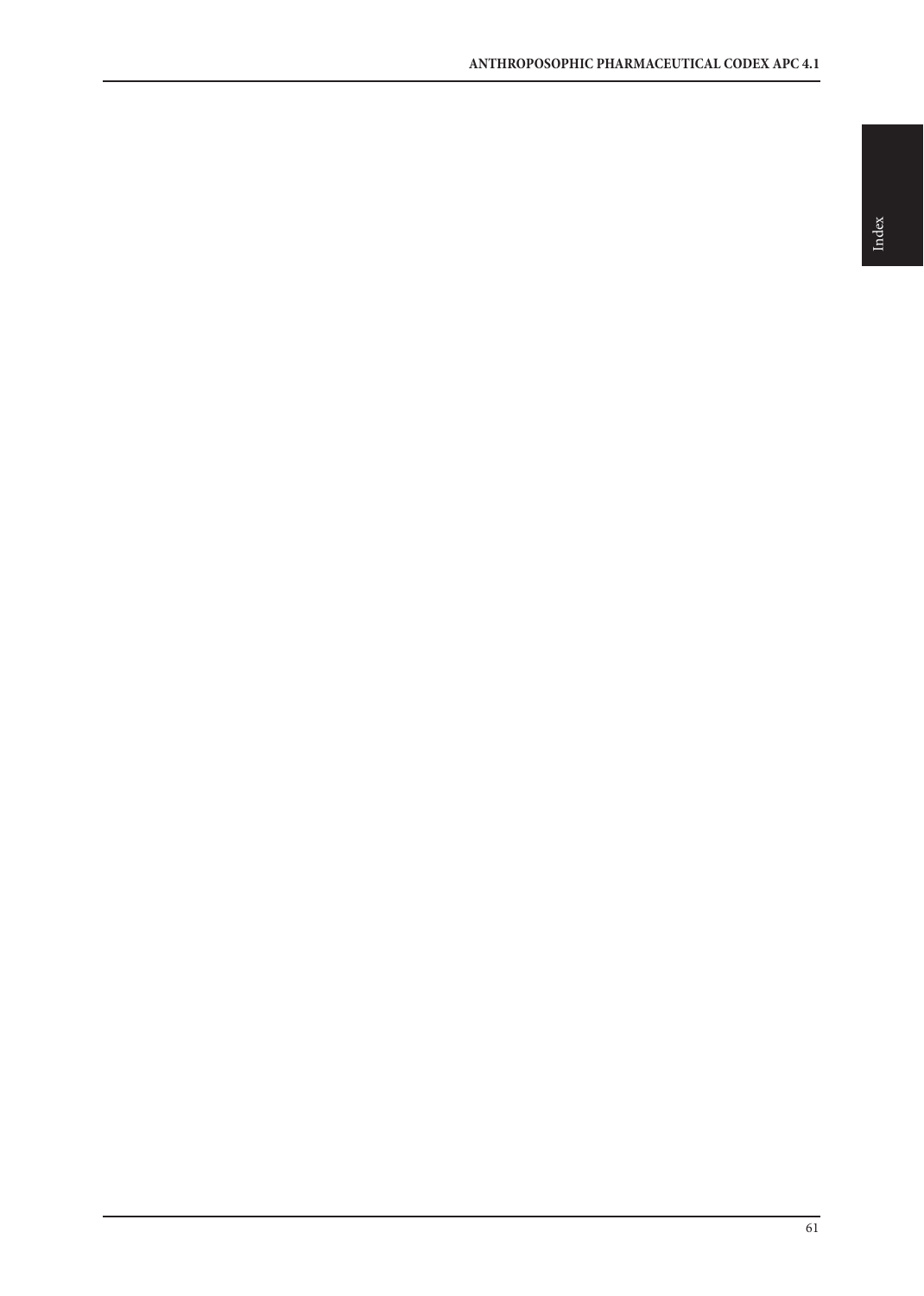# **ANTHROPOSOPHIC PHARMACEUTICAL CODEX APC**

**PART IV Appendices**

#### **Table of Content Part IV**

| References concerning nomenclature                  |
|-----------------------------------------------------|
|                                                     |
| Note concerning the references for use in anthro-   |
| posophic medicine in appendices 2.1. to 2.7.  63    |
| References concerning use in anthroposophic         |
|                                                     |
| IVAA Statement concerning starting materials of     |
|                                                     |
| Appendix 2.1.                                       |
|                                                     |
| Appendix 2.2.                                       |
| List of starting materials of botanical origin81    |
| Appendix 2.3.                                       |
| List of starting materials of zoological origin 133 |
| Appendix 2.4.                                       |
| List of starting materials that can be              |
|                                                     |
|                                                     |

| Appendix 2.5.                                  |
|------------------------------------------------|
| List of starting materials that have undergone |
|                                                |
| Appendix 2.6.                                  |
|                                                |
| Appendix 2.7.                                  |
| Stocks with special manufacturing methods197   |
|                                                |
|                                                |
| Correlation table: Ph.Eur. / HAB manufacturing |
| methods used in anthroposophic pharmacy        |
| and corresponding manufacturing                |
|                                                |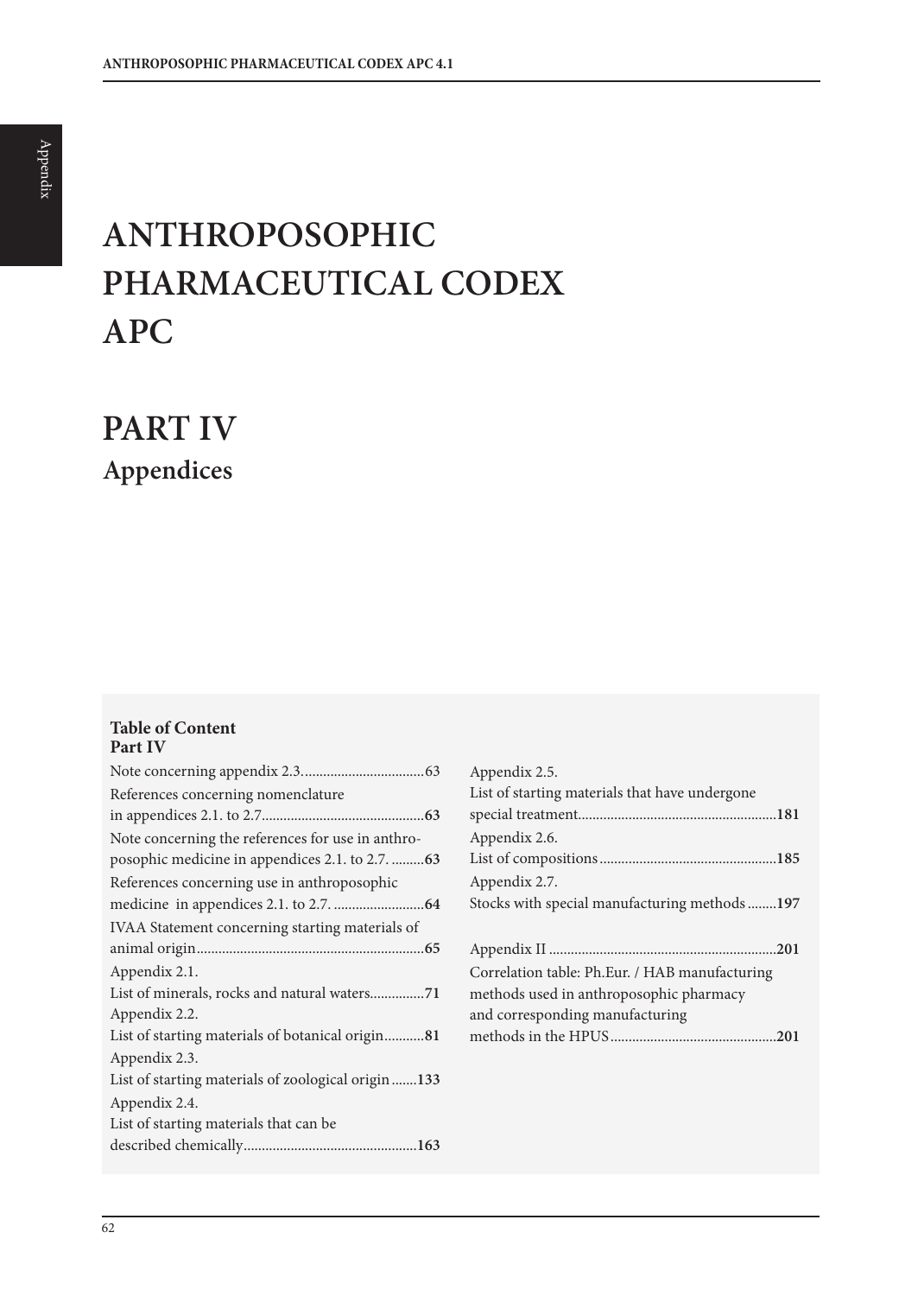#### **Note concerning appendix 2.3.**

Animal substances marked with "\*" belong to category A materials according to "Note for guidance on minimising the risk of transmitting animal spongiform encephalopathy agents via human and veterinary medicinal products" if sourced e.g. from cattle *Bos taurus* L. Though sourcing from animals below 6 months of age from herds not fed with meat bone meal has been practice up to now in the field of concerning anthroposophic quality management, pharmaceutical manufacturers must continuously adapt their sourcing to the requirements of the Note for guidance, such as changing the donor animal. The APC Committee needs to reflect the existing practice and will adapt to implemented changes.

#### **References concerning nomenclature in appendices 2.1. to 2.7.**

Erhardt W, Götz E, Bödeker N, Seybold S. Zander: Handwörterbuch der Pflanzennamen. Stuttgart: Eugen Ulmer; 2008.

Roberts WL, Rapp GR Jr, Weber J. Encyclopedia of Minerals. New York: Van Nostrand; 1974.

Schindler H, Helma F. Tiere in der Pharmazie und Medizin. Stuttgart: Hippokrates-Verlag; 1961.

Teuscher E.

Biogene Arzneimittel. Stuttgart: Wissenschaftliche Verlagsgesellschaft mbH; 1997.

#### **Note concerning the references for use in anthroposophic medicine in appendices 2.1. to 2.7.**

The references given in the columns to the right in the appendices 2.1 to 2.6 aim to provide evidence, that the particular starting material is known and has been part of the medicinal tradition in anthroposophic medicine.

Where available, the monographs of the Commission C for medicinal products for human use dealing with the anthroposophic therapeutic direction (according to §25 of the German Drug Law) published in the German Federal Gazette (Bundesanzeiger) have been referred to. Some starting materials are mentioned in monographs of combined products only (e.g. Amethyst in Tropaeolum comp.)

Not all starting materials are mentioned in the Commission C monographs, because on the one hand its work stopped in 1994 after the 5th amendment of the German Drug law prior to completion work. On the other hand a number of starting materials in the lists are only known in the anthroposophic medicine tradition in countries other than Germany. The Commission C monographs also refer to specific and composed active substances as well as existing pharmaceutical products. A number of references from other sources may refer generically to particular raw or starting materials, sometimes without linking to specific active substances. The latter references show that the raw or starting material has been considered in therapeutic and pharmaceutical grounds in anthroposophic medicine. They may however also refer to specific active substances.

Where there is no reference, the particular starting material has not yet been presented or discussed in publications. However anthroposophic pharmaceutical manufacturers place medicinal products on the market obtained from those starting materials. The IAAP sees it as its task to promote the writing of publications, to support the relevance of the starting material in anthroposophic medicine. Much work still needs to be done.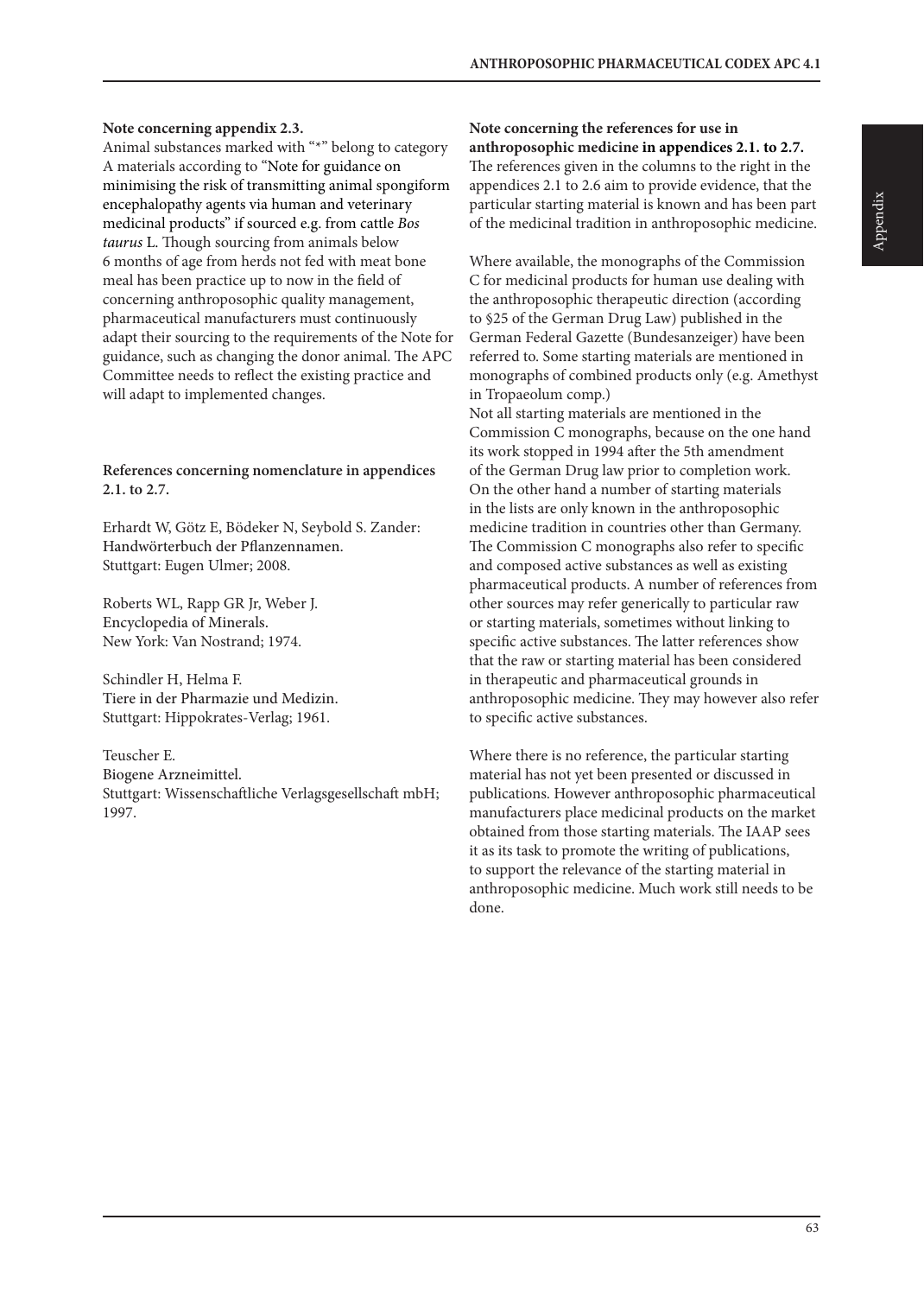#### **References concerning the use in anthroposophic medicine in appendices 2.1. to 2.7.**

#### Der Merkurstab

(Zeitschrift für anthroposophische Medizin – Journal of Anthroposophic Medicine). Munich: Gesellschaft Anthroposophischer Ärzte in

Deutschland (Society of anthroposophic doctors in Germany).

#### Gardin N, Schleier R.

Vademecum, medicamentos antroposoficos. São Paulo-SP: João de Barra Editora Ltda; 2009. Portugese. Abbr. ABMA Vademecum

#### Glöckler M.

Anthroposophische Arzneitherapie (Anthroposophic Therapy with Medicinal Products). Stuttgart: Publisher Wissenschaftliche Verlagsgesellschaft; 2010. Abbr. Glöckler

International Federation of Anthroposophic Medical Associations, IVAA.

Statement concerning starting materials of animal origin not yet mentioned in published anthroposophic medical literature or in published official regulatory documents concerning anthroposophic medicinal products.

Brussels: printed in APC Appendix I; 2013.

Monographs of the Commission C for medicinal products for human use dealing with the anthroposophic therapeutic direction (according to §25 of the German Drug Law) published in the German Federal Gazette (Bundesanzeiger). Publication as compilation: Anthroposophische Arzneimittel, Aufbereitungsmonographien der Kommission C, published by Gesellschaft Anthroposophischer Ärzte in Deutschland e.V. (Society of anthroposophic doctors in Germany registered association) on behalf of the Medical Section at the Goetheanum, Dornach/ Switzerland; 1999.

Gesellschaft Anthroposophischer Ärzte in Deutschland e.V. and Medizinische Sektion der Freien Hochschule für Geisteswissenschaft Dornach. Vademecum Anthroposophische Arzneimittel. Munich (Germany); 2013; 3rd edition 2013. Abbr. Vademecum

Les Associations francaises de médecine anthroposophique: Répertoire de médecine d'orientation anthroposophique. Edition Juin 2016. (abbr. Répertoire de med. anthr.)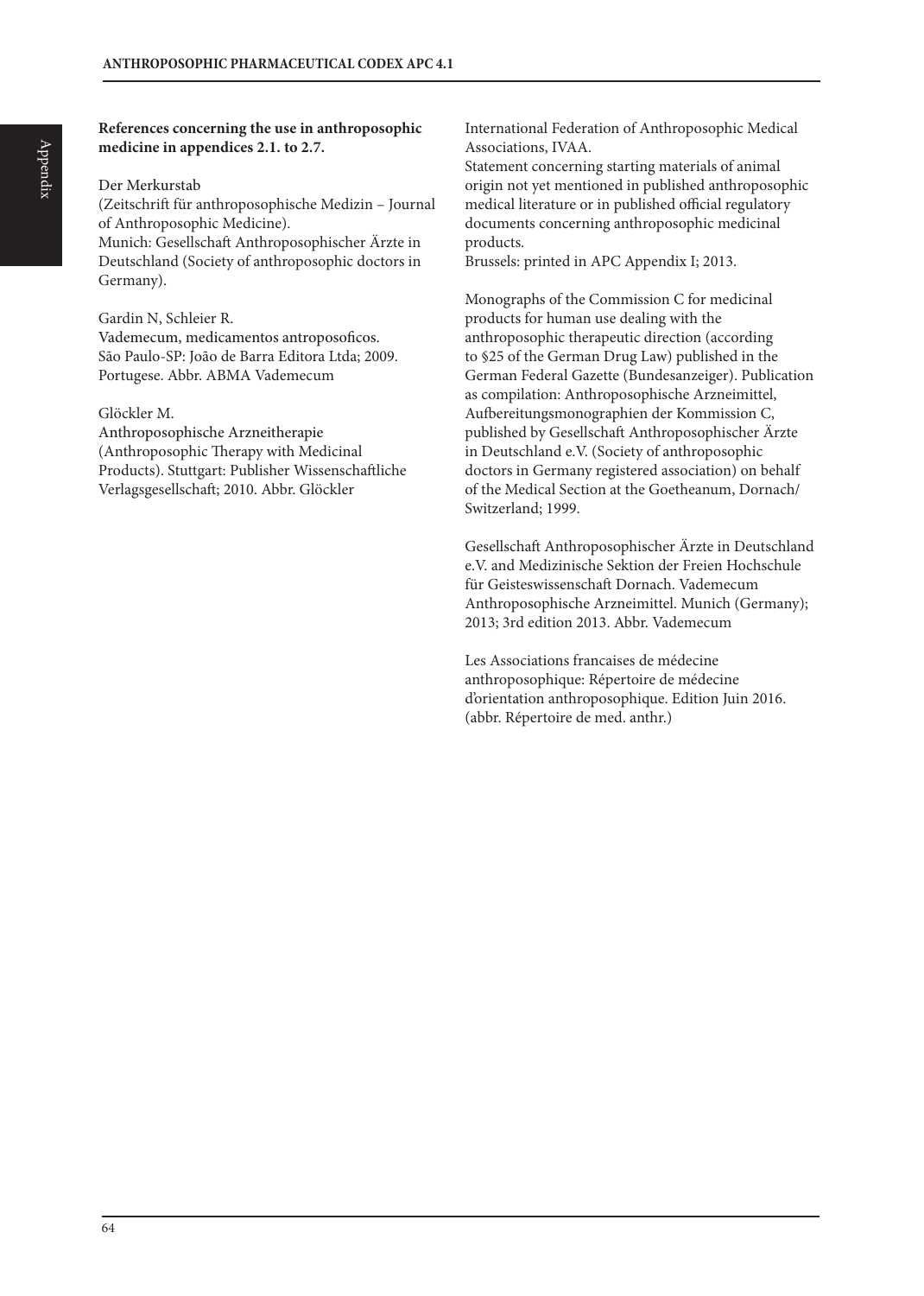Internationale Vereinigung Anthroposophischer Ärztegesellschaften International Federation of Anthroposophic Medical Associations Fédération Internationale des Associations Médicales Anthroposophiques

#### **IVAA Statement concerning starting materials of animal origin**

Statement concerning starting materials of animal origin not yet mentioned in published anthroposophic medical literature or in published official regulatory documents concerning anthroposophic medicinal products

Anthroposophic medicinal products containing preparations from starting materials of animal origin belong to the range of anthroposophic therapeutics.1

Most of these starting materials and/or the anthroposophic medicinal products concerned are mentioned in anthroposophic medical literature or in official regulatory documents. A certain number of these however are not mentioned in such references, although belonging to the range

of anthroposophically used starting materials of animal origin. The anthroposophic medicinal products concerned are available to doctors.2

This statement confirms the anthroposophic therapeutic usage and relevance of these starting materials.3

The starting materials of animal origin are listed on the following papers.4

For the IVAA

*Dr. Peter Zimmermann Dr. Andreas Arendt*

15.02.2013

List updated 1.03.2018 Starting materials with specific references published since 15.02.2013 have been deleted from the following addendum to the IVVA statement.

<sup>&</sup>lt;sup>1</sup> Girke M. Internal Medicine. 1<sup>st</sup> edition. Berlin: Salumed Verlag; 2016.

<sup>&</sup>lt;sup>2</sup> Jütte R. Organpräparate in der Geschichte der "Schulmedizin", der Homöopathie und der Anthroposophischen Medizin. Der Merkurstab 2009; 1: 49–60.

<sup>3</sup> Roemer F. Sommer M. Zur Bedeutung der potenzierten Organpräparate in der anthroposophischen Therapierichtung. Der Merkurstab 1998; Sonderheft Organpräparate.

<sup>4</sup> Gesellschaft Anthroposophischer Ärzte in Deutschland e.V. and Medizinische Sektion der Freien Hochschule für Geisteswissenschaft Dornach. Vademecum Anthroposophische Arzneimittel. 4. edition. Filderstadt (Germany); 2017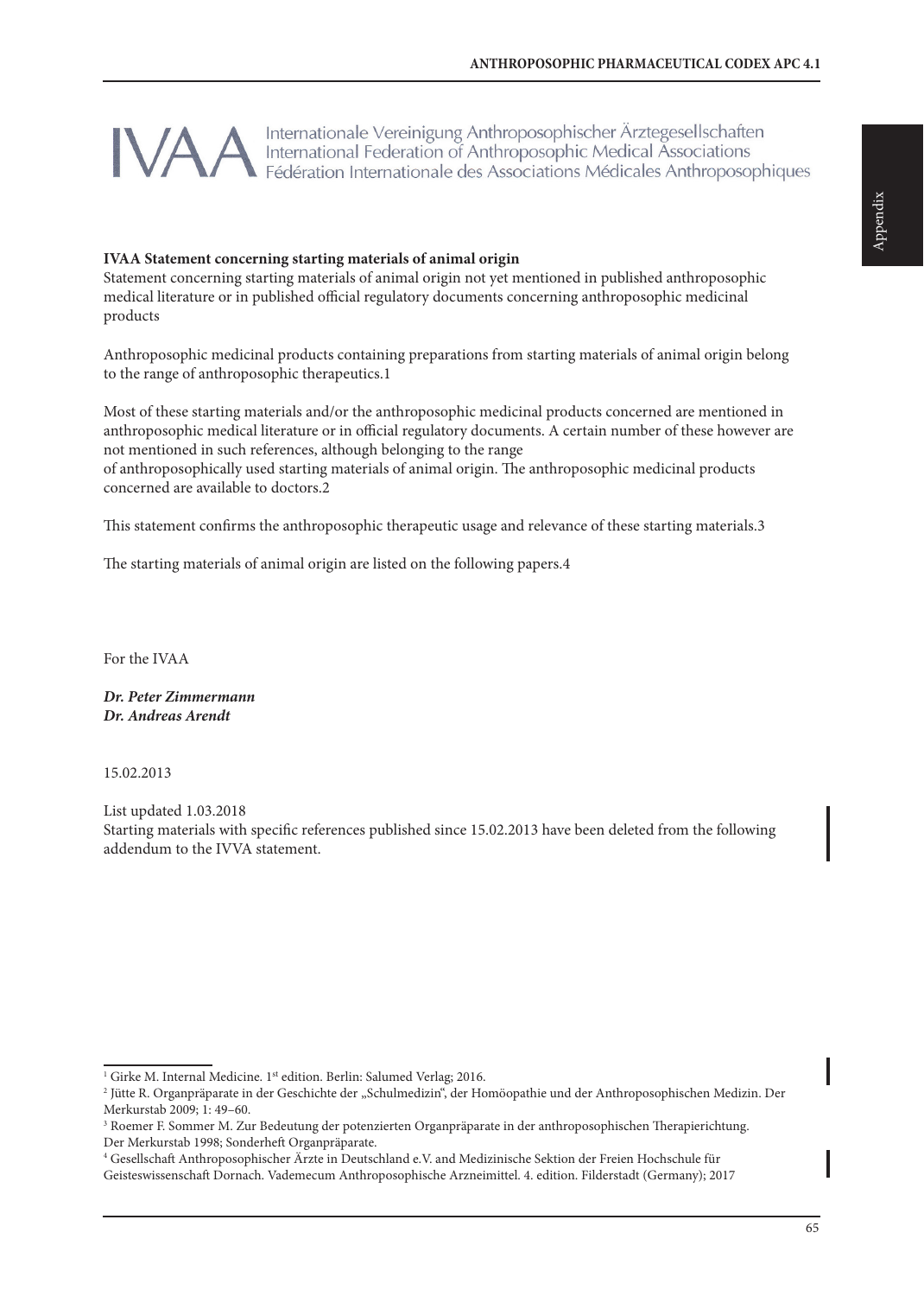| Scientific name                                  | Scientific name<br>of the animal | <b>Abbreviated definition</b>                                                                                                                                       |
|--------------------------------------------------|----------------------------------|---------------------------------------------------------------------------------------------------------------------------------------------------------------------|
| Aorta                                            | Oryctolagus cuniculus<br>L.      | Aorta from the rabbit                                                                                                                                               |
| Aranea avicularis                                | Avicularia avicularia L          | Whole bird spider                                                                                                                                                   |
| Arteria basilaris                                | Bos taurus L.                    | Arteria basilaris from the calf                                                                                                                                     |
| Arteria brachialis                               | Bos taurus L.                    | Arteria brachialis from the calf                                                                                                                                    |
| Arteria coeliaca                                 | see Truncus coeliacus            |                                                                                                                                                                     |
| Arteria pulmonalis                               | Bos taurus L.                    | Arteria pulmonalis from the calf                                                                                                                                    |
| Arteria renalis                                  | Bos taurus L.                    | Arteria renalis from the calf                                                                                                                                       |
| Articulatio cubiti                               | Bos taurus L.                    | Elbow joint with parts from the bones that form the joint, joint<br>cartilage, parts of joint capsule, synovia and parts of the<br>ligaments from the calf          |
| Articulatio<br>radiocarpea                       | Bos taurus L.                    | Radiocarpal joint with parts of the bones, cartilage, ligaments<br>and joint capsule that form the proximal carpal joint from the<br>calf                           |
| Articulatio tem-<br>poromandibularis             | Bos taurus L.                    | Parts of the os mandibulare and of the os temporale in the joint<br>area, of the joint capsule, of the ligaments, of cartilage, as well<br>as synovia from the calf |
| Articulationes<br>intercarpeae                   | Bos taurus L.                    | Parts of the bones forming the joint, of the cartilage like surface<br>of the articulation, as well as synovia from the calf                                        |
| Articulationes<br>intervertebrales<br>cervicales | Bos taurus L.                    | Region of the cervix: Parts of the bone process that participate<br>to the intervertebral joints, cartilage and joint capsules, as well<br>as synovia from the calf |
| Articulationes<br>intervertebrales<br>lumbales   | Bos taurus L.                    | Region of the loin: Parts of the bone process that participate to<br>the intervertebral joints, cartilage and joint capsules, as well as<br>synovia from the calf   |
| Atlas                                            | Bos taurus L.                    | Parts of the Atlas (1. cervical) from the calf                                                                                                                      |
| Axis                                             | Bos taurus L.                    | Parts of the Axis (2. cervical) from the calf                                                                                                                       |
| Cartilago articularis<br>coxae                   | Bos taurus L.                    | Cartilage of the hip joint from the calf                                                                                                                            |
| Cervix uteri                                     | Bos taurus L.                    | Parts of the neck of the womb from the cow                                                                                                                          |
| Circulus arteriosus<br>cerebri                   | Bos taurus L.                    | Circulus arteriosus cerebri of the pituitary shaft<br>from the calf                                                                                                 |
| Coccus cacti                                     | Dactylopius coccus<br>Costa      | The dried, fertilized, female of Dactylopius coccus Costa                                                                                                           |
| Columna anterior                                 | Bos taurus L.                    | Parts of the columna anterior of the spinal chord<br>from the calf                                                                                                  |
| Columna posterior                                | Bos taurus L.                    | Parts of the columna posterior of different parts of the spinal<br>chord from the calf                                                                              |
| Cornu Caprae ibecis                              | Capra ibex L.                    | Horn from the ibex                                                                                                                                                  |
| Dactylopius coccus                               | see Coccus cacti                 |                                                                                                                                                                     |
| Dens                                             | Bos taurus L.                    | Teeth from the calf                                                                                                                                                 |
| Diencephalon                                     | Bos taurus L.                    | Diencephalon from the calf                                                                                                                                          |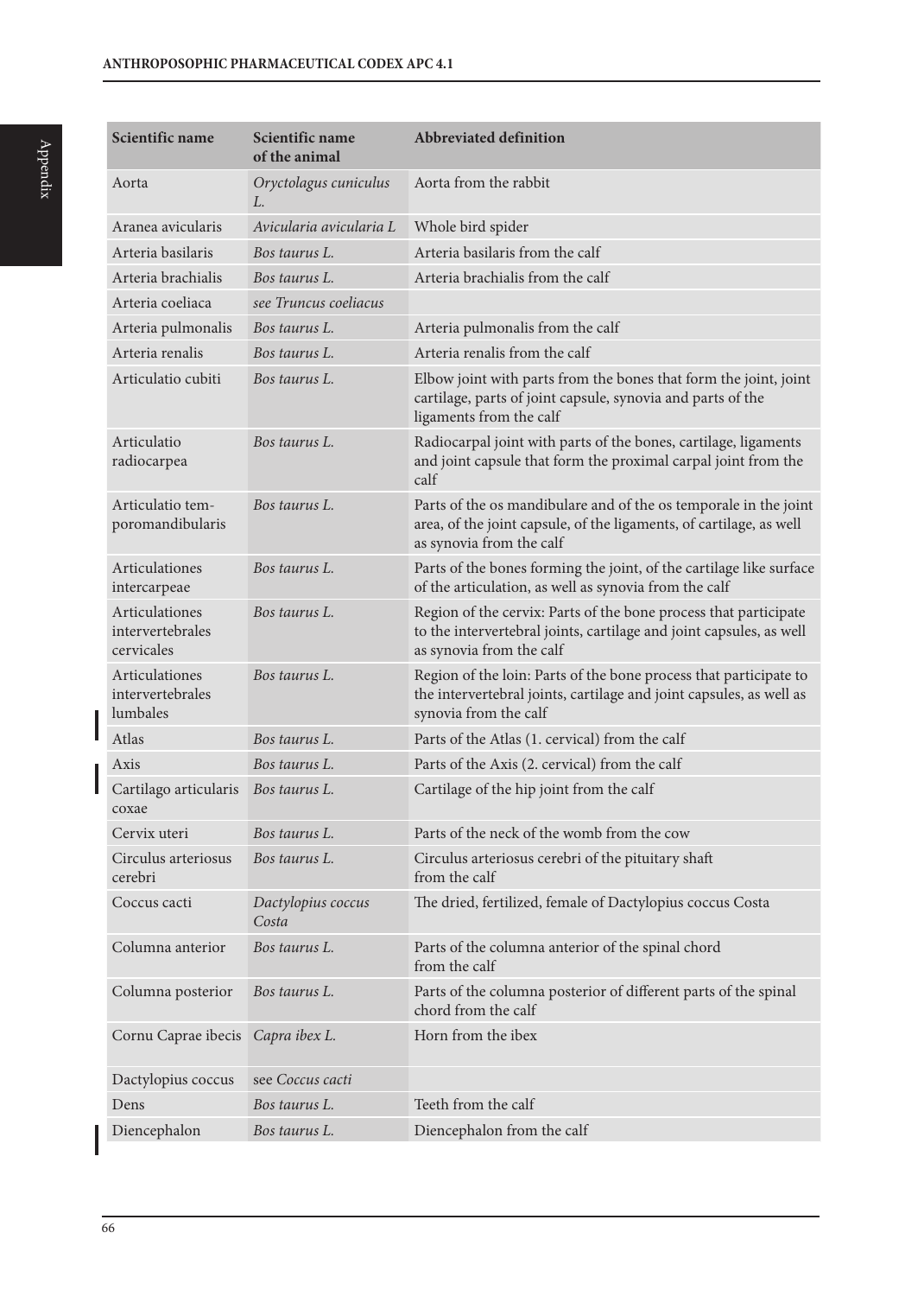| Scientific name                         | Scientific name<br>of the animal          | <b>Abbreviated definition</b>                                                                                                            |
|-----------------------------------------|-------------------------------------------|------------------------------------------------------------------------------------------------------------------------------------------|
| Dura mater<br>encephali                 | Bos taurus L.                             | Dura mater encephali from the calf                                                                                                       |
| Endocardium                             | Bos taurus L.                             | Endocardium from the calf                                                                                                                |
| Epididymis                              | Bos taurus L.                             | Left epididymis from the bull                                                                                                            |
| Erytrocytes                             | Equus przewalskii f.<br>caballus Poliakov | Erythrocytes from the blood of the horse                                                                                                 |
| Galea aponeurotica                      | Bos taurus L.                             | Parts of the superficial fascia of the forehead from the calf                                                                            |
| Glandula parotis                        | Bos taurus L.                             | Glandular tissue of the body of the parotid gland<br>from the calf                                                                       |
| Glandula<br>suprarenalis<br>(Cortex)    | Bos taurus L.                             | Glandula suprarenalis (cortex) from the calf                                                                                             |
| Glandula<br>suprarenalis<br>(Medulla)   | Bos taurus L.                             | Medulla glandulae suprarenalis of both adrenal glands<br>from the calf                                                                   |
| Gyrus cinguli                           | Bos taurus L.                             | Gyrus cinguli from the calf                                                                                                              |
| Hepar                                   | Oryctolagus cuniculus<br>L.               | Liver from the rabbit                                                                                                                    |
| Ligamentum<br>longitudinale<br>anterius | Bos taurus L.                             | Parts of the ligamentum longitudinale anterius of thoracic and<br>lumbar regions of the spine from the calf                              |
| Lingua                                  | Bos taurus L.                             | Parts of the tongue muscles, mucous membrane and papillae<br>from the calf                                                               |
| Liquor<br>cerebrospinalis               | Bos taurus L.                             | Liquor cerebrospinalis from the calf                                                                                                     |
| Mephitis putorius                       | Mephitis mephitis<br>Schreb.              | Liquid secretion of anal glands from Mephitis<br>mephitis Schreb.                                                                        |
| Moschus                                 | Moschus moschiferus L.                    | Secretion of bursa from male Moschus moschiferus L.                                                                                      |
| Musculi glutaei                         | Bos taurus L.                             | Gluteal muscles from the calf                                                                                                            |
| Musculus soleus-<br>Komplex             | Bos taurus L.                             | Parts of the musculus soleus-complex, musculus soleus,<br>musculus fibularis (peronaeus) longus, musculus<br>gastrocnemius from the calf |
| Mygale avicularis                       | see Aranea avicularis                     |                                                                                                                                          |
| Nervus abducens                         | Bos taurus L.                             | Nervus abducens from the calf                                                                                                            |
| Nervus accessorius                      | Bos taurus L.                             | Nervus accessorius from the calf                                                                                                         |
| Nervus femoralis                        | Bos taurus L.                             | Nervus femoralis from the calf                                                                                                           |
| Nervus hypoglossus                      | Bos taurus L.                             | Nervus hypoglossus from the calf                                                                                                         |
| Nervus pudendus                         | Bos taurus L.                             | Nervus pudendus from the calf                                                                                                            |
| Nervus radialis                         | Bos taurus L.                             | Nervus radialis from the calf                                                                                                            |
| Nervus tibialis                         | Bos taurus L.                             | Nervus tibialis from the calf                                                                                                            |
| Nervus ulnaris                          | Bos taurus L.                             | Nervus ulnaris from the calf                                                                                                             |

I

I

I